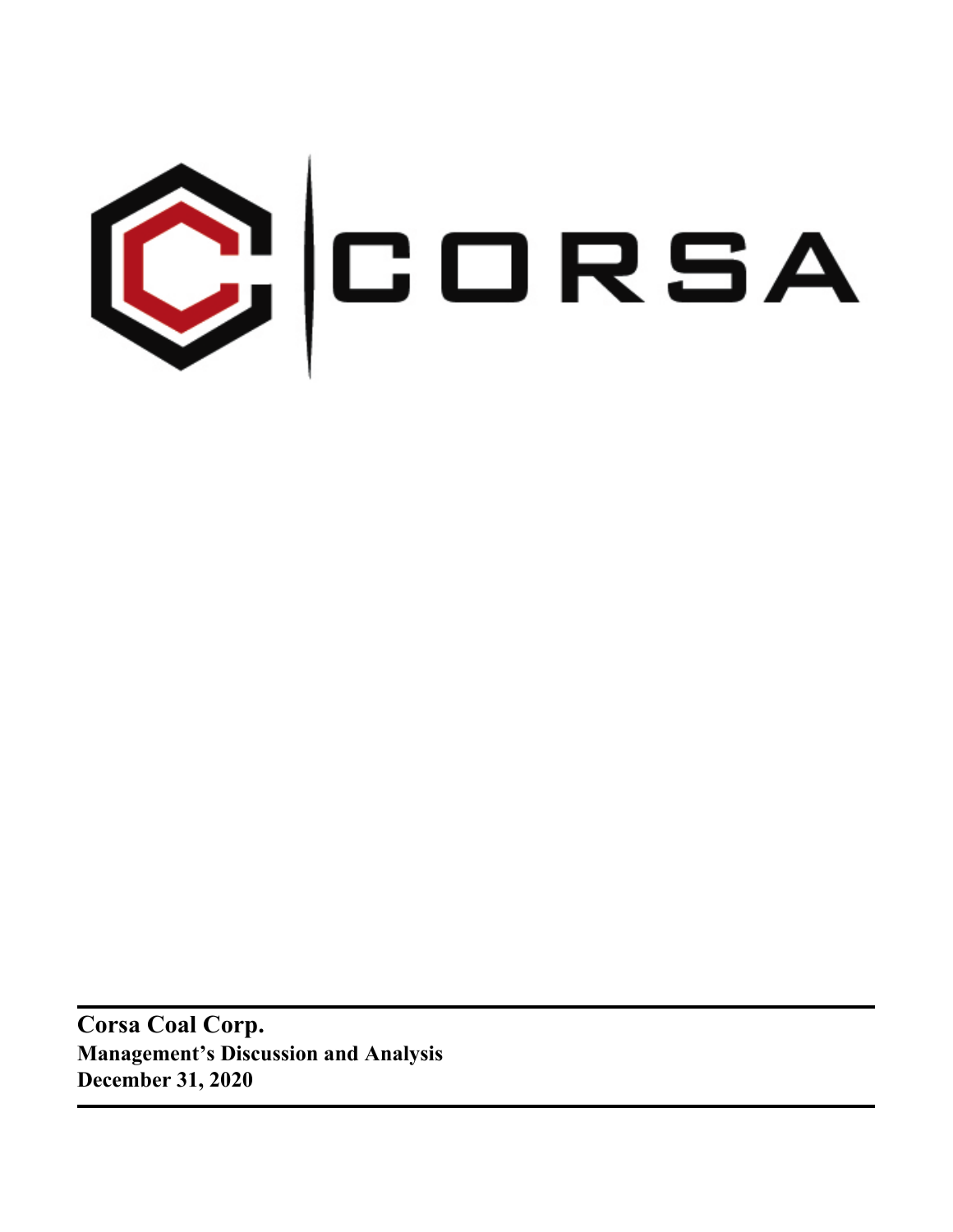### **Corsa Coal Corp. Management's Discussion and Analysis For the year ended December 31, 2020**

The purpose of the Corsa Coal Corp. ("Corsa" or the "Company") Management's Discussion and Analysis ("MD&A") for the three months and full year ended December 31, 2020 is to provide a narrative explanation of Corsa's operating and financial results for the period, Corsa's financial condition at the end of the period and Corsa's future prospects. This MD&A is intended to be read in conjunction with the audited consolidated financial statements for the years ended December 31, 2020 and 2019 and the related notes thereto, which have been prepared in accordance with International Financial Reporting Standards ("IFRS"). Unless otherwise indicated, all dollar amounts in this MD&A are expressed in United States dollars, all tonnage amounts are short tons (2,000 pounds per ton) and all amounts are shown in thousands. Pricing and cost per ton information is expressed on a free on board ("FOB") mine site basis. Please refer to "Cautionary Statement Regarding Forward-Looking Statements" and "Cautionary Statement Regarding Certain Measures of Performance." This MD&A is dated as of March 3, 2021.

 $\mathbf{p}_{\alpha}$ 

# **TABLE OF CONTENTS**

| r age<br><b>Number</b> |
|------------------------|
| 3                      |
| 4                      |
| 5                      |
| 6                      |
| 7                      |
| 8                      |
| 10                     |
| 15                     |
| 21                     |
| 21                     |
| 25                     |
| 26                     |
| 27                     |
| 34                     |
| 35                     |
| 36                     |
| 36                     |
| 38                     |
| 38                     |
| 40                     |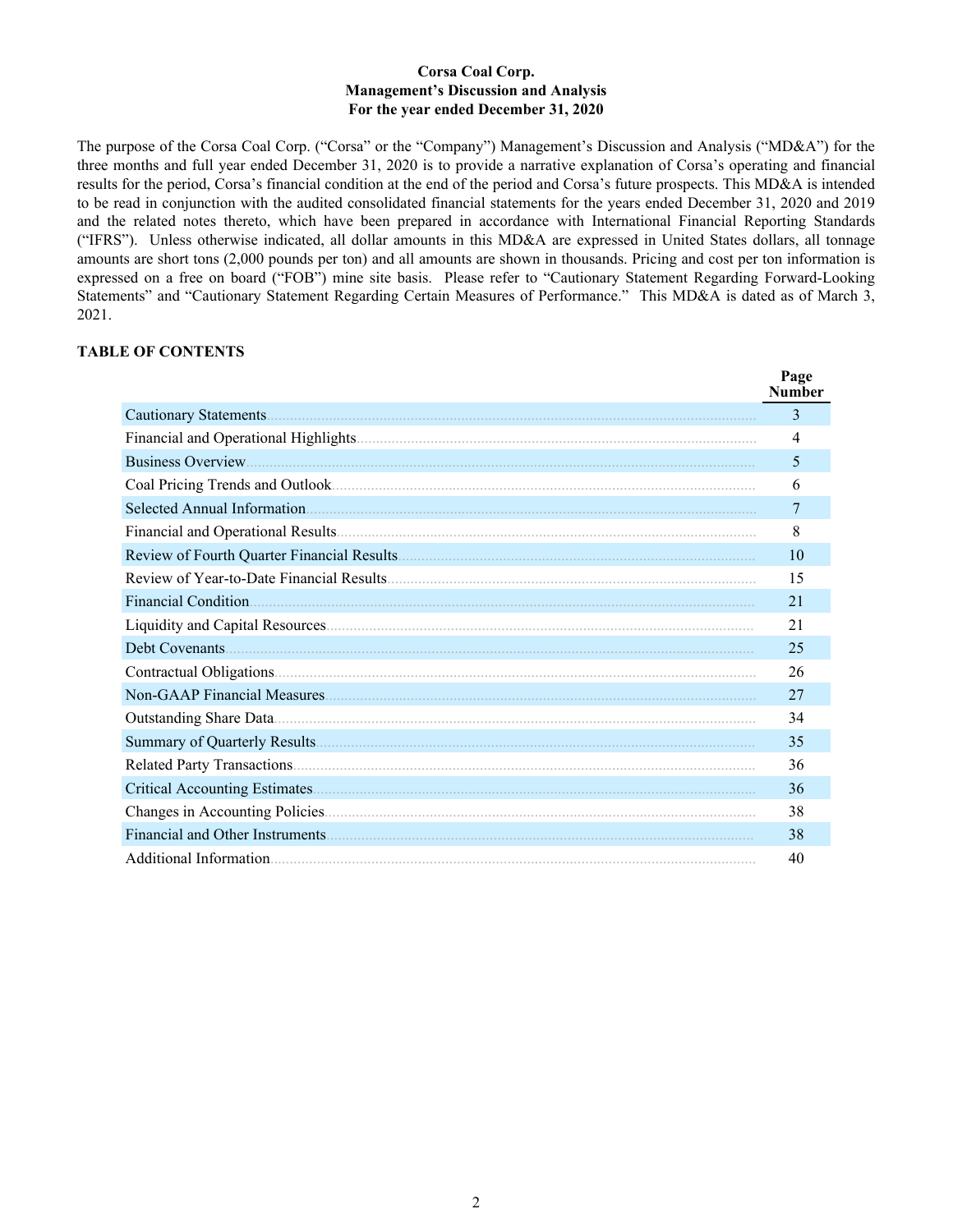#### <span id="page-2-0"></span>**CAUTIONARY STATEMENT REGARDING FORWARD-LOOKING STATEMENTS**

Certain information set forth in this MD&A contains "forward-looking statements" and "forward-looking information" (collectively, "forward looking statements") under applicable securities laws. Except for statements of historical fact, certain information contained herein relating to projected sales, coal prices, coal production, mine development, the capacity and recovery of Corsa's preparation plants, expected cash production costs, geological conditions, future capital expenditures and expectations of market demand for coal, constitutes forward-looking statements which include management's assessment of future plans and operations and are based on current internal expectations, estimates, projections, assumptions and beliefs, which may prove to be incorrect. Some of the forward-looking statements may be identified by words such as "estimates", "expects", "anticipates", "believes", "projects", "plans", "capacity", "hope", "forecast", "anticipate", "could" and similar expressions. These statements are not guarantees of future performance and undue reliance should not be placed on them. Such forward-looking statements necessarily involve known and unknown risks and uncertainties, which may cause Corsa's actual performance and financial results in future periods to differ materially from any projections of future performance or results expressed or implied by such forward-looking statements. These risks and uncertainties include, but are not limited to: liabilities inherent in coal mine development and production; geological, mining and processing technical problems; inability to obtain required mine licenses, mine permits and regulatory approvals or renewals required in connection with the mining and processing of coal; risks that Corsa's preparation plants will not operate at production capacity during the relevant period, unexpected changes in coal quality and specification; variations in the coal mine or preparation plant recovery rates; dependence on third party coal transportation systems; competition for, among other things, capital, acquisitions of reserves, undeveloped lands and skilled personnel; incorrect assessments of the value of acquisitions; changes in commodity prices and exchange rates; changes in the regulations in respect to the use, mining and processing of coal; changes in regulations on refuse disposal; the effects of competition and pricing pressures in the coal market; the oversupply of, or lack of demand for, coal; inability of management to secure coal sales or third party purchase contracts; currency and interest rate fluctuations; various events which could disrupt operations and/or the transportation of coal products, including labor stoppages, severe weather conditions, public health crises and government regulations that are implemented to address them; the demand for and availability of rail, port and other transportation services; the ability to purchase third party coal for processing and delivery under purchase agreements; the ability to resolve litigation and similar matters involving the Company and/or its assets; the ability to pay down indebtedness; and management's ability to anticipate and manage the foregoing factors and risks. The forward-looking statements and information contained in this MD&A are based on certain assumptions regarding, among other things, future prices for coal; future currency and exchange rates; Corsa's ability to generate sufficient cash flow from operations and access capital markets to meet its future obligations; the regulatory framework representing royalties, taxes and environmental matters in the countries in which Corsa conducts business; coal production levels; Corsa's ability to retain qualified staff and equipment in a cost-efficient manner to meet its demand; and Corsa being able to execute its program of operational improvement and initiatives. There can be no assurance that forward-looking statements will prove to be accurate, as actual results and future events could differ materially from those anticipated in such statements. The reader is cautioned not to place undue reliance on forward-looking statements. Corsa does not undertake to update any of the forwardlooking statements contained in this MD&A unless required by law. The statements as to Corsa's capacity to produce coal are no assurance that it will achieve these levels of production or that it will be able to achieve these sales levels.

# **CAUTIONARY STATEMENT REGARDING CERTAIN MEASURES OF PERFORMANCE**

This MD&A presents certain measures, including "EBITDA"; "Adjusted EBITDA"; "realized price per ton sold"; "cash production cost per ton sold"; "cash cost per ton sold"; and "cash margin per ton sold", that are not recognized measures under IFRS. This data may not be comparable to data presented by other coal producers. For a definition and reconciliation of these measures to the most directly comparable financial information presented in the consolidated financial statements prepared in accordance with IFRS, see Non-GAAP Financial Measures starting on page 27 of this MD&A. The Company believes that these generally accepted industry measures are realistic indicators of operating performance and are useful in performing yearover-year comparisons. However, these non-GAAP measures should be considered together with other data prepared in accordance with IFRS, and these measures, taken by themselves, are not necessarily indicative of operating costs or cash flow measures prepared in accordance with IFRS.

#### **SCIENTIFIC AND TECHNICAL INFORMATION**

All scientific and technical information contained in this MD&A has been reviewed and approved by Peter V. Merritts, Professional Engineer and the Company's Chief Executive Officer, who is a qualified person within the meaning of National Instrument 43-101 – *Standards of Disclosure for Mineral Projects*.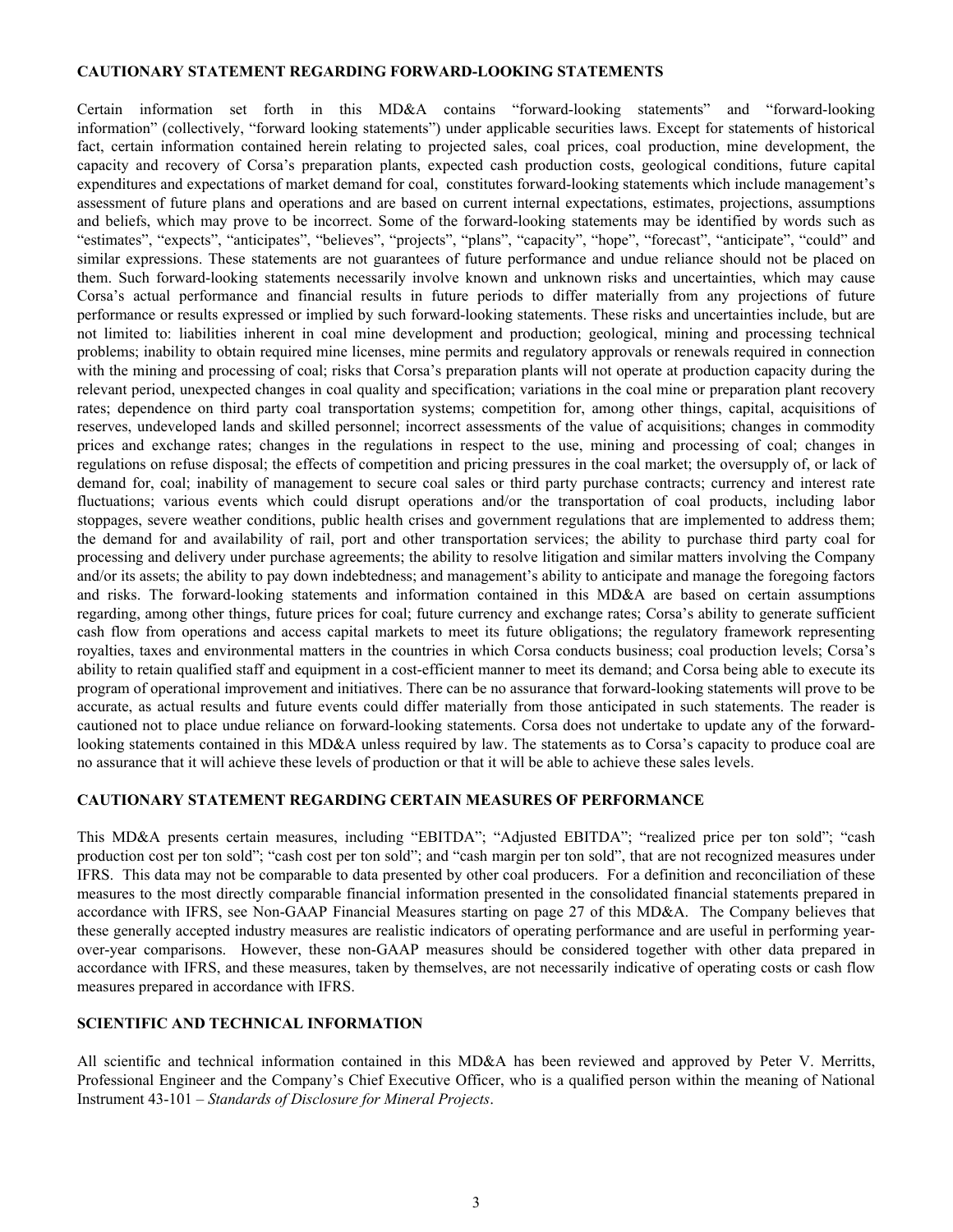# <span id="page-3-0"></span>**FINANCIAL AND OPERATIONAL HIGHLIGHTS FOR THE THREE MONTHS AND YEAR ENDED DECEMBER 31, 2020**

- Corsa reported net and comprehensive loss of \$13.0 million and \$63.7 million, or  $\frac{\mathcal{S}(0.13)}{\mathcal{S}(0.60)}$  per share attributable to shareholders, for the three months and year ended December 31, 2020, respectively, compared to a loss of \$8.2 million and \$0.5 million, or \$(0.09) and \$(0.03) per share attributable to shareholders, for the three months and year ended December 31, 2019, respectively. The year ended December 31, 2020 includes a non-cash adjustment of \$41.7 million related to an asset impairment.
- Corsa's adjusted EBITDA<sup>(1)</sup> was a loss of \$1.4 million and income of \$4.4 million for the three months and year ended December 31, 2020, respectively, compared to income of \$3.5 million and \$28.9 million for the three months and year ended December 31, 2019, respectively. Corsa's EBITDA<sup>(1)</sup> was a loss of \$9.2 million and \$41.8 million (impacted by the previously mentioned non-cash impairment) for the three months and year ended December 31, 2020, respectively, compared to income of \$2.5 million and \$29.4 million for the three months and year ended December 31, 2019, respectively.
- Cash production cost per ton sold<sup>(1)</sup> was \$77.11 for the three months ended December 31, 2020, an increase of \$3.24 per ton, or 4%, as compared to the three months ended December 31, 2019. Cash production cost per ton sold<sup>(1)</sup> was \$71.24 for the year ended December 31, 2020, a decrease of \$8.14 per ton, or 10%, as compared to the year ended December 31, 2019.
- Cash flow (used in) provided by operating activities were \$(0.2) million and \$10.7 million for the three months and year ended December 31, 2020, respectively, compared to cash flow (used in) provided by operating activities of \$(2.0) million and \$14.7 million for the three months and year ended December 31, 2019, respectively.
- Total revenues were \$16.8 million and \$128.5 million for the three months and year ended December 31, 2020, respectively, compared to \$52.6 million and \$232.1 million for the three months and year ended December 31, 2019, respectively.
- Low volatile metallurgical coal sales tons, comprised of "Company Produced" tons and "Value Added Services" purchased coal tons, were 190,412 and 3,314, respectively, in the three months ended December 31, 2020 and 1,199,034 and 35,933, respectively, for the year ended December 31, 2020 compared to 418,794 and 21,292, respectively, in the three months ended December 31, 2019 and 1,301,244 and 250,638, respectively, for the year ended December 31, 2019. In the three months and year ended December 31, 2020, Corsa sold a total of 360 and 137,023 "Sales and Trading" purchased coal tons, respectively, which are treated as pass-through from a profitability perspective, compared to 68,879 and 281,471 tons, respectively, in the three months and year ended December 31, 2019.
- Corsa's average realized price per ton of metallurgical coal sold<sup>(1)</sup> was \$82.03 and \$81.77 per short ton for all metallurgical qualities in the three months and year ended December 31, 2020, respectively, compared to \$86.70 and \$103.76 in the three months and year ended December 31, 2019, respectively. This average realized price for the fourth quarter 2020 is the approximate equivalent of between \$112 to \$118 per metric ton on an FOB vessel basis<sup>(2)</sup>. For the fourth quarter 2020, Corsa's sales mix included 51% of sales to domestic customers and 49% of sales to international customers.
- In April 2020, certain wholly-owned subsidiaries of Corsa, as borrowers, entered into loan agreements with KeyBank National Association ("KeyBank") for an aggregate amount of approximately \$8.4 million under the Paycheck Protection Program, which amounts are guaranteed by the U.S. Small Business Administration and at least \$7.2 million is expected to be forgiven under the terms of the Paycheck Protection Program. For further details see the Liquidity and Capital Resources section of this MD&A.
- In December 2020, certain wholly-owned subsidiaries of Corsa, as borrowers, entered into a five-year secured term loan with KeyBank for \$25.0 million through the Main Street Lending Program. For further details, see the Liquidity and Capital Resources section of this MD&A.
- (1) This is a non-GAAP financial measure. See "Non-GAAP Financial Measures" starting on page 27 of this MD&A.
- Similar to most U.S. metallurgical coal producers, Corsa reports sales and costs per ton on an FOB mine site basis and denominated in short tons. Many international metallurgical coal producers report prices and costs on a delivered-tothe-port basis (or "FOB vessel basis"), thereby including freight costs between the mine and the port. Additionally, Corsa reports sales and costs per short ton, which is approximately 10% lower than a metric ton. For the purposes of this figure, we have used an illustrative freight rate of \$20-\$25 per short ton. Historically, freight rates rise and fall as market prices rise and fall. As a note, most published indices for metallurgical coal report prices on a delivered-to-theport basis and denominated in metric tons.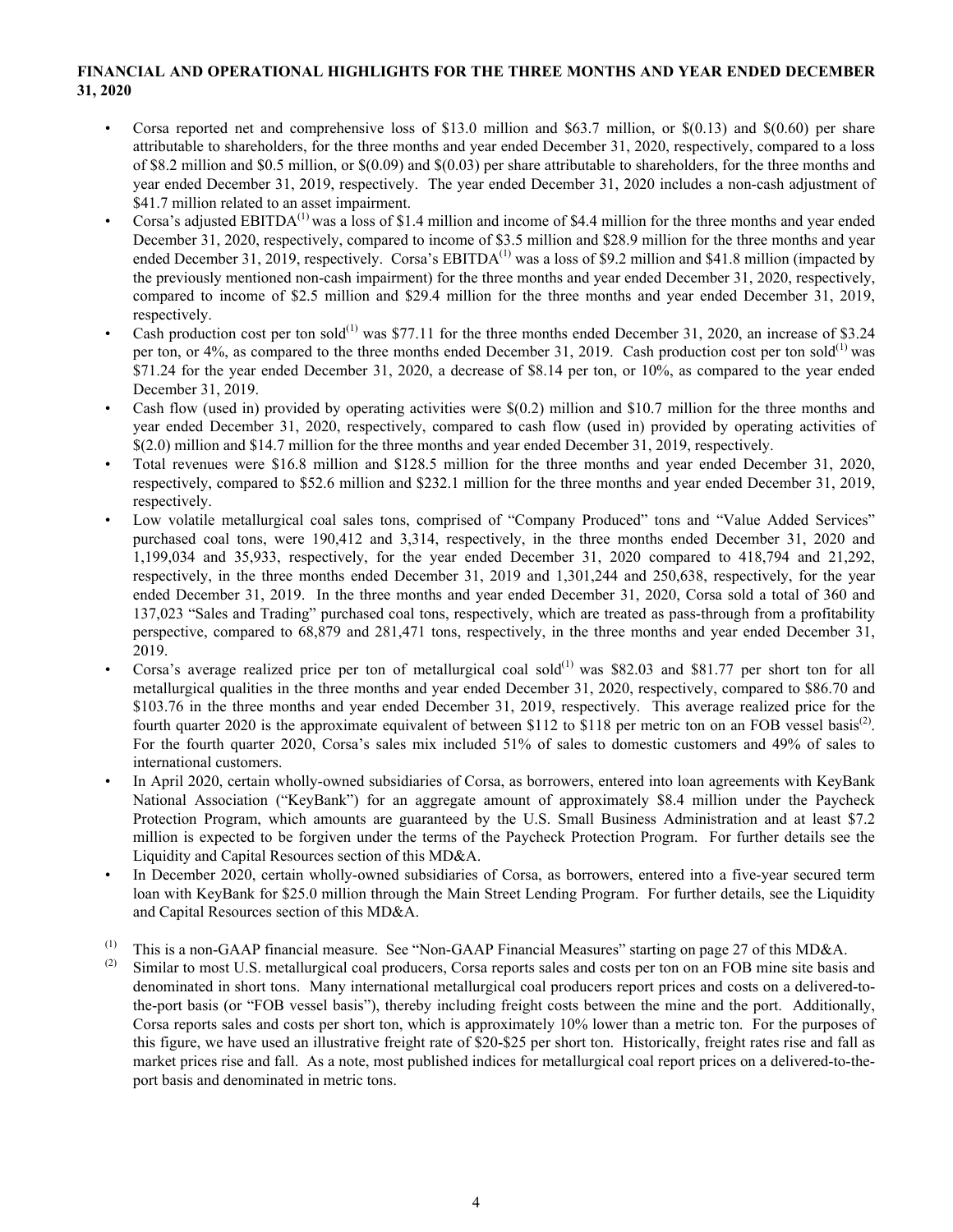### <span id="page-4-0"></span>**BUSINESS OVERVIEW**

Corsa is one of the leading United States suppliers of premium quality metallurgical coal, an essential ingredient in the production of steel. Corsa's core business is supplying premium quality metallurgical coal to domestic and international steel and coke producers. As of the date of this MD&A, Corsa produces coal from five mines, operates two preparation plants (the Cambria Plant and the Shade Creek Plant) and has approximately 275 employees. Corsa's common shares ("Common Shares") are listed on the TSX Venture Exchange ("TSX-V") under the symbol "CSO". The Common Shares also trade on the OTCQX Best Market ("OTCQX") under the symbol "CRSXF".

The Company's coal operations are conducted through its Northern Appalachia Division ("NAPP" or "NAPP Division") based in Somerset, Pennsylvania, U.S.A. The NAPP Division is primarily focused on metallurgical coal production in the states of Pennsylvania and Maryland. Corsa markets and sells its NAPP coal to customers in North America, South America, Asia and Europe.

Corsa's metallurgical coal sales figures are comprised of three types of sales: (i) selling coal that Corsa produces ("Company Produced"); (ii) selling coal that Corsa purchases and provides value added services (storing, washing, blending, loading) to make the coal saleable ("Value Added Services"); and (iii) selling coal that Corsa purchases on a clean or finished basis from suppliers outside the Northern Appalachia region ("Sales and Trading").

#### **NAPP Division**

#### **Mines**

NAPP currently operates the Casselman mine, an underground mine utilizing the room and pillar mining method; the Acosta mine, an underground mine utilizing the room and pillar mining method; the Horning mine, an underground mine utilizing the room and pillar mining method; the Schrock Run mine, a surface mine using contour mining methods; and the Schrock Run Extension mine, a surface mine using contour mining methods (collectively, the "NAPP Mines"). The Casselman mine is located in Garrett County, Maryland and the Acosta, Horning, Schrock Run and Schrock Run Extension mines are located in Somerset County, Pennsylvania.

#### **Preparation Plants**

NAPP currently operates two preparation plants, the Cambria Plant and the Shade Creek Plant, and has one idled preparation plant, the Rockwood Plant. The raw metallurgical coal produced from the NAPP Mines is trucked to the preparation plant where it is processed or "washed" using conventional coal processing techniques and stored for shipping. All plants have load out facilities adjacent to a rail line. Coal is usually shipped by rail; however, it can also be shipped by truck. All of the preparation plants are located in Somerset County, Pennsylvania. The Cambria Plant has an operating capacity of 325 tons of raw coal per hour, storage capacity for 130,000 tons of clean coal and 55,000 tons of raw coal and load out facilities adjacent to a CSX rail line. The Shade Creek Plant has an operating capacity of 450 tons of raw coal per hour, storage capacity for 75,000 tons of clean coal and 170,000 tons of raw coal and load out facilities adjacent to a Norfolk Southern rail line. The Rockwood Plant has an operating capacity of 325 tons of raw coal per hour, storage capacity of 24,000 tons of clean coal and 85,000 tons of raw coal and load out facilities adjacent to a CSX rail line.

# **Growth Projects**

NAPP has several significant projects which are in various stages of permitting. Our future spending on development of coal properties will be dependent upon market conditions, achieving acceptable rates of return on investment and financing availability.

| <b>Name</b>        | <b>Type of Mine</b> | <b>Status</b>     |
|--------------------|---------------------|-------------------|
| North Mine Project | Underground         | Permitted         |
| Keyser Project     | Underground         | Permit in Process |
| A Seam Project     | Underground         | Permitted         |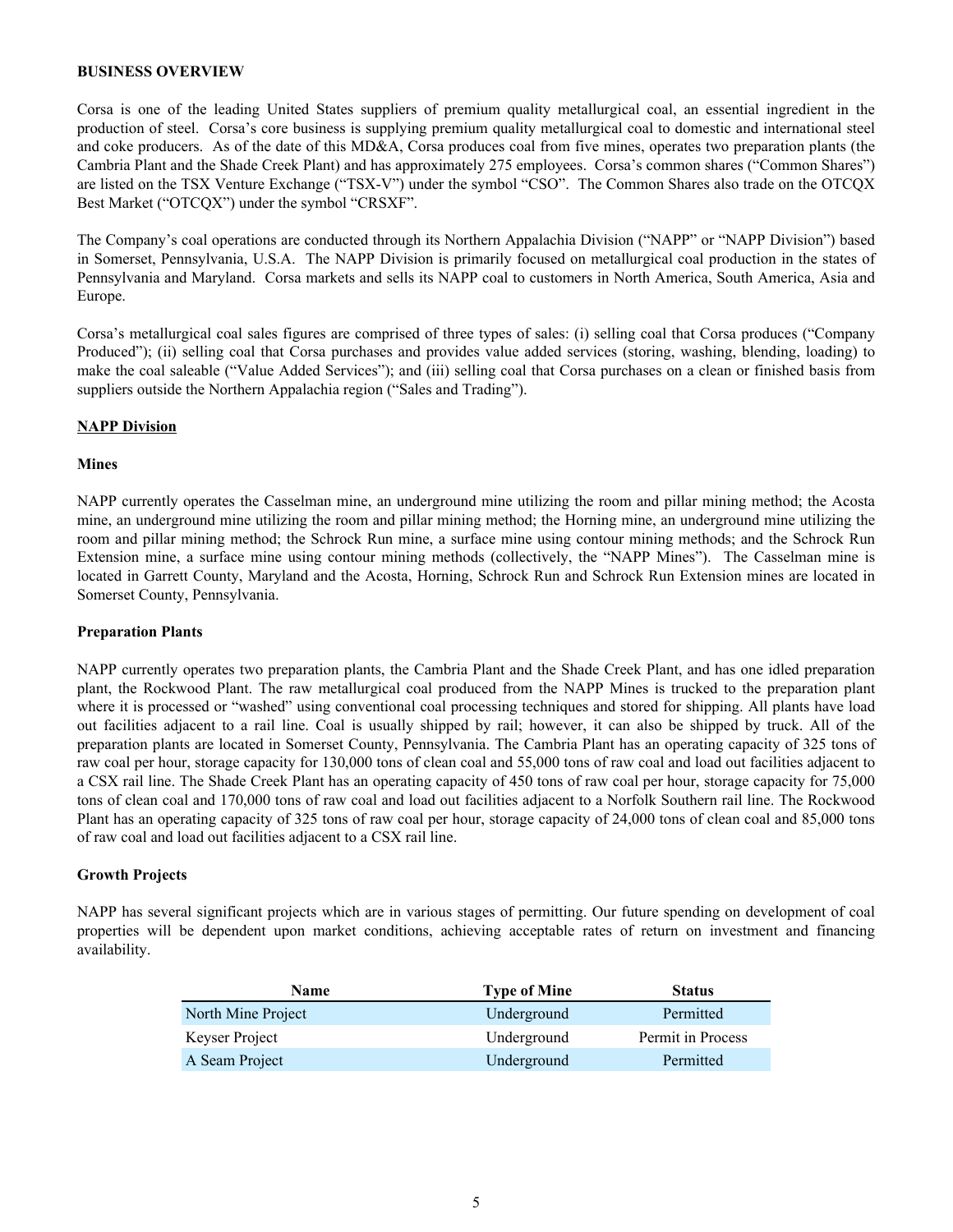### <span id="page-5-0"></span>**COAL PRICING TRENDS AND OUTLOOK**

Price levels opened the fourth quarter 2020 at \$139.00/metric ton ("mt") delivered-to-the-port ("FOBT") for spot deliveries of Australian premium low volatile metallurgical coal and closed the quarter at \$102.50/mt FOBT. The quarterly average price for the fourth quarter of 2020 was \$108.20/mt FOBT for Australian premium low volatile metallurgical coal, compared to \$114.75/ mt FOBT in the third quarter of 2020, and traded in a range from a high of \$139.00/mt FOBT to a low of \$97.25/mt FOBT. January 2021 spot market pricing for Australian premium low volatile metallurgical coal opened at \$102.50/mt FOBT, closed the month at \$160.50/mt FOBT and traded in a range from a high of \$160.50/mt FOBT to a low of \$102.00/mt FOBT for an average price of \$124.44/mt FOBT. February 2021 spot market pricing opened the month at \$160.50/mt FOBT, closed the month at \$125.75]/mt FOBT and traded in a range from a high of \$160.50/mt FOBT to a low of \$124.75/mt FOBT for an average price of \$143.70/mt FOBT.

The World Steel Association reported that global crude steel production decreased by 0.9% in 2020 versus 2019 with China up 5.2%, Turkey up 6.0% and Russia up 2.6%. Significant decreases were reported for many countries as the COVID-19 pandemic and related restrictions negatively impacted demand and production. Notable steel production decreases were reported for the U.S. (17.2%), Japan (16.2%), India (10.6%), Germany (10.0%), South Korea (6.0%) and Brazil (4.9%). Regionally, the Middle East grew by 2.5%, Asia, which includes China and India, increased by 1.5%, North America decreased by 15.5%, South America decreased by 8.4% and Europe decreased by 5.3%. According to the U.S. Energy Information Administration, U.S. metallurgical coal exports totaled 30.9 million tons through September, a decrease of approximately 25% when compared to the same period in the previous year. Annualized, 2020 U.S. coking coal exports would be approximately 41 million tons as compared to 55 million tons in 2019. Hot-rolled coil prices varied throughout the year in response to the economic impacts of the COVID-19 pandemic but ended the year significantly higher as vaccinations were administered and restrictions were eased in various countries. When comparing hot-rolled steel coil prices at the end of 2020 to the beginning of the 2020, U.S. prices rose 75%, Northern European prices rose 53% and Chinese prices rose 41%.

The World Steel Association Short Range Outlook released in October forecasted that steel demand will contract by 2.4% in 2020 versus 2019 and will increase by 4.1% in 2021 versus 2020. Global steel demand in 2021 is expected to exceed 2019 levels, driven primarily by Chinese increases compared to 2019. Chinese steel demand is expected to increase by 8.0% in 2020 as compared to 2019 and remain flat in 2021. Excluding China, steel demand from the rest of the world will decrease by 13.3% in 2020 and increase by 9.4% in 2021. Regionally, the collective demand from the United States, Canada and Mexico is forecasted to decrease by 15.3% in 2020 and increase by 6.7% in 2021; demand from the European Union is forecasted to decrease by 15.2% in 2020 and increase by 11.0% in 2021; the collective demand from Asia and Oceania (excluding China) is forecasted to decrease by 13.3% in 2020 and increase by 10.7% in 2021; and the collective demand from Central and South America is forecasted to decrease by 10.1% in 2020 and increase by 8.2% in 2021. Through January 2021, the World Steel Association reported that global crude steel production rose 4.8% in 2021 versus 2020 with Turkey up 12.7%, Brazil up 10.8%, India up 7.6% and China up 6.8% while the United States and Japan were down 9.9% and 3.9%, respectively. Regionally, South America grew by 11.4%, Asia and Oceania, which includes China and India, increased by 6.3%, the EU was lower by 0.4% and North America was lower by 7.0%. Hot-rolled steel coil prices have increased since the start of 2021 in U.S., Northern Europe and China by 20%, 11% and 6%, respectively.

After opening the first quarter of 2021 at \$102.50/mt FOBT, the forward curve for the first quarter of 2021 according to the TSI index is trading in the \$130s/mt FOBT range with March at \$131/mt FOBT. Forward curve pricing for 2021 and 2022 is showing pricing the low \$140s to upper \$150s/mt FOBT range. Increased global steel demand and increased global steel production are improving the demand for metallurgical coal and driving prices up as production resumes and supply slowly returns. Trade tensions between China and Australia continue to impact the supply and demand balance of the seaborne metallurgical coal market and resulted in changing dynamics and trade routes for U.S. east coast metallurgical coal shipments. Domestic metallurgical coal market contract negotiations for 2021 were completed in the fourth quarter of 2020 and demand is expected to exceed contracted tonnages for the year. Due to the continued uncertainty of the COVID-19 pandemic, price volatility is expected as future demand for metallurgical coal and the availability of supply will be impacted by, among other things, country specific and regional efforts to contain and control the spread of the COVID-19 virus, new variants of the virus, the pace and effectiveness of vaccinations, the economic stimulus activities of each country and global organizations and the operating status and capabilities of our customers and competitors.

The end use of our coal by our customers in coke plants and steel making, the combustion of fuel by equipment used in coal production and the transportation of our coal to our customers, are all sources of greenhouse gases ("GHGs"). As well, coal mining itself can release methane, which is considered to be a more potent GHG than CO2, directly into the atmosphere. These emissions from coal consumption, transportation and production are subject to pending and proposed regulation as part of initiatives to address global climate change. As a result, numerous proposals have been made and are likely to continue to be made at the international, national, regional and state levels of government to monitor and limit emissions of GHGs. The market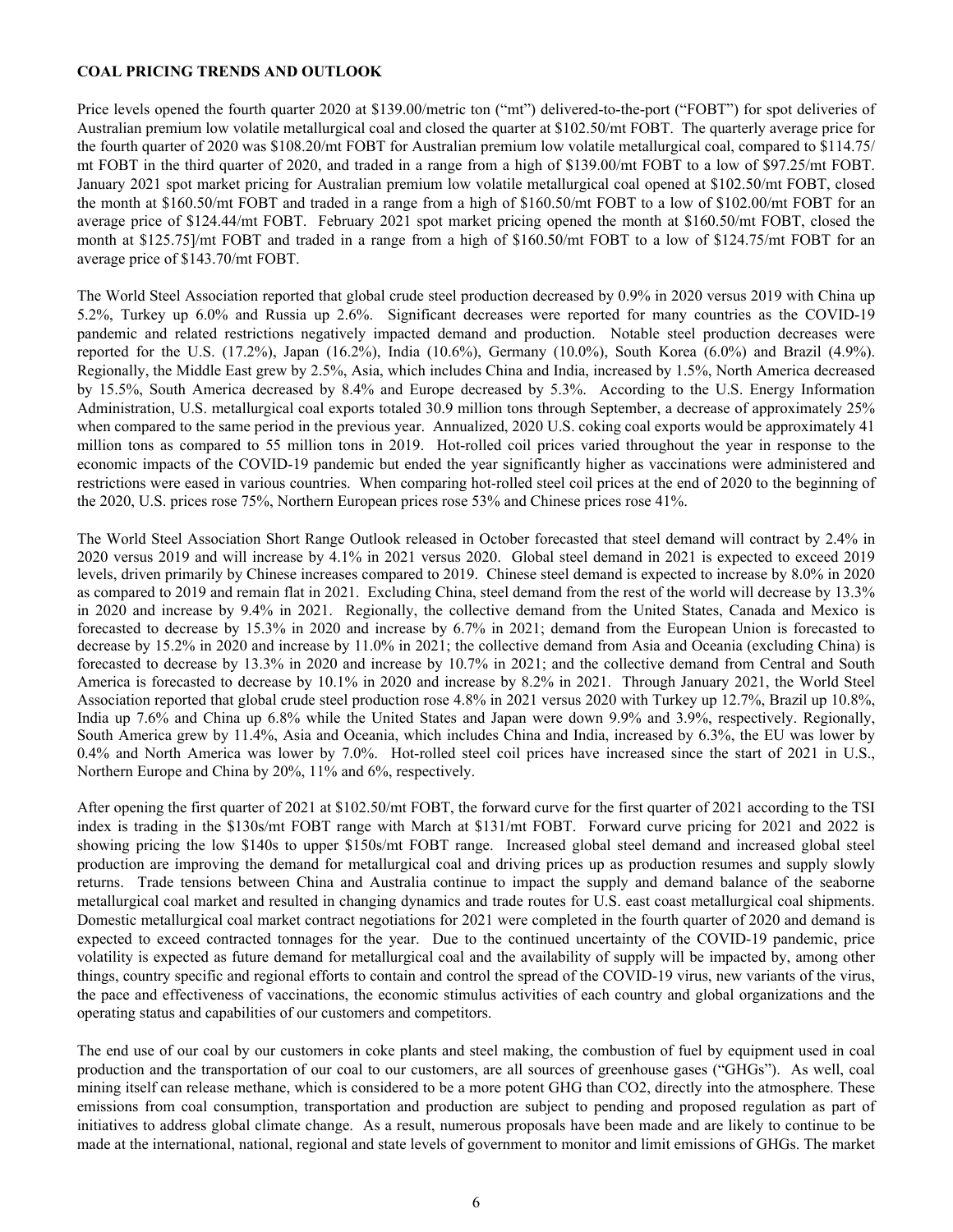<span id="page-6-0"></span>for our coal may be adversely impacted if comprehensive legislation or regulations focusing on GHG emission reductions are adopted, or if our customers are unable to obtain financing for their operations.

See "Risk Factors" in the Company's annual information form dated March 3, 2021 for the year ended December 31, 2020 for an additional discussion regarding certain factors that could impact coal pricing trends and outlook, as well as the Company's ongoing operations.

### **SELECTED ANNUAL INFORMATION**

| For the years ended December 31, |         |               |                                                                                                            |               |                                                                                                |  |  |
|----------------------------------|---------|---------------|------------------------------------------------------------------------------------------------------------|---------------|------------------------------------------------------------------------------------------------|--|--|
|                                  | 2020    |               | 2019                                                                                                       |               | 2018                                                                                           |  |  |
| \$                               | 128,486 |               | 232,069                                                                                                    |               | 266,909                                                                                        |  |  |
|                                  |         |               |                                                                                                            |               |                                                                                                |  |  |
| $\mathsf{\$}$                    |         |               |                                                                                                            |               | 2,459                                                                                          |  |  |
|                                  | (7,001) |               | 2,207                                                                                                      |               | 2,599                                                                                          |  |  |
| \$                               |         |               |                                                                                                            |               | 5,058                                                                                          |  |  |
|                                  |         |               |                                                                                                            |               |                                                                                                |  |  |
| \$                               |         |               |                                                                                                            |               | 0.03                                                                                           |  |  |
|                                  |         |               |                                                                                                            |               | (0.01)                                                                                         |  |  |
| \$                               |         |               |                                                                                                            |               | 0.02                                                                                           |  |  |
|                                  |         |               |                                                                                                            |               |                                                                                                |  |  |
| \$                               |         |               |                                                                                                            |               | 0.03                                                                                           |  |  |
|                                  |         |               |                                                                                                            |               | (0.01)                                                                                         |  |  |
| $\mathbb{S}$                     |         |               |                                                                                                            |               | 0.02                                                                                           |  |  |
|                                  |         |               |                                                                                                            |               |                                                                                                |  |  |
| \$                               | 210,152 | $\mathbb{S}$  | 269,326                                                                                                    | <sup>S</sup>  | 283,300                                                                                        |  |  |
| \$                               | 102,019 | <sup>\$</sup> | 85,973                                                                                                     | <sup>\$</sup> | 80,901                                                                                         |  |  |
|                                  |         |               |                                                                                                            |               |                                                                                                |  |  |
| \$                               |         | \$            |                                                                                                            | \$            |                                                                                                |  |  |
|                                  |         |               | $\mathbf S$<br>$(56, 722)$ \$<br>$(63,723)$ \$<br>$(0.60)$ \$<br>$(0.60)$ \$<br>$(0.60)$ \$<br>$(0.60)$ \$ |               | - \$<br>$(2,720)$ \$<br>$(513)$ \$<br>$(0.03)$ \$<br>$(0.03)$ \$<br>$(0.03)$ \$<br>$(0.03)$ \$ |  |  |

Corsa's 2020 results were impacted by a significant decline in the metallurgical coal price environment which resulted in lower total revenue than previous years. The market decline primarily resulted from the COVID-19 pandemic and caused management to reduce production to limit the number of tons sold into the depressed export markets. Additionally, as a result of the market weakness, the Company incurred an asset impairment charge in 2020 of \$41,684. The metallurgical coal market weakness started in the 2019 period and impacted 2019 total revenue although tons sold remained relatively consistent with 2018. Driven by the metallurgical coal price decline, the Company undertook various measures to reduce administrative costs in the year ended December 31, 2019.

For each of the years presented, the consolidated financial statements of the Company and its subsidiaries have been prepared in accordance with IFRS and interpretations approved by the International Accounting Standards Board (the "IASB"). The Company has consistently applied the same accounting policies throughout all periods presented. The Company's presentation currency is the United States dollar.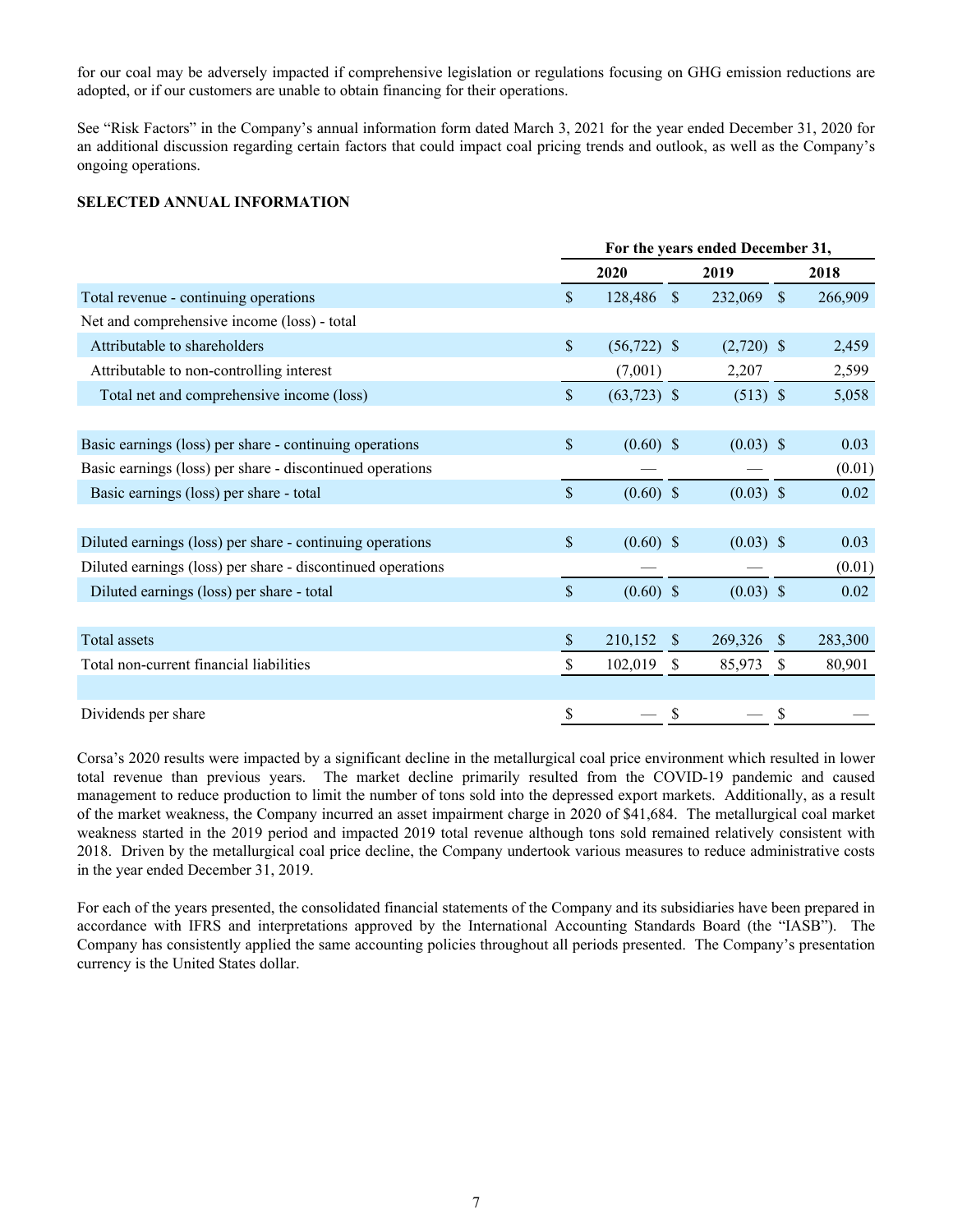# <span id="page-7-0"></span>**FINANCIAL AND OPERATIONAL RESULTS**

|                                             | For the three months ended December 31, |           |              |           |               |          |  |          |  |
|---------------------------------------------|-----------------------------------------|-----------|--------------|-----------|---------------|----------|--|----------|--|
| (in thousands)                              |                                         | 2020      |              | 2019      |               |          |  | Variance |  |
| Revenue                                     | $\mathsf{\$}$                           | 16,835    | $\mathbb{S}$ | 52,641    | $\mathsf{\$}$ | (35,806) |  |          |  |
| Cost of sales                               |                                         | (26,901)  |              | (57,746)  |               | 30,845   |  |          |  |
| Cost of sales - asset impairment            |                                         |           |              |           |               |          |  |          |  |
| Total cost of sales                         |                                         | (26,901)  |              | (57, 746) |               | 30,845   |  |          |  |
| Gross loss                                  |                                         | (10,066)  |              | (5,105)   |               | (4,961)  |  |          |  |
|                                             |                                         |           |              |           |               |          |  |          |  |
| Selling, general and administrative expense |                                         | (2,997)   |              | (3,025)   |               | 28       |  |          |  |
| Loss from operations                        |                                         | (13,063)  |              | (8,130)   |               | (4,933)  |  |          |  |
|                                             |                                         |           |              |           |               |          |  |          |  |
| Finance (expense)                           |                                         | (1,094)   |              | (1, 464)  |               | 370      |  |          |  |
| Finance income                              |                                         | 786       |              | 1,211     |               | (425)    |  |          |  |
| Other income                                |                                         | 329       |              | 232       |               | 97       |  |          |  |
| Loss before tax                             |                                         | (13, 042) |              | (8,151)   |               | (4,891)  |  |          |  |
|                                             |                                         |           |              |           |               |          |  |          |  |
| Income tax expense                          |                                         |           |              |           |               |          |  |          |  |
| Net and comprehensive loss                  |                                         | (13, 042) |              | (8, 151)  | \$            | (4,891)  |  |          |  |
|                                             |                                         |           |              |           |               |          |  |          |  |
| Diluted loss per share                      |                                         | (0.13)    | \$           | (0.09)    | \$            | (0.04)   |  |          |  |

|                                             | For the years ended December 31, |            |              |            |               |            |  |  |
|---------------------------------------------|----------------------------------|------------|--------------|------------|---------------|------------|--|--|
| (in thousands)                              |                                  | 2020       |              | 2019       |               | Variance   |  |  |
| Revenue                                     | \$                               | 128,486    | $\mathbb{S}$ | 232,069    | $\mathsf{\$}$ | (103, 583) |  |  |
| Cost of sales                               |                                  | (144, 402) |              | (216,748)  |               | 72,346     |  |  |
| Cost of sales - asset impairment            |                                  | (41, 684)  |              |            |               | (41, 684)  |  |  |
| Total cost of sales                         |                                  | (186,086)  |              | (216, 748) |               | 30,662     |  |  |
| Gross (loss) margin                         |                                  | (57,600)   |              | 15,321     |               | (72, 921)  |  |  |
|                                             |                                  |            |              |            |               |            |  |  |
| Selling, general and administrative expense |                                  | (10,057)   |              | (15,748)   |               | 5,691      |  |  |
| Loss from operations                        |                                  | (67, 657)  |              | (427)      |               | (67,230)   |  |  |
|                                             |                                  |            |              |            |               |            |  |  |
| Finance (expense)                           |                                  | (5,170)    |              | (7,628)    |               | 2,458      |  |  |
| Finance income                              |                                  | 812        |              | 4,205      |               | (3, 393)   |  |  |
| Other income                                |                                  | 8,381      |              | 3,337      |               | 5,044      |  |  |
| Loss before tax                             |                                  | (63, 634)  |              | (513)      |               | (63, 121)  |  |  |
|                                             |                                  |            |              |            |               |            |  |  |
| Income tax expense                          |                                  | 89         |              |            |               | 89         |  |  |
| Net and comprehensive loss                  |                                  | (63, 723)  |              | (513)      | \$            | (63,210)   |  |  |
|                                             |                                  |            |              |            |               |            |  |  |
| Diluted loss per share                      | \$                               | (0.60)     | \$           | (0.03)     | \$            | (0.57)     |  |  |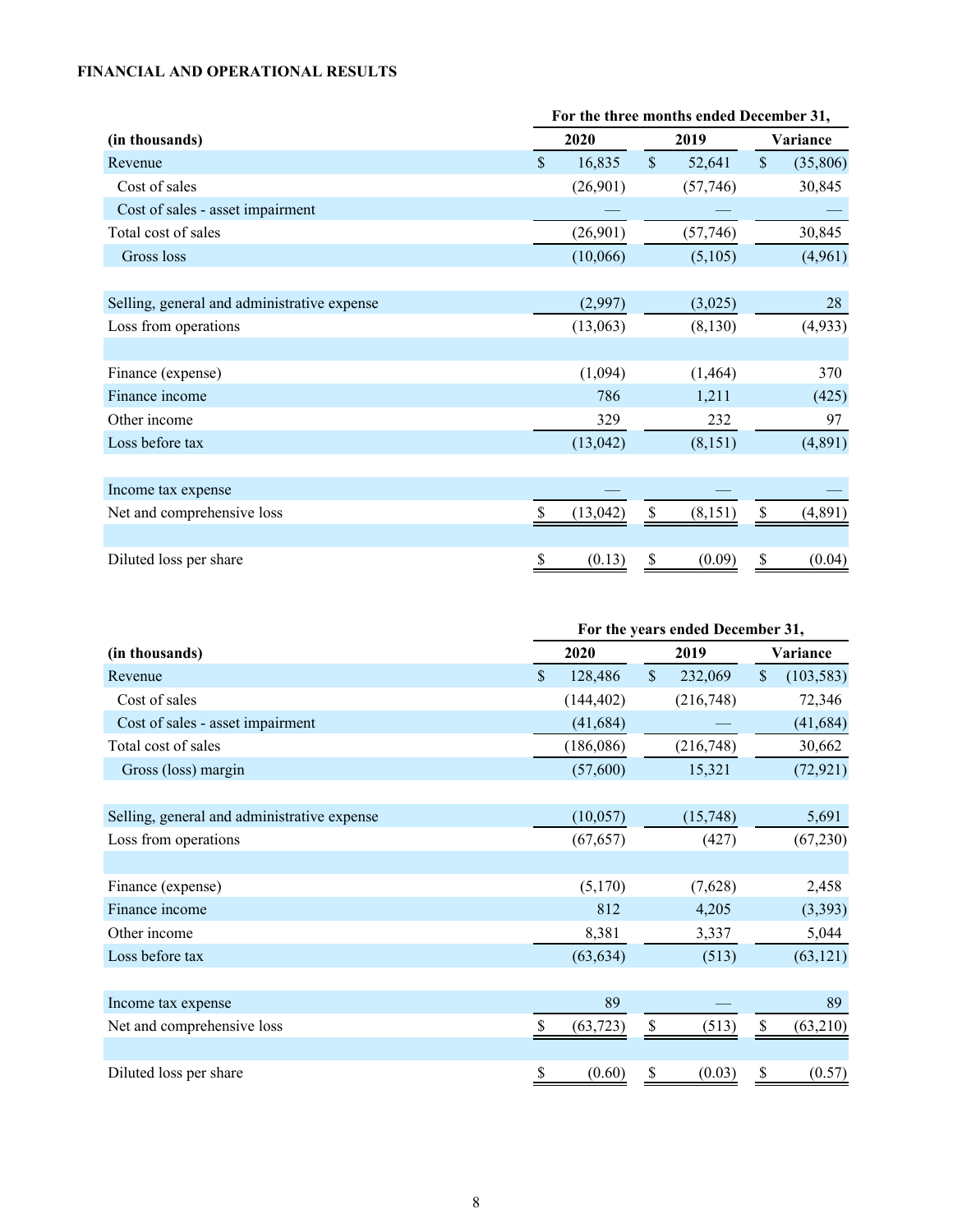# **Operations Summary**

|                                               | For the three months ended |              |               |       |               | For the years ended              |  |         |               |          |               |           |
|-----------------------------------------------|----------------------------|--------------|---------------|-------|---------------|----------------------------------|--|---------|---------------|----------|---------------|-----------|
|                                               | December 31,               |              |               |       |               |                                  |  |         | December 31,  |          |               |           |
| (in thousands)                                |                            | 2020         |               | 2019  |               | Variance                         |  | 2020    |               | 2019     |               | Variance  |
| Coal sold - tons                              |                            |              |               |       |               |                                  |  |         |               |          |               |           |
| NAPP - metallurgical coal                     |                            | 194          |               | 509   |               | (315)                            |  | 1,372   |               | 1,833    |               | (461)     |
| Realized price per ton sold $^{(1)}$          |                            |              |               |       |               |                                  |  |         |               |          |               |           |
|                                               | $\mathsf{\$}$              | 82.03        | $\mathbb{S}$  | 86.70 | $\mathcal{S}$ | $(4.67)$ \$                      |  | 81.77   | <sup>S</sup>  |          |               |           |
| NAPP - metallurgical coal                     |                            |              |               |       |               |                                  |  |         |               | 103.76   | $\mathcal{S}$ | (21.99)   |
| Cash production cost per ton sold $^{(1)(2)}$ |                            |              |               |       |               |                                  |  |         |               |          |               |           |
| NAPP - metallurgical coal                     | \$                         | 77.11        | \$            | 73.87 | \$            | $(3.24)$ \$                      |  | 71.24   | $\mathcal{S}$ | 79.38    | $\mathcal{S}$ | 8.14      |
|                                               |                            |              |               |       |               |                                  |  |         |               |          |               |           |
| Cash cost per ton sold $^{(1)(3)}$            |                            |              |               |       |               |                                  |  |         |               |          |               |           |
| NAPP - metallurgical coal                     | $\mathsf{\$}$              | 76.77        | \$            | 74.59 | $\sqrt{\ }$   | $(2.18)$ \$                      |  | 72.35   | $\mathcal{S}$ | 82.07    | $\mathcal{S}$ | 9.72      |
| Cash margin per ton sold $^{(1)}$             |                            |              |               |       |               |                                  |  |         |               |          |               |           |
| NAPP - metallurgical coal                     | \$                         | 5.26         | $\mathcal{S}$ | 12.11 | $\mathsf{\$}$ | $(6.85)$ \$                      |  | 9.42    | $\mathcal{S}$ | 21.69    | \$            | (12.27)   |
|                                               |                            |              |               |       |               |                                  |  |         |               |          |               |           |
| EBITDA <sup>(1)</sup>                         |                            |              |               |       |               |                                  |  |         |               |          |               |           |
| <b>NAPP</b>                                   | $\mathbb{S}$               | $(8,116)$ \$ |               | 3,082 |               | \$(11,198) \$(38,256) \$         |  |         |               | 36,023   | $\mathbb{S}$  | (74, 279) |
| Corporate                                     |                            | (1, 133)     |               | (565) |               | (568)                            |  | (3,556) |               | (6, 575) |               | 3,019     |
| Total                                         | $\boldsymbol{\mathsf{S}}$  | $(9,249)$ \$ |               |       |               | 2,517 \$ (11,766) \$ (41,812) \$ |  |         |               | 29,448   | $\mathbb{S}$  | (71,260)  |
| Adjusted EBITDA <sup>(1)</sup>                |                            |              |               |       |               |                                  |  |         |               |          |               |           |
| <b>NAPP</b>                                   | \$                         | $(775)$ \$   |               | 4,082 | \$            | $(4,857)$ \$                     |  | 6,954   | $\mathcal{S}$ | 32,492   | S             | (25, 538) |
| Corporate                                     |                            | (656)        |               | (554) |               | (102)                            |  | (2,564) |               | (3,614)  |               | 1,050     |
| Total                                         | \$                         | $(1,431)$ \$ |               | 3,528 | $\mathcal{S}$ | $(4,959)$ \$                     |  | 4,390   | $\mathbb{S}$  | 28,878   | $\mathbb{S}$  | (24, 488) |

(1) This is a non-GAAP financial measure. See "Non-GAAP Financial Measures" starting on page 27 of this MD&A.<br>(2) Cash production cost per ton sold excludes purchased coal. This non-GAAP Financial measure is defined in m

Cash production cost per ton sold excludes purchased coal. This non-GAAP Financial measure is defined in more detail in "Non-GAAP Financial Measures" starting on page 27 of this MD&A.

(3) Cash cost per ton sold includes purchased coal. This non-GAAP Financial measure is defined in more detail in "Non-GAAP Financial Measures" starting on page 27 of this MD&A.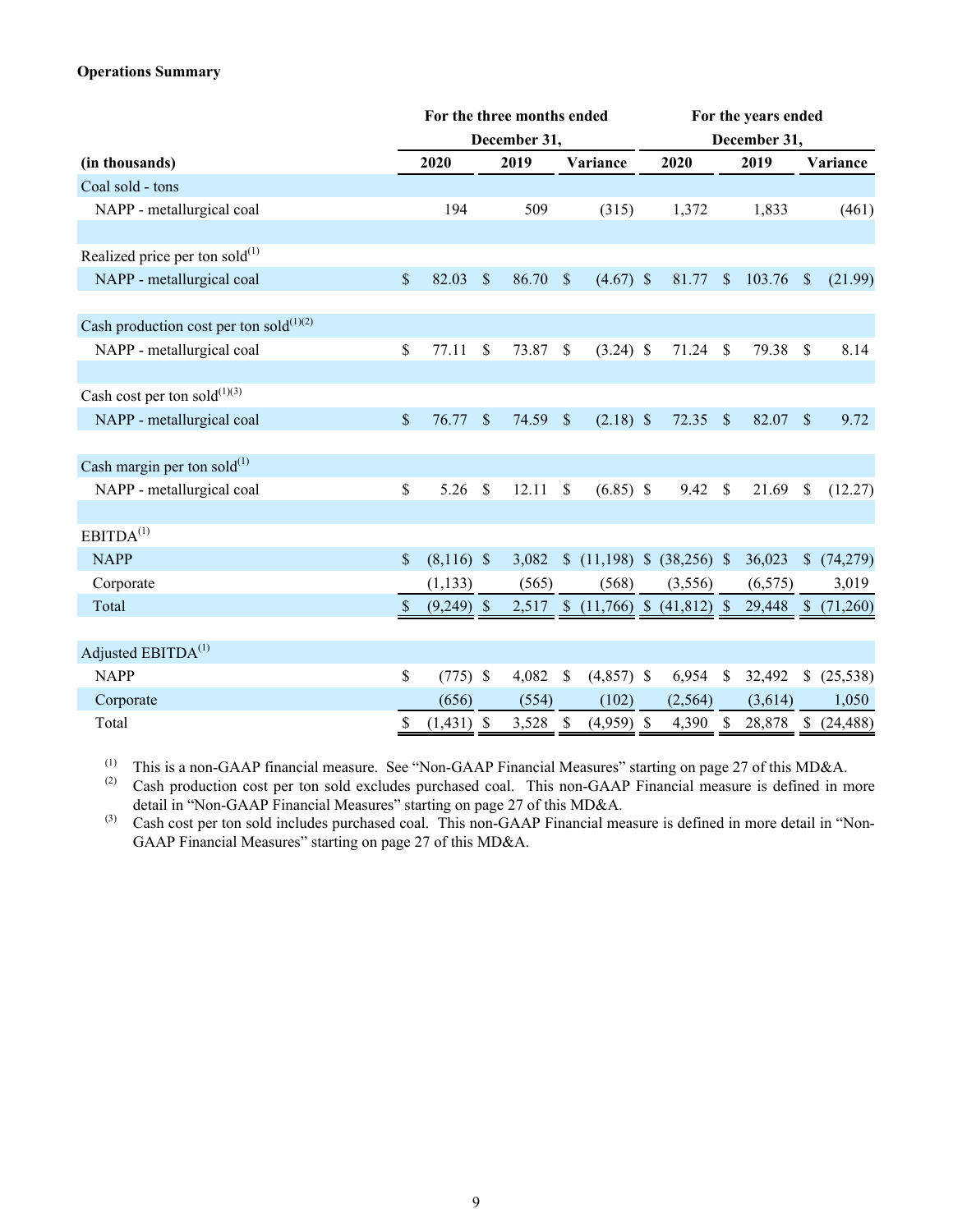# <span id="page-9-0"></span>**REVIEW OF FOURTH QUARTER FINANCIAL RESULTS**

|                                             | For the three months ended December 31, 2020 |           |           |          |                     |           |  |
|---------------------------------------------|----------------------------------------------|-----------|-----------|----------|---------------------|-----------|--|
| (in thousands)                              | <b>NAPP</b>                                  |           | Corporate |          | <b>Consolidated</b> |           |  |
| Revenue                                     | \$                                           | 16,835    | \$        |          | \$                  | 16,835    |  |
| Cost of sales                               |                                              | (26,901)  |           |          |                     | (26,901)  |  |
| Cost of sales - impairment                  |                                              |           |           |          |                     |           |  |
| Total cost of sales                         |                                              | (26,901)  |           |          |                     | (26,901)  |  |
| Gross loss                                  |                                              | (10,066)  |           |          |                     | (10,066)  |  |
| Selling, general and administrative expense |                                              | (1,885)   |           | (1,112)  |                     | (2,997)   |  |
| Loss from operations                        |                                              | (11, 951) |           | (1,112)  |                     | (13,063)  |  |
| Finance (expense)                           |                                              | (795)     |           | (299)    |                     | (1,094)   |  |
| Finance income                              |                                              | 786       |           |          |                     | 786       |  |
| Other income                                |                                              | 329       |           |          |                     | 329       |  |
| Loss before tax                             |                                              | (11, 631) |           | (1, 411) |                     | (13, 042) |  |
| Income tax expense                          |                                              |           |           |          |                     |           |  |
| Net and comprehensive loss                  |                                              | (11, 631) | \$        | (1, 411) | \$                  | (13, 042) |  |

# **For the three months ended December 31, 2019 (in thousands) NAPP Corporate Consolidated** Revenue \$ 52,641 \$ — \$ 52,641 Cost of sales (57,715) (31) (57,746) Gross loss (5,074) (31) (5,105) Selling, general and administrative expense (2,750) (275) (3,025) Loss from operations  $(7,824)$   $(306)$   $(8,130)$ Finance (expense) (927) (537) (1,464) Finance income 1,190 21 1,211 Other income (expense) 496 (264) 232  $Loss before tax$  (7,065) (1,086) (8,151) Income tax expense (benefit) — — — Net and comprehensive loss  $\overline{\$}$  (7,065)  $\overline{\$}$  (1,086)  $\overline{\$}$  (8,151)

#### **Dollar variance for the three months ended December 31, 2020 versus 2019**

|                                             | December 31, 2020 versus 2019 |             |               |                                      |  |  |  |  |  |  |  |
|---------------------------------------------|-------------------------------|-------------|---------------|--------------------------------------|--|--|--|--|--|--|--|
| (in thousands)                              |                               | <b>NAPP</b> | Corporate     | <b>Consolidated</b>                  |  |  |  |  |  |  |  |
| Revenue                                     | S                             | (35,806)    | $\mathcal{S}$ | (35,806)<br>S                        |  |  |  |  |  |  |  |
| Cost of sales                               |                               | 30,814      | 31            | 30,845                               |  |  |  |  |  |  |  |
| Cost of sales - asset impairment            |                               |             |               |                                      |  |  |  |  |  |  |  |
| Total cost of sales                         |                               | 30,814      | 31            | 30,845                               |  |  |  |  |  |  |  |
| Gross (loss) margin                         |                               | (4,992)     | 31            | (4,961)                              |  |  |  |  |  |  |  |
| Selling, general and administrative expense |                               | 865         | (837)         | 28                                   |  |  |  |  |  |  |  |
| Income (loss) from operations               |                               | (4,127)     | (806)         | (4,933)                              |  |  |  |  |  |  |  |
| Finance (expense)                           |                               | 132         | 238           | 370                                  |  |  |  |  |  |  |  |
| Finance income                              |                               | (404)       | (21)          | (425)                                |  |  |  |  |  |  |  |
| Other (loss) income                         |                               | (167)       | 264           | 97                                   |  |  |  |  |  |  |  |
| Income (loss) before tax                    |                               | (4,566)     | (325)         | (4,891)                              |  |  |  |  |  |  |  |
| Income tax expense                          |                               |             |               |                                      |  |  |  |  |  |  |  |
| Net and comprehensive loss                  | S                             | (4, 566)    | \$<br>(325)   | $\boldsymbol{\mathsf{S}}$<br>(4,891) |  |  |  |  |  |  |  |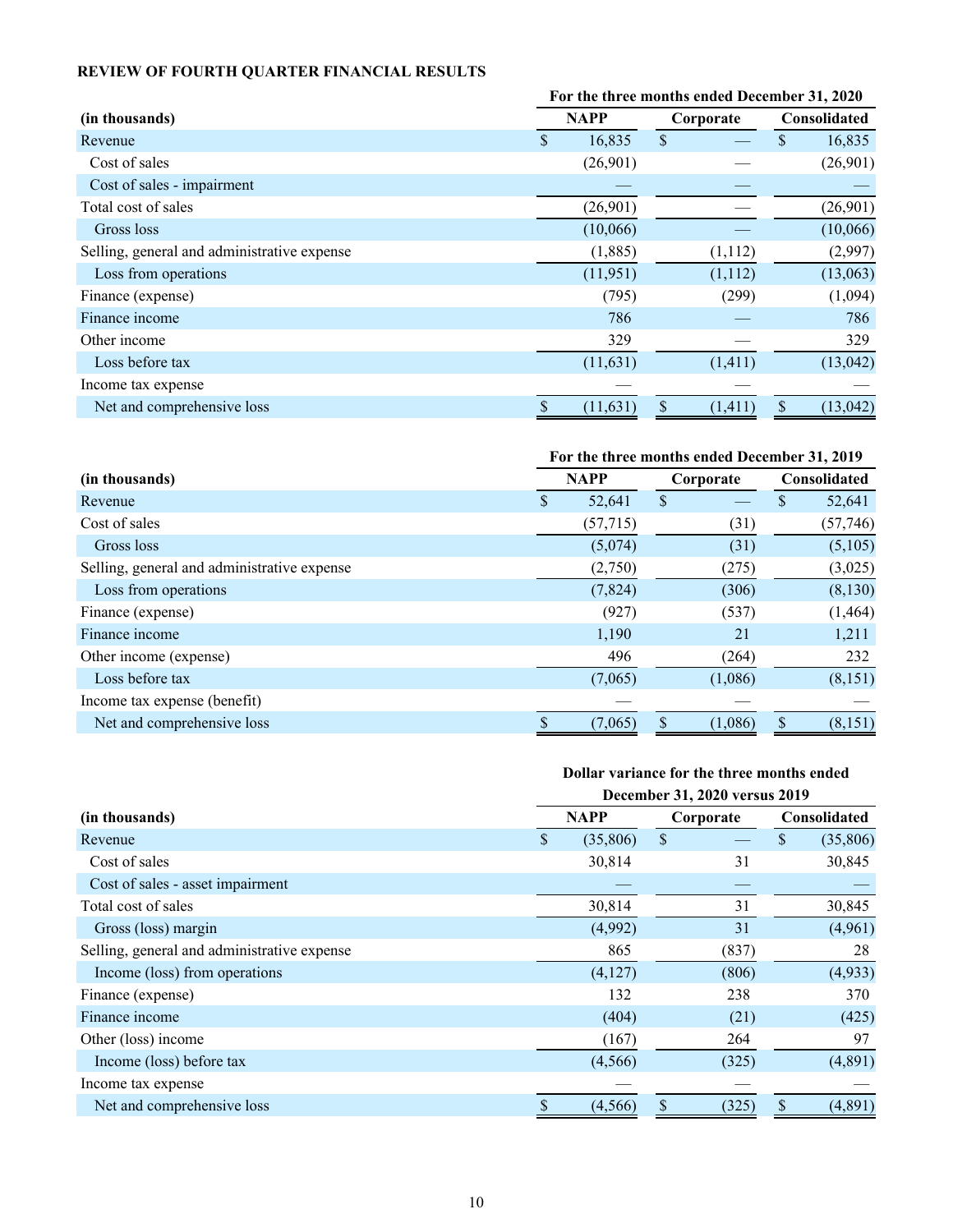# **Operating Segments**

Corsa's two distinct segments are NAPP and Corporate. The financial results of the continuing operating segments for the three months ended December 31, 2020 and 2019 are as follows:

# NAPP Division

*Revenue - NAPP Division*

|                                                   | For the three months ended December 31, |        |    |        |          |          |  |  |  |  |  |
|---------------------------------------------------|-----------------------------------------|--------|----|--------|----------|----------|--|--|--|--|--|
| (in thousands)                                    |                                         | 2020   |    | 2019   | Variance |          |  |  |  |  |  |
| Metallurgical coal revenue (at preparation plant) | S                                       | 15.914 | \$ | 44.129 | \$       | (28,215) |  |  |  |  |  |
| Thermal coal revenue (at preparation plant)       |                                         | 227    |    | 256    |          | (29)     |  |  |  |  |  |
| Transportation revenue                            |                                         | 401    |    | 7,597  |          | (7,196)  |  |  |  |  |  |
| Tolling revenue                                   |                                         | 95     |    | 494    |          | (399)    |  |  |  |  |  |
| Limestone sales                                   |                                         | 198    |    | 165    |          | 33       |  |  |  |  |  |
|                                                   |                                         | 16,835 |    | 52,641 |          | (35,806) |  |  |  |  |  |

- Metallurgical coal revenue, net of transportation charges, decreased \$28,215 as a result of reduced sales volumes, which decreased revenue by \$27,310, and lower sales prices which caused revenue to decrease by \$905. Metallurgical coal sold was 194 tons and 509 tons for the three months ended December 31, 2020 and 2019, respectively, a decrease of 315 tons, primarily due to the operational reductions that were implemented as a result of the market decline. Realized price per ton sold decreased \$4.67 due to the continued weakness in the metallurgical coal market.
- Revenue associated with the transportation of coal to the loading terminal or customer decreased \$7,196 as a result of the Company not shipping any export tons directly to the customer in the 2020 period.
- Tolling revenue decreased as a result of processing less third-party coal at the preparation plant due to production being idled at the third-party mine.

*Cost of sales - NAPP Division*

Cost of sales consists of the following:

|                                                                 | For the three months ended December 31, |        |              |        |    |           |  |  |  |  |
|-----------------------------------------------------------------|-----------------------------------------|--------|--------------|--------|----|-----------|--|--|--|--|
| (in thousands)                                                  |                                         | 2020   |              | 2019   |    | Variance  |  |  |  |  |
| Mining and processing costs                                     | \$                                      | 13,933 | $\mathbb{S}$ | 29,401 | \$ | (15, 468) |  |  |  |  |
| Purchased coal costs                                            |                                         | 243    |              | 7,038  |    | (6,795)   |  |  |  |  |
| Royalty expense                                                 |                                         | 945    |              | 1,790  |    | (845)     |  |  |  |  |
| Amortization expense                                            |                                         | 3,335  |              | 9,975  |    | (6,640)   |  |  |  |  |
| Transportation costs from preparation plant to customer         |                                         | 401    |              | 7,597  |    | (7,196)   |  |  |  |  |
| Idle mine expense                                               |                                         | 153    |              | 74     |    | 79        |  |  |  |  |
| Tolling costs                                                   |                                         | 119    |              | 290    |    | (171)     |  |  |  |  |
| Limestone costs                                                 |                                         | 142    |              | 142    |    |           |  |  |  |  |
| Change in estimate of reclamation and water treatment provision |                                         | 7,513  |              | 1,190  |    | 6,323     |  |  |  |  |
| Write-off of advance royalties and other assets                 |                                         |        |              | 123    |    | (123)     |  |  |  |  |
| Other costs                                                     |                                         | 117    |              | 95     |    | 22        |  |  |  |  |
| Cost of sales                                                   |                                         | 26,901 |              | 57,715 |    | (30, 814) |  |  |  |  |
| Cost of sales - asset impairment                                |                                         |        |              |        |    |           |  |  |  |  |
| Total cost of sales                                             | \$                                      | 26,901 | \$           | 57,715 | \$ | (30, 814) |  |  |  |  |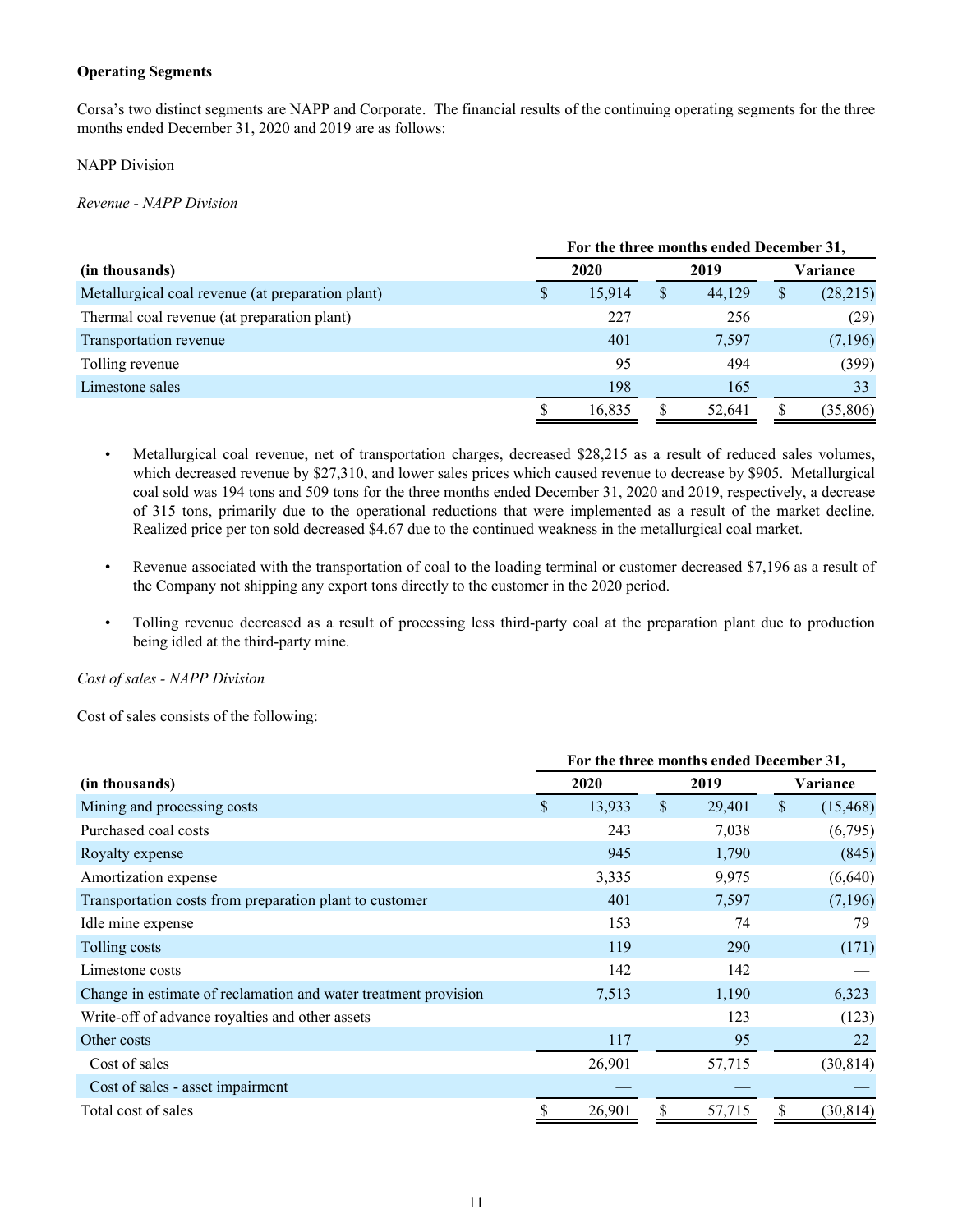- Mining and processing costs decreased primarily due to a reduction in the produced volumes sold during the three months ended December 31, 2020 compared to the 2019 period as a result of the operational changes implemented due to the continued weakness in the metallurgical coal market. This decrease was partially offset by higher produced costs per ton sold.
- As a result of the export market weakness, purchased coal costs decreased primarily due to reduced volumes of metallurgical coal purchased during the three months ended December 31, 2020 as compared to 2019 period.
- Royalty expense decreased due primarily to the reduction in the produced volumes sold as well as the lower sales price per ton sold during the three months ended December 31, 2020 as compared to the 2019 period.
- Amortization expense decreased due primarily to the reduction in the produced volumes sold during the three months ended December 31, 2020 as compared to the 2019 period. The 2019 period included additional amortization expense associated with an asset retirement obligation for a surface mine where management decided not to pursue future mining.
- Transportation costs decreased as a result of the Company not shipping any export tons directly to the customer in the 2020 period.
- Change in the estimate of reclamation and water treatment provision was the result of changes in the underlying assumptions utilized to measure the liability.

# *Selling, general and administrative expense - NAPP Division*

Selling, general and administrative expense consists of the following:

|                                  | For the three months ended December 31, |   |       |   |          |  |  |  |  |
|----------------------------------|-----------------------------------------|---|-------|---|----------|--|--|--|--|
| (in thousands)                   | 2020                                    |   | 2019  |   | Variance |  |  |  |  |
| Salaries and other compensations | 990                                     | S | 860   | S | 130      |  |  |  |  |
| Employee benefits                | 263                                     |   | 335   |   | (72)     |  |  |  |  |
| Selling expense                  | 90                                      |   | 853   |   | (763)    |  |  |  |  |
| Professional fees                | 239                                     |   | 281   |   | (42)     |  |  |  |  |
| Office expenses and insurance    | 245                                     |   | 301   |   | (56)     |  |  |  |  |
| Other                            | 58                                      |   | 120   |   | (62)     |  |  |  |  |
|                                  | 1,885                                   |   | 2,750 |   | (865)    |  |  |  |  |

• Selling, general and administrative expense related to the NAPP Division decreased primarily due to a reduction in selling expenses for export sales commissions paid to third party agents and a decrease in letter of credit fees as a result of fewer export vessels that required letters of credit.

# *Finance expense - NAPP Division*

|                                                                   | For the three months ended December 31, |       |   |      |          |       |  |  |  |  |
|-------------------------------------------------------------------|-----------------------------------------|-------|---|------|----------|-------|--|--|--|--|
| (in thousands)                                                    |                                         | 2020  |   | 2019 | Variance |       |  |  |  |  |
| Change in market value of restricted investments expense (income) | S                                       | (159) | S |      |          | (159) |  |  |  |  |
| Bond premium expense                                              |                                         | 490   |   | 371  |          | 119   |  |  |  |  |
| Accretion on reclamation and water treatment provision            |                                         | 283   |   | 384  |          | (101) |  |  |  |  |
| Interest expense                                                  |                                         | 180   |   | 172  |          |       |  |  |  |  |
| Other                                                             |                                         |       |   |      |          |       |  |  |  |  |
|                                                                   |                                         | 795   |   | 927  |          | (132) |  |  |  |  |

• Finance expense decreased primarily due to the change in market value of the water treatment trust fund accounts and lower accretion on the reclamation and water treatment provision partially offset by increased bond premium expense due to an increase in premium rates.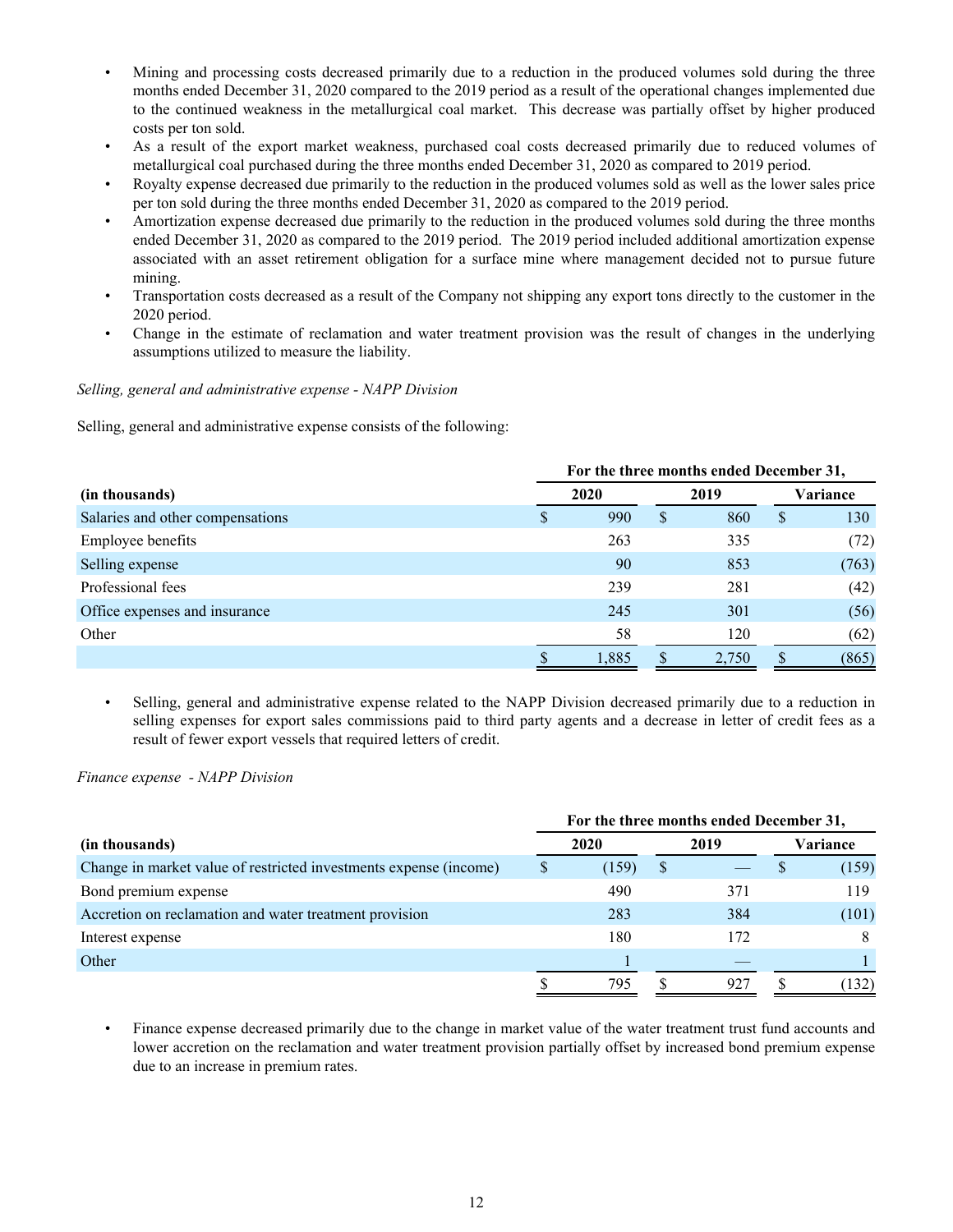|                                                           | For the three months ended December 31, |       |  |               |  |          |
|-----------------------------------------------------------|-----------------------------------------|-------|--|---------------|--|----------|
| (in thousands)                                            | 2020                                    |       |  | 2019          |  | Variance |
| Change in market value of restricted investments (income) |                                         | (786) |  | (1.172)       |  | 386      |
| Interest income                                           |                                         |       |  | (18)          |  | 18       |
|                                                           |                                         | 786)  |  | $190^{\circ}$ |  | 404      |

• Finance income decreased primarily due to the change in market value of the water treatment trust fund accounts. The value of these trust funds are marked to market on a monthly basis and increased market gains were recognized in the three months ended December 31, 2019 compared to the 2020 period.

# Corporate Division

*Selling, general and administrative expense - Corporate Division*

Selling, general and administrative expense consists of the following:

| (in thousands)                   |   | For the three months ended December 31, |   |      |              |          |  |  |  |
|----------------------------------|---|-----------------------------------------|---|------|--------------|----------|--|--|--|
|                                  |   | 2020                                    |   | 2019 |              | Variance |  |  |  |
| Salaries and other compensations | S | 468                                     | S | (83) | <sup>S</sup> | 551      |  |  |  |
| <b>Employee benefits</b>         |   | 23                                      |   | 23   |              |          |  |  |  |
| Professional fees                |   | 511                                     |   | 212  |              | 299      |  |  |  |
| Office expenses and insurance    |   | 86                                      |   | 110  |              | (24)     |  |  |  |
| Other                            |   | 24                                      |   | 13   |              |          |  |  |  |
|                                  |   | 1,112                                   |   | 275  |              | 837      |  |  |  |

• Selling, general and administrative expenses increased primarily due to a forfeiture of unvested stock-based compensation awards that occurred in the 2019 period as a result of the decreased corporate staffing levels. Professional fees increased as a result of increased legal fees associated with the independent investigation related to a matter involving a former sales agent of the Company. See "Contingent Liability - Sales Agent Matter".

# *Finance expense - Corporate Division*

Net finance expense (income) consists of the following:

|                                                | For the three months ended December 31, |      |   |      |    |          |  |  |
|------------------------------------------------|-----------------------------------------|------|---|------|----|----------|--|--|
| (in thousands)                                 |                                         | 2020 |   | 2019 |    | Variance |  |  |
| Interest expense                               | D                                       | 278  | S | 490  | \$ | (212)    |  |  |
| Amortization of discount on loan payable       |                                         | 15   |   |      |    |          |  |  |
| Amortization of Revolving Credit Facility fees |                                         | 36   |   | 35   |    |          |  |  |
| Foreign exchange loss                          |                                         | 12   |   | 4    |    |          |  |  |
| Other                                          |                                         | (42) |   |      |    | (42)     |  |  |
|                                                |                                         | 299  |   | 531  |    | (238)    |  |  |

Net finance expense decreased in the three months ended December 31, 2020 compared to 2019 period primarily due to the reduced borrowings on the Revolving Credit Facility (as defined herein) during the 2020 period.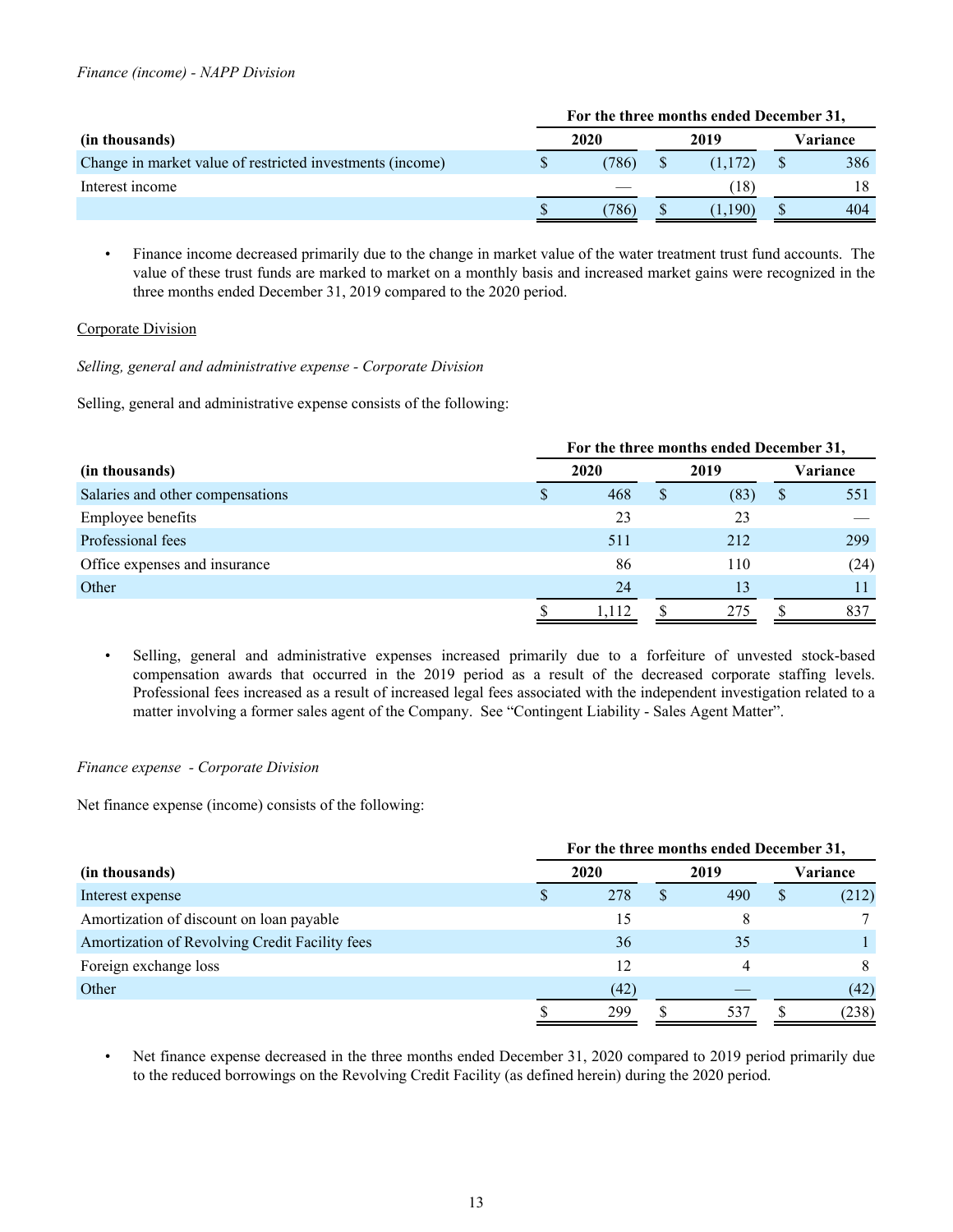# *Other income (expense) - Corporate Division*

|                        | For the three months ended December 31, |  |      |       |          |     |  |
|------------------------|-----------------------------------------|--|------|-------|----------|-----|--|
| (in thousands)         | 2020                                    |  | 2019 |       | Variance |     |  |
| Restructuring          | \$                                      |  |      | (151) |          | 151 |  |
| Lease termination      |                                         |  |      | (100) |          | 100 |  |
| Loss on sale of assets |                                         |  |      | (13)  |          | 13  |  |
|                        |                                         |  |      | (264) |          | 264 |  |

Other expense decreased primarily due to restructuring charges recognized in the 2019 period as a result of the reduction in corporate staffing levels and lease termination and loss on sale of assets as a result of the corporate office closure.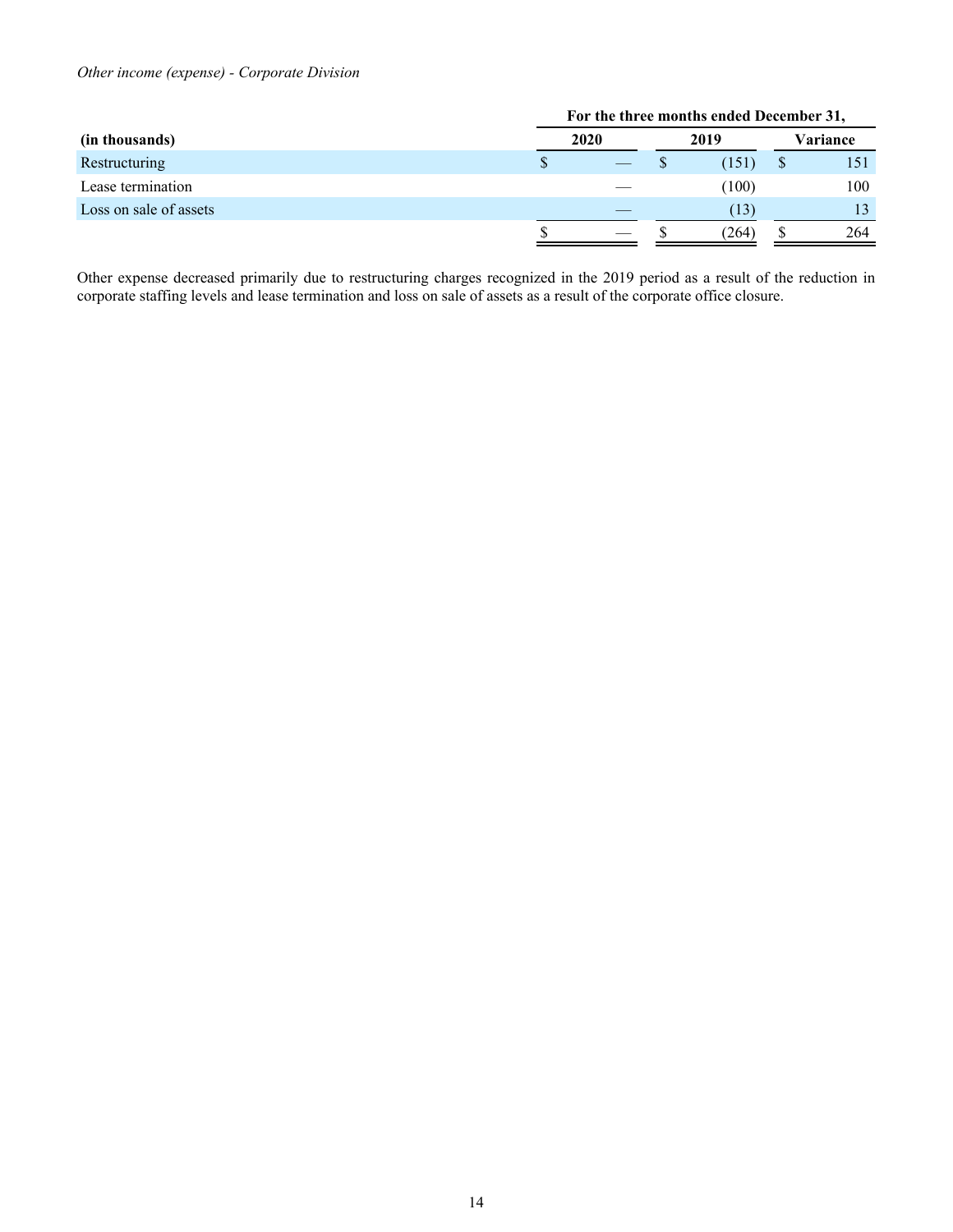# <span id="page-14-0"></span>**REVIEW OF YEAR-TO-DATE FINANCIAL RESULTS**

|                                             | For the year ended December 31, 2020 |             |                           |           |    |              |  |
|---------------------------------------------|--------------------------------------|-------------|---------------------------|-----------|----|--------------|--|
| (in thousands)                              |                                      | <b>NAPP</b> |                           | Corporate |    | Consolidated |  |
| Revenue                                     | \$                                   | 128,486     | $\boldsymbol{\mathsf{S}}$ |           | \$ | 128,486      |  |
| Cost of sales                               |                                      | (144, 402)  |                           |           |    | (144, 402)   |  |
| Cost of sales - asset impairment            |                                      | (41, 684)   |                           |           |    | (41, 684)    |  |
| Total cost of sales                         |                                      | (186,086)   |                           |           |    | (186,086)    |  |
| Gross loss                                  |                                      | (57,600)    |                           |           |    | (57,600)     |  |
| Selling, general and administrative expense |                                      | (6, 445)    |                           | (3,612)   |    | (10, 057)    |  |
| Loss from operations                        |                                      | (64, 045)   |                           | (3,612)   |    | (67, 657)    |  |
| Finance (expense)                           |                                      | (3,704)     |                           | (1,466)   |    | (5,170)      |  |
| Finance income                              |                                      | 812         |                           |           |    | 812          |  |
| Other income                                |                                      | 8,133       |                           | 248       |    | 8,381        |  |
| Loss before tax                             |                                      | (58, 804)   |                           | (4,830)   |    | (63, 634)    |  |
| Income tax expense                          |                                      |             |                           | 89        |    | 89           |  |
| Net and comprehensive loss                  |                                      | (58, 804)   |                           | (4,919)   | \$ | (63, 723)    |  |

|                                             | For the year ended December 31, 2019 |            |           |         |                     |           |
|---------------------------------------------|--------------------------------------|------------|-----------|---------|---------------------|-----------|
| (in thousands)                              | <b>NAPP</b>                          |            | Corporate |         | <b>Consolidated</b> |           |
| Revenue                                     | \$                                   | 232,069    | \$        |         | \$                  | 232,069   |
| Cost of sales                               |                                      | (216, 621) |           | (127)   |                     | (216,748) |
| Gross margin (loss)                         |                                      | 15,448     |           | (127)   |                     | 15,321    |
| Selling, general and administrative expense |                                      | (11, 376)  |           | (4,372) |                     | (15, 748) |
| Income (loss) from operations               |                                      | 4,072      |           | (4,499) |                     | (427)     |
| Finance (expense)                           |                                      | (3,794)    |           | (3,834) |                     | (7,628)   |
| Finance income                              |                                      | 4,165      |           | 40      |                     | 4,205     |
| Other income (expense)                      |                                      | 4,966      |           | (1,629) |                     | 3,337     |
| Income (loss) before tax                    |                                      | 9,409      |           | (9,922) |                     | (513)     |
| Income tax expense (benefit)                |                                      |            |           |         |                     |           |
| Net and comprehensive income (loss)         |                                      | 9,409      |           | (9,922) |                     | (513)     |

|                                             |    | Dollar variance for the year ended |               |                               |                     |            |  |  |  |
|---------------------------------------------|----|------------------------------------|---------------|-------------------------------|---------------------|------------|--|--|--|
|                                             |    |                                    |               | December 31, 2020 versus 2019 |                     |            |  |  |  |
| (in thousands)                              |    | <b>NAPP</b>                        |               | Corporate                     | <b>Consolidated</b> |            |  |  |  |
| Revenue                                     | \$ | (103, 583)                         | $\mathcal{S}$ |                               | S.                  | (103, 583) |  |  |  |
| Cost of sales                               |    | 72,219                             |               | 127                           |                     | 72,346     |  |  |  |
| Cost of sales - asset impairment            |    | (41, 684)                          |               |                               |                     | (41, 684)  |  |  |  |
| Total cost of sales                         |    | 30,535                             |               | 127                           |                     | 30,662     |  |  |  |
| Gross (loss) margin                         |    | (73,048)                           |               | 127                           |                     | (72, 921)  |  |  |  |
| Selling, general and administrative expense |    | 4,931                              |               | 760                           |                     | 5,691      |  |  |  |
| (Loss) income from operations               |    | (68, 117)                          |               | 887                           |                     | (67,230)   |  |  |  |
| Finance (expense)                           |    | 90                                 |               | 2,368                         |                     | 2,458      |  |  |  |
| Finance income                              |    | (3,353)                            |               | (40)                          |                     | (3,393)    |  |  |  |
| Other income                                |    | 3,167                              |               | 1,877                         |                     | 5,044      |  |  |  |
| (Loss) income before tax                    |    | (68,213)                           |               | 5,092                         |                     | (63, 121)  |  |  |  |
| Income tax expense                          |    |                                    |               | 89                            |                     | 89         |  |  |  |
| Net and comprehensive (loss) income         | \$ | (68, 213)                          | \$            | 5,003                         | \$                  | (63,210)   |  |  |  |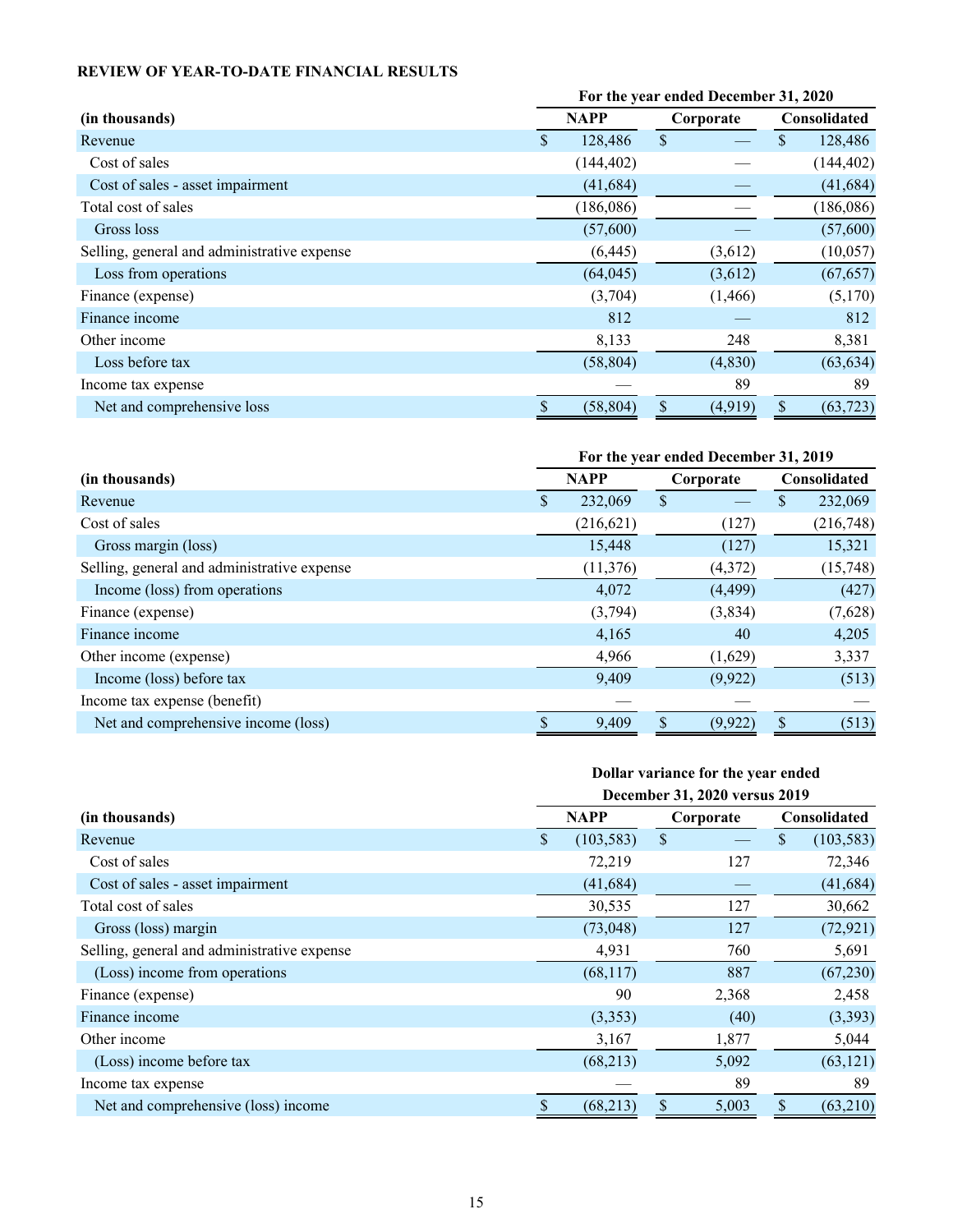# **Operating Segments**

The financial results of the continuing operating segments for the years ended December 31, 2020 and 2019 for the NAPP Division and Corporate are as follows:

### **NAPP Division**

*Revenue - NAPP Division*

|                                                   |   | For the years ended December 31, |   |         |    |            |  |  |  |
|---------------------------------------------------|---|----------------------------------|---|---------|----|------------|--|--|--|
| (in thousands)                                    |   | 2020                             |   | 2019    |    | Variance   |  |  |  |
| Metallurgical coal revenue (at preparation plant) | S | 112,191                          | S | 190,193 | \$ | (78,002)   |  |  |  |
| Thermal coal revenue (at preparation plant)       |   | 816                              |   | 857     |    | (41)       |  |  |  |
| Transportation revenue                            |   | 13,236                           |   | 33,475  |    | (20, 239)  |  |  |  |
| Tolling revenue                                   |   | 1,345                            |   | 6,344   |    | (4,999)    |  |  |  |
| Limestone sales                                   |   | 898                              |   | 1,200   |    | (302)      |  |  |  |
|                                                   |   | 128.486                          |   | 232,069 |    | (103, 583) |  |  |  |

- Metallurgical coal revenue, net of transportation charges, decreased \$78,002 as a result of lower sales volumes, which decreased revenue by \$47,834, and lower sales prices which caused revenue to decrease by \$30,168. Metallurgical coal sold was 1,372 tons and 1,833 tons for the years ended December 31, 2020 and 2019, respectively, a decrease of 461 tons, primarily due to the operational reductions that were implemented as a result of the metallurgical market decline largely driven by the COVID-19 pandemic. Similarly, realized price per ton sold decreased \$21.99 primarily due to the decline in the metallurgical coal market.
- Revenue associated with the transportation of coal to the loading terminal or customer decreased \$20,239 as a result of reduced export volumes shipped directly to the customer due to market conditions and lower rail rates which was the result of the decline in the metallurgical coal market as well as increased domestic sales and sales to coal traders where the Company is not responsible for the transportation costs.
- Tolling revenue decreased as a result of processing less third-party coal at the preparation plant due to production being idled at the third-party mine.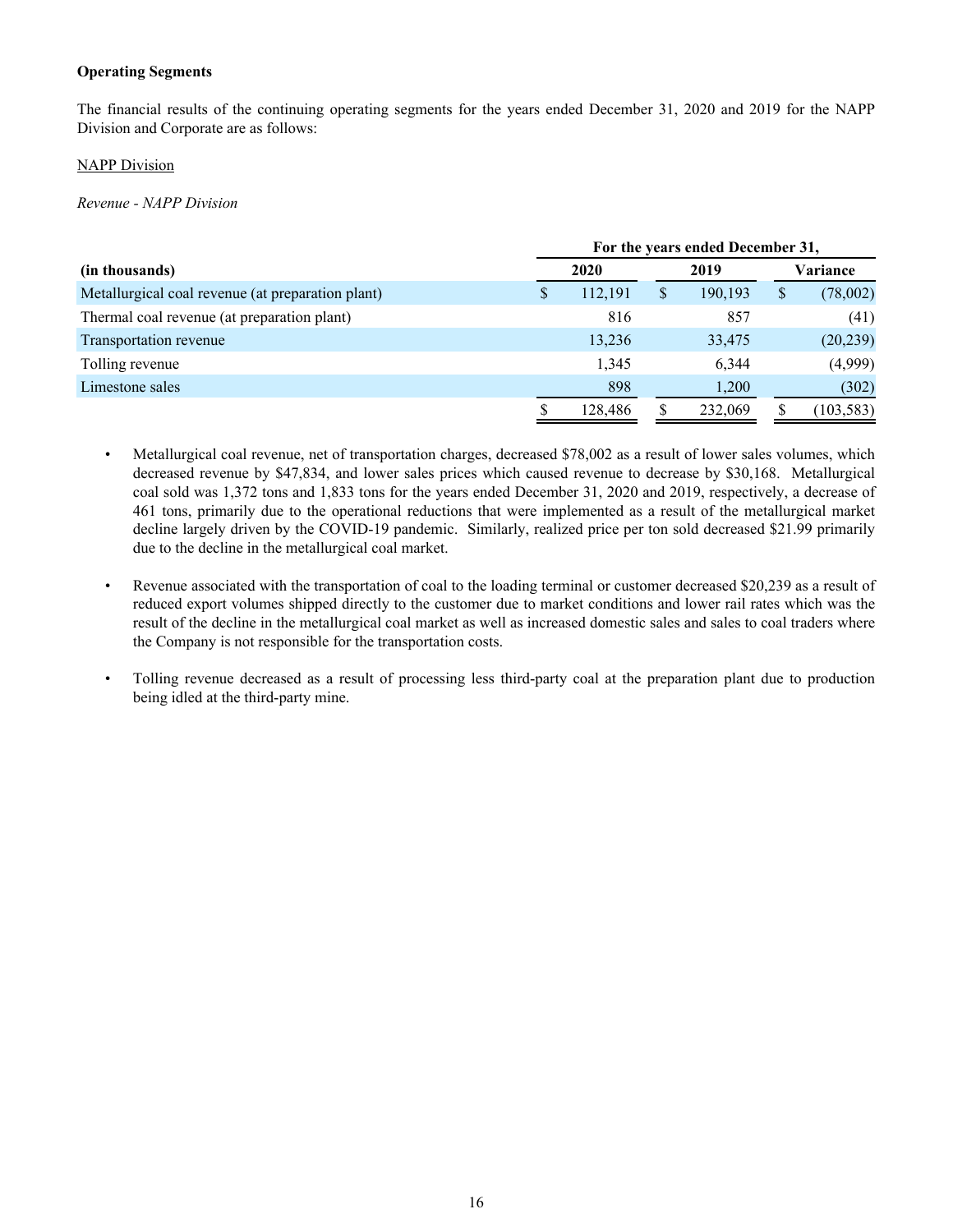# *Cost of sales - NAPP Division*

Cost of sales consists of the following:

|                                                                 | For the years ended December 31, |         |      |         |              |           |  |
|-----------------------------------------------------------------|----------------------------------|---------|------|---------|--------------|-----------|--|
| (in thousands)                                                  | 2020                             |         | 2019 |         | Variance     |           |  |
| Mining and processing costs                                     | \$                               | 80,080  | \$   | 97,000  | $\mathbb{S}$ | (16,920)  |  |
| Purchased coal costs                                            |                                  | 13,856  |      | 47,358  |              | (33,502)  |  |
| Royalty expense                                                 |                                  | 6,149   |      | 6,968   |              | (819)     |  |
| Amortization expense                                            |                                  | 19,825  |      | 25,834  |              | (6,009)   |  |
| Transportation costs from preparation plant to customer         |                                  | 13,236  |      | 33,475  |              | (20, 239) |  |
| Idle mine expense                                               |                                  | 447     |      | 938     |              | (491)     |  |
| Tolling costs                                                   |                                  | 912     |      | 2,953   |              | (2,041)   |  |
| Limestone costs                                                 |                                  | 457     |      | 698     |              | (241)     |  |
| Change in estimate of reclamation and water treatment provision |                                  | 7,791   |      | 1,190   |              | 6,601     |  |
| Write-off of advance royalties and other assets                 |                                  | 484     |      | 171     |              | 313       |  |
| Other costs                                                     |                                  | 1,165   |      | 36      |              | 1,129     |  |
| Cost of sales                                                   |                                  | 144,402 |      | 216,621 |              | (72, 219) |  |
| Cost of sales - asset impairment                                |                                  | 41,684  |      |         |              | 41,684    |  |
| Total cost of sales                                             | \$                               | 186,086 | \$   | 216,621 | \$           | (30, 535) |  |

- Mining and processing costs decreased primarily due to lower costs per ton resulting from of improved operating performance, reduced overtime, reduced repairs and maintenance expenses, and fewer produced volumes sold, during the year ended December 31, 2020 as compared to 2019 period resulting from the continued metallurgical coal market weakness.
- Purchased coal costs decreased primarily due to reduced volumes of purchased metallurgical coal and lower cost per ton purchased and sold during the year ended December 31, 2020 as compared to 2019 period.
- Royalty expense decreased primarily due to the lower realized prices and fewer tons sold.
- Amortization expense decreased primarily due to the reduction in the produced volumes sold during the three months ended December 31, 2020 as compared to the 2019 period. The 2019 period included additional amortization expense associated with an asset retirement obligation for a surface mine where management decided not to pursue future mining.
- Transportation costs decreased as a result of reduced volumes of export coal sold and reduced rail rates which was the result of the decline in the metallurgical coal market as well as increased domestic sales and sales to coal traders where the Company is not responsible for the transportation costs.
- Idle mine expense decreased as a result of the Quecreek mine sealing efforts that occurred in the 2019 period. The mine was sealed in the third quarter of 2019.
- Tolling costs decreased as a result of processing less third party coal at the preparation plant.
- Change in the estimate of reclamation and water treatment provision was the result of changes in the underlying assumptions utilized to measure the liability.
- The Company recognized an asset impairment charge during the year ended December 31, 2020 due to the identification of a triggering event as a result of the continued deterioration of both the domestic and export metallurgical coal markets, driven in large part by the COVID-19 pandemic.
- Other costs increased due to various items, none of which were individually material.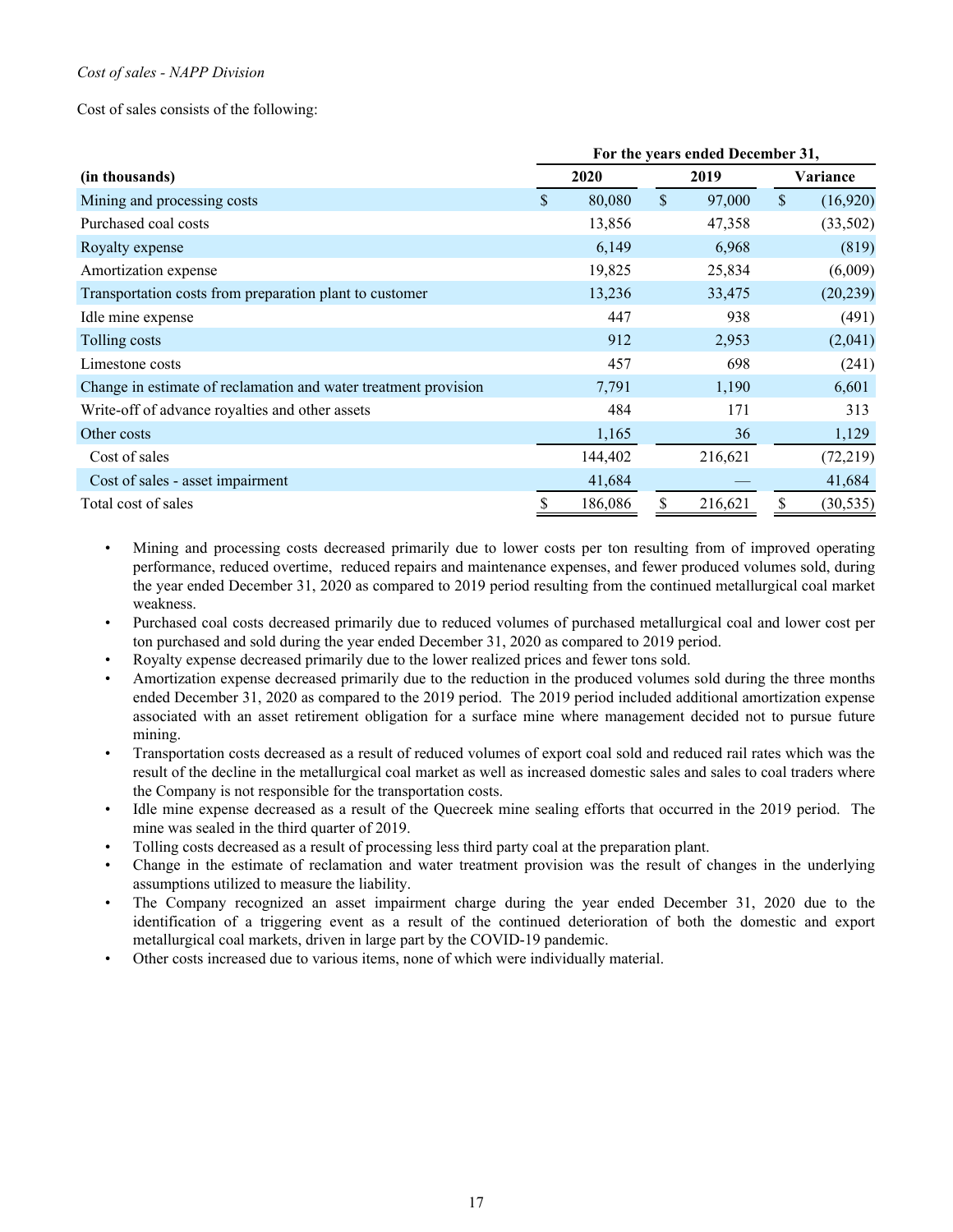# *Selling, general and administrative expense - NAPP Division*

Selling, general and administrative expense consists of the following:

|                                  |   | For the years ended December 31, |   |        |    |          |  |  |
|----------------------------------|---|----------------------------------|---|--------|----|----------|--|--|
| (in thousands)                   |   | 2020                             |   | 2019   |    | Variance |  |  |
| Salaries and other compensations | D | 2,957                            | S | 3,716  | \$ | (759)    |  |  |
| Employee benefits                |   | 944                              |   | 1,188  |    | (244)    |  |  |
| Selling expense                  |   | 424                              |   | 3,446  |    | (3,022)  |  |  |
| Professional fees                |   | 910                              |   | 1,075  |    | (165)    |  |  |
| Office expenses and insurance    |   | 971                              |   | 1,527  |    | (556)    |  |  |
| Other                            |   | 239                              |   | 424    |    | (185)    |  |  |
|                                  |   | 6,445                            |   | 11,376 |    | (4, 931) |  |  |

• Selling, general and administrative expense related to the NAPP Division decreased primarily due to a reduction in selling expenses for export sales commissions paid to third party agents, a decrease in letter of credit fees as a result of fewer export vessels that required letters of credit, and a reduction in staffing levels as a result of various administrative changes that occurred subsequent to December 31, 2019.

*Finance expense - NAPP Division*

|                                                        | For the years ended December 31, |       |      |       |          |       |  |
|--------------------------------------------------------|----------------------------------|-------|------|-------|----------|-------|--|
| (in thousands)                                         | 2020                             |       | 2019 |       | Variance |       |  |
| Bond premium expense                                   |                                  | 1,854 |      | 1.481 | \$       | 373   |  |
| Accretion on reclamation and water treatment provision |                                  | 1,126 |      | 1,525 |          | (399) |  |
| Interest expense                                       |                                  | 723   |      | 780   |          | (57)  |  |
| Other                                                  |                                  |       |      | 8     |          | (7)   |  |
|                                                        |                                  | 3,704 |      | 3,794 |          | (90)  |  |

• Finance expense decreased primarily due to lower accretion on the reclamation and water treatment provision and reduced interest expense which was partially offset by increased bond premium expense due to increased premium rates.

*Finance (income) - NAPP Division*

|                                                           | For the years ended December 31, |       |      |         |          |       |  |  |
|-----------------------------------------------------------|----------------------------------|-------|------|---------|----------|-------|--|--|
| (in thousands)                                            |                                  | 2020  | 2019 |         | Variance |       |  |  |
| Change in market value of restricted investments (income) |                                  | (786) |      | (4.065) |          | 3,279 |  |  |
| Interest income                                           |                                  | (26)  |      | (100)   |          | 74    |  |  |
|                                                           |                                  | (812) |      | (4,165) |          | 3.353 |  |  |

• Finance income decreased primarily due to the change in market value of the water treatment trust fund accounts. The value of these trust funds are marked to market on a monthly basis and reduced market gains were recognized in the year ended December 31, 2020 compared to the 2019 period.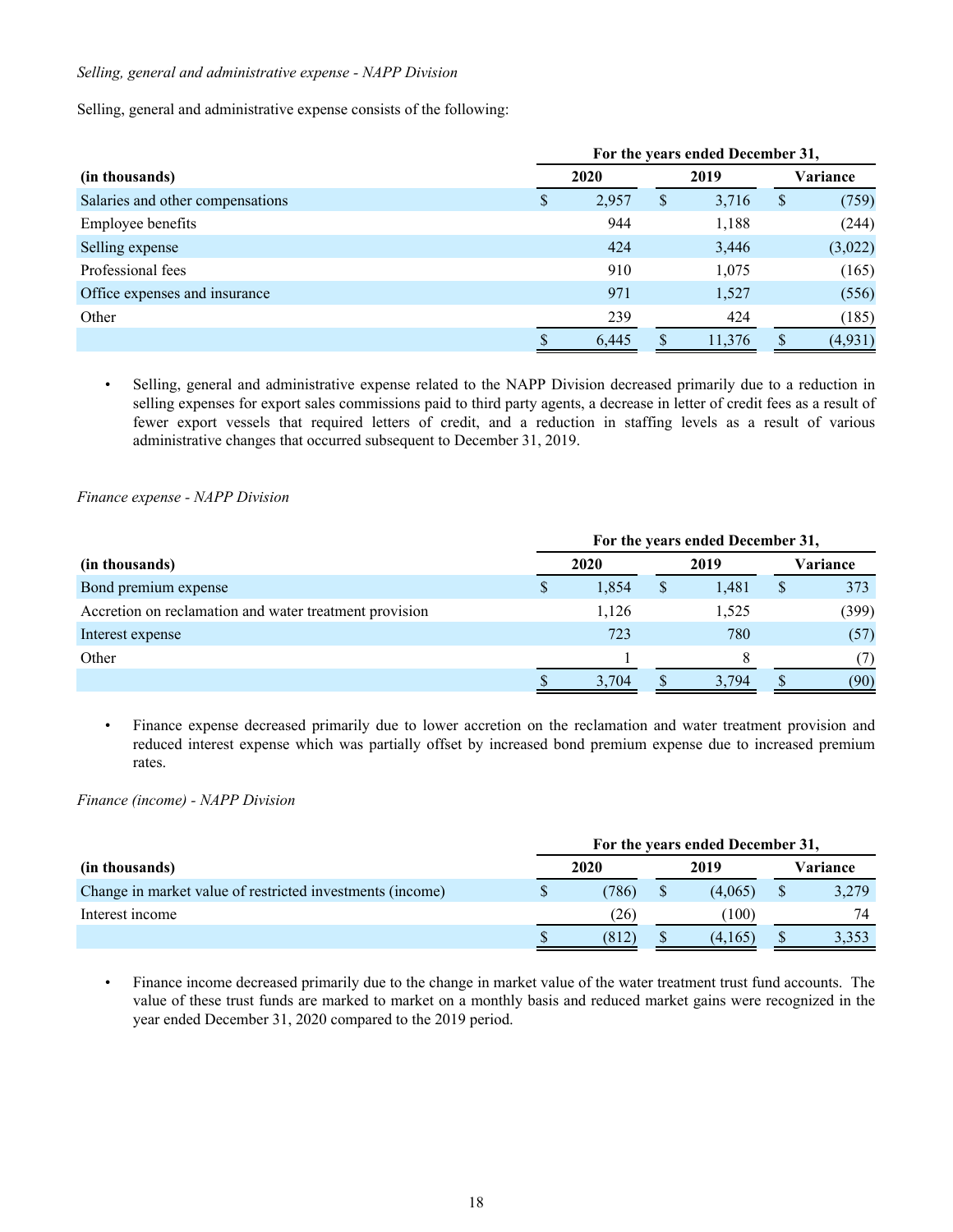#### *Other income (expense) - NAPP Division*

|                                               | For the years ended December 31, |       |   |       |          |          |  |  |  |
|-----------------------------------------------|----------------------------------|-------|---|-------|----------|----------|--|--|--|
|                                               |                                  | 2020  |   | 2019  | Variance |          |  |  |  |
| Paycheck Protection Program loan grant income | S                                | 6,978 | S |       | P        | 6,978    |  |  |  |
| A-Seam condemnation judgement                 |                                  |       |   | 3,426 |          | (3, 426) |  |  |  |
| Filter cake sales                             |                                  | 528   |   | 343   |          | 185      |  |  |  |
| Royalty income                                |                                  | 250   |   | 947   |          | (697)    |  |  |  |
| Gain on property dispositions                 |                                  | 60    |   | 345   |          | (285)    |  |  |  |
| Other                                         |                                  | 317   |   | (95)  |          | 412      |  |  |  |
|                                               |                                  | 8,133 |   | 4,966 |          | 3,167    |  |  |  |

*•* Other income increased primarily due to the proceeds from the Paycheck Protection Program Loans (as defined herein) being used as contemplated under the loan program and the Company expects these amounts to be forgiven and accordingly recognized the grant income. See "Paycheck Protection Program Loans". This improvement in Other income was partially offset by the A-Seam condemnation judgement that was recognized in the 2019 period. Royalty income decreased primarily due to a third-party completing mining on the Company's coal reserves. Gain on property dispositions decreased as a result of the reduction in sales of surplus equipment in the 2020 period. Other increased due to various items, none of which were individually material.

### Corporate Division

#### *Selling, general and administrative expense - Corporate Division*

Selling, general and administrative expense consists of the following:

|                                  | For the years ended December 31, |       |   |       |    |          |  |  |  |  |  |  |
|----------------------------------|----------------------------------|-------|---|-------|----|----------|--|--|--|--|--|--|
| (in thousands)                   |                                  | 2020  |   | 2019  |    | Variance |  |  |  |  |  |  |
| Salaries and other compensations | S                                | 1,635 | S | 2,546 | \$ | (911)    |  |  |  |  |  |  |
| <b>Employee benefits</b>         |                                  | 110   |   | 218   |    | (108)    |  |  |  |  |  |  |
| Professional fees                |                                  | 1,426 |   | 964   |    | 462      |  |  |  |  |  |  |
| Office expenses and insurance    |                                  | 403   |   | 475   |    | (72)     |  |  |  |  |  |  |
| Other                            |                                  | 38    |   | 169   |    | (131)    |  |  |  |  |  |  |
|                                  |                                  | 3,612 |   | 4,372 |    | (760)    |  |  |  |  |  |  |

• Selling, general and administrative expenses decreased primarily due to reduced corporate staffing levels in the 2020 period and was partially offset by increased professional fees which were primarily related to increased legal fees associated with the independent investigation related to a matter involving a former sales agent of the Company. See "Contingent Liability - Sales Agent Matter".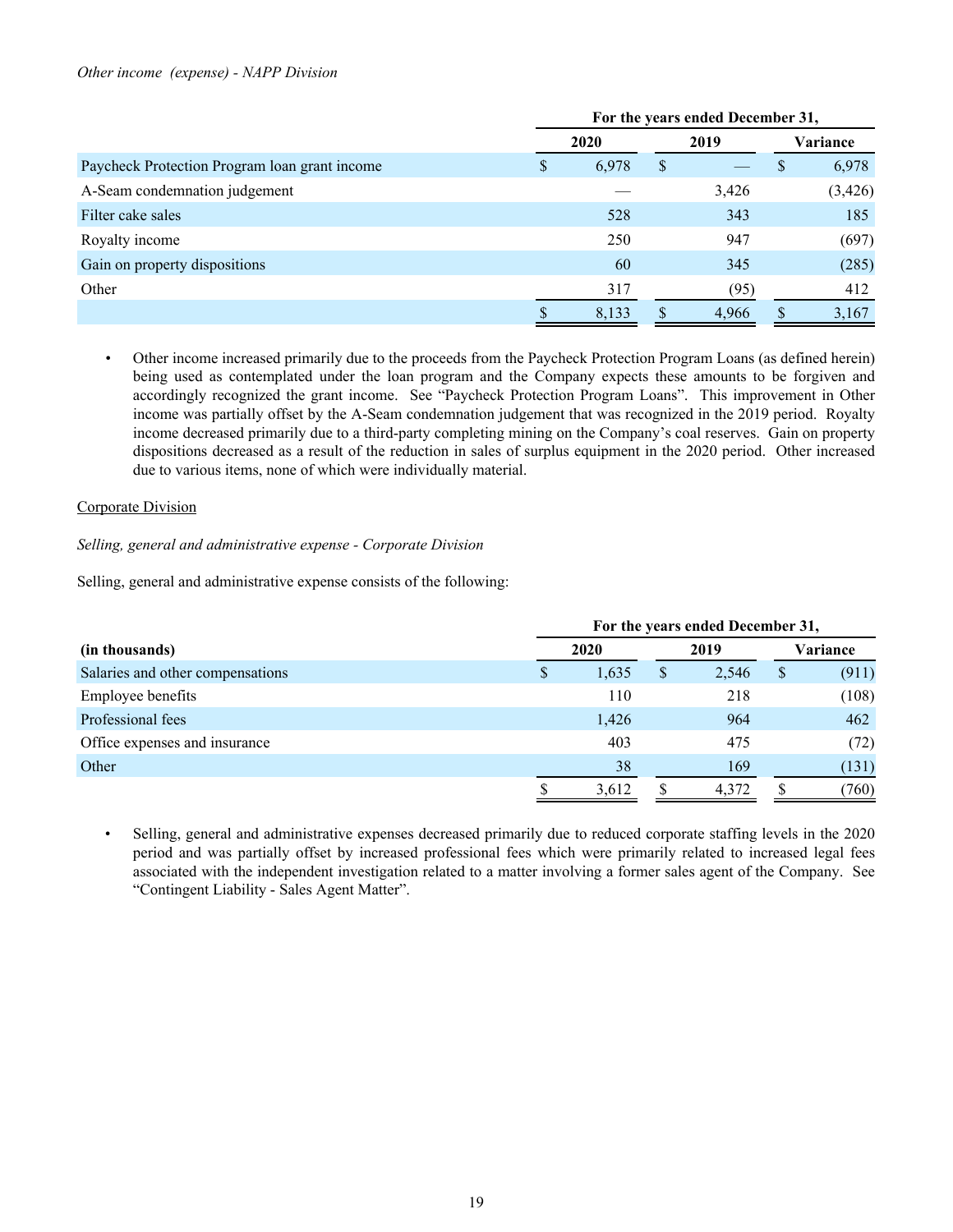### *Finance expense - Corporate Division*

Finance expense consists of the following:

|                                             | For the years ended December 31, |       |   |       |          |          |  |  |  |  |  |  |  |
|---------------------------------------------|----------------------------------|-------|---|-------|----------|----------|--|--|--|--|--|--|--|
| (in thousands)                              |                                  | 2020  |   |       | Variance |          |  |  |  |  |  |  |  |
| Interest expense                            | S                                | 1,274 | S | 3,220 | \$       | (1, 946) |  |  |  |  |  |  |  |
| Accretion of discount on loan payable       |                                  | 40    |   | 552   |          | (512)    |  |  |  |  |  |  |  |
| Accretion of Revolving Credit Facility fees |                                  | 143   |   | 52    |          | 91       |  |  |  |  |  |  |  |
| Foreign exchange loss                       |                                  | 24    |   | 10    |          | 14       |  |  |  |  |  |  |  |
| Other                                       |                                  | (15)  |   |       |          | (15)     |  |  |  |  |  |  |  |
|                                             |                                  | 1,466 |   | 3.834 | S        | (2,368)  |  |  |  |  |  |  |  |

Net finance expense decreased in the year ended December 31, 2020 compared to 2019 period primarily due to the debt refinancing that occurred in August 2019 pursuant to which the Company replaced its \$25 million senior secured term credit facility with Sprott Resource Lending Corp., dated August 19, 2014 (the "Sprott Facility") with the New Credit Facilities (as defined herein). As a result of this refinancing, the total principal outstanding decreased and the combined interest rate of the new debt under the New Credit Facilities is lower than the previous debt's rate under the Sprott Facility. Also, as a result of the refinancing, the debt discount accretion decreased as a result of expensing the discount associated with the previous debt in August 2019.

#### *Other income (expense) - Corporate Division*

|                                               | For the years ended December 31, |      |          |         |  |       |  |  |  |  |  |  |
|-----------------------------------------------|----------------------------------|------|----------|---------|--|-------|--|--|--|--|--|--|
| (in thousands)                                |                                  | 2020 | Variance |         |  |       |  |  |  |  |  |  |
| Paycheck Protection Program loan grant income |                                  | 249  | S        |         |  | 249   |  |  |  |  |  |  |
| Debt extinguishment                           |                                  |      |          | (1,238) |  | 1,238 |  |  |  |  |  |  |
| Restructuring                                 |                                  |      |          | (278)   |  | 278   |  |  |  |  |  |  |
| Lease termination                             |                                  |      |          | (100)   |  | 100   |  |  |  |  |  |  |
| Loss on sale of assets                        |                                  |      |          | (13)    |  | 13    |  |  |  |  |  |  |
| Other                                         |                                  |      |          |         |  | (1)   |  |  |  |  |  |  |
|                                               |                                  | 248  |          | (1,629) |  | 1,877 |  |  |  |  |  |  |

• Other expense decreased primarily due to debt extinguishment expenses which related to the expensing of the debt issuance costs associated with the debt which was refinanced in the 2019 period. Additionally, restructuring charges were recognized in the 2019 period as a result of the reduction in corporate staffing levels, expenses associated with a lease termination, and losses on the sale of assets, all of which were the result of the corporate office closure, which also occurred in the 2019 period. For the year ended December 31, 2020, other income included grant income related to the Paycheck Protection Program loan which were used in accordance with the loan program and which the Company expects to be forgiven. See "Paycheck Protection Program Loans". Accordingly, the Company recognized the grant income.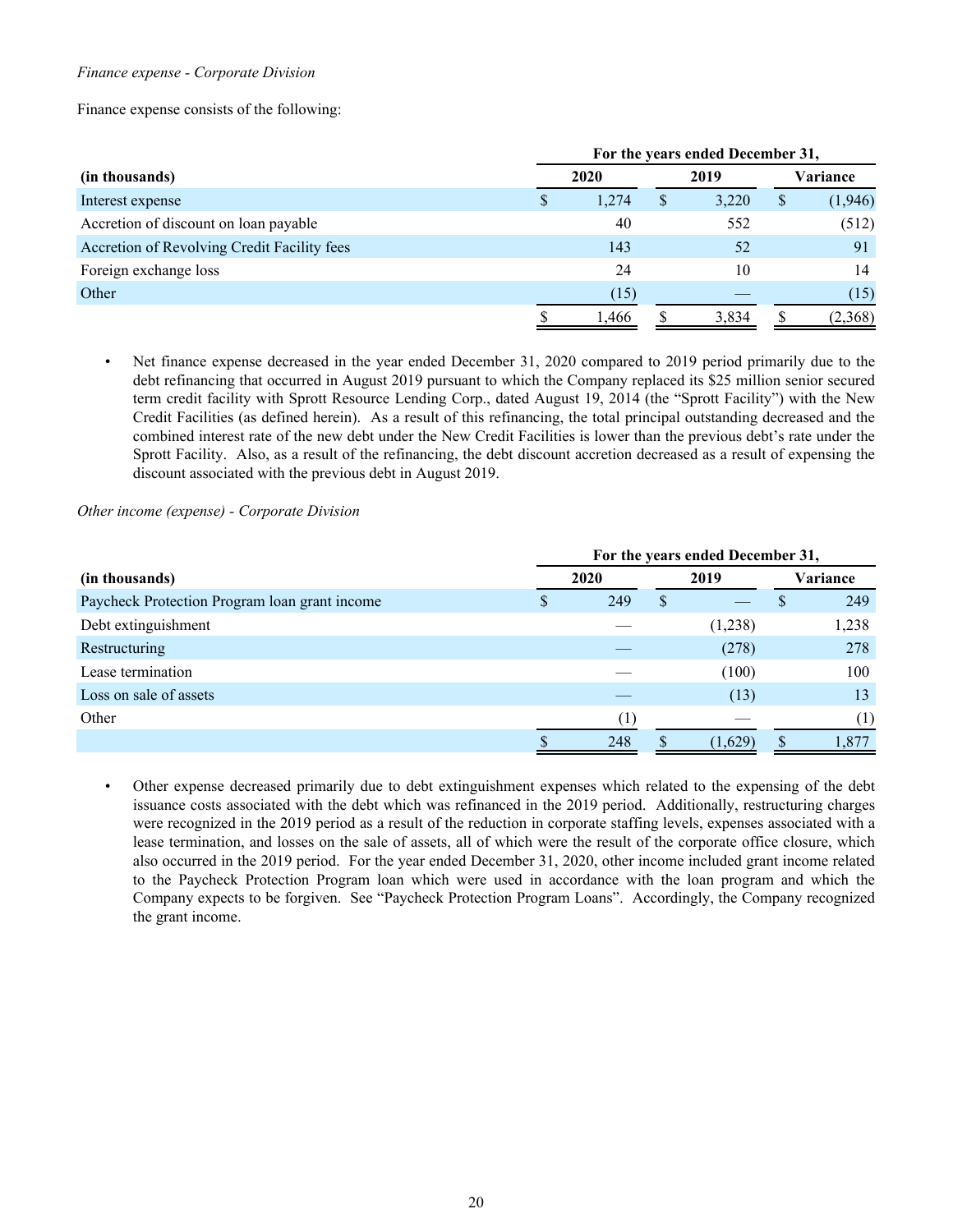# <span id="page-20-0"></span>**FINANCIAL CONDITION**

|                          | December 31, |         |                           | December 31, |                 |
|--------------------------|--------------|---------|---------------------------|--------------|-----------------|
| (in thousands)           |              | 2020    |                           | 2019         | Variance        |
| Current assets           | \$           | 42,514  | \$                        | 48,526       | \$<br>(6,012)   |
| Non-current assets       |              | 167,638 |                           | 220,800      | (53, 162)       |
| Total assets             |              | 210,152 |                           | 269,326      | \$<br>(59, 174) |
|                          |              |         |                           |              |                 |
| Current liabilities      | $\$$         | 20,416  | $\boldsymbol{\mathsf{S}}$ | 32,195       | \$<br>(11, 779) |
| Non-current liabilities  |              | 102,019 |                           | 85,973       | 16,046          |
| <b>Total liabilities</b> |              | 122,435 | $\mathbf{\$}$             | 118,168      | \$<br>4,267     |
|                          |              |         |                           |              |                 |
| Total equity             |              | 87,717  | <b>S</b>                  | 151,158      | \$<br>(63, 441) |

- Current assets decreased primarily due to a reduction in accounts receivable resulting from increased collections and timing of shipments where the operating cash flows were utilized to reduce the borrowings on the Revolving Credit Facility. Additionally, coal inventory was reduced due to the operational changes implemented to limit exposure to the depressed export market. These decreases were partially offset by an increase in cash which was due to the borrowing under the Main Street Facility (as defined herein).
- Non-current assets decreased as a result of an asset impairment charge due to the identification of a triggering event resulting from the continued deterioration of both the domestic and export metallurgical coal markets, driven in large part by the COVID-19 pandemic. Non-current assets also decreased due to the amortization of property, plant and equipment.
- Current liabilities decreased primarily due to the general timing of accounts payable and were partially offset by an increase in the current portion of the 36<sup>th</sup> Street Facility (as defined herein) and the current portion of the Paycheck Protection Program Loans.
- Non-current liabilities increased primarily due to borrowing under the Main Street Facility, an increase in the longterm portion of the reclamation and water treatment liabilities as a result of changes in the underlying assumptions, and the long-term portion of the Paycheck Protection Program Loans. These increases were partially offset by repayments on the Revolving Credit Facility, repayments the loan payable in connection with the 36<sup>th</sup> Street Facility, equipment lease payments and reclamation and water treatment payments.
- Total equity decreased as a result of the net and comprehensive loss that occurred during the period and the impact of stock-based compensation.

# **LIQUIDITY AND CAPITAL RESOURCES**

Our historical sources of cash have been coal sales to customers, processing fees earned, borrowings on the New Credit Facilities since August 16, 2019, borrowings on the Main Street Facility in December 2020, borrowings under the U.S. Small Business Administration's Paycheck Protection Program (the "Paycheck Protection Program") in April 2020 and proceeds received from the issuance of securities. Our primary uses of cash have been for funding existing operations, capital expenditures, reclamation and water treatment obligations, water treatment trust funding, debt service costs and professional fees. We expect to fund maintenance capital, debt service, bonding collateral increases and liquidity requirements with cash on hand, projected cash flow from operations and borrowings on the Revolving Credit Facility. Our future spending on growth capital expenditures and development of coal properties will be dependent upon market conditions, achieving acceptable rates of return on investment and financing availability.

If cash flows from operations are less than required, the Company may need to incur additional debt or issue additional equity. From time-to-time the Company may need to access the long-term and short-term capital markets to obtain financing. Although the Company believes it can currently finance its operations on acceptable terms and conditions, the Company's access to, and the availability of, financing on acceptable terms and conditions in the future will be affected by many factors, including the liquidity of the overall capital markets, the current state of the global economy and restrictions in the Company's existing debt agreements and any other future debt agreements. There can be no assurance that the Company will have or continue to have access to the capital markets on acceptable terms.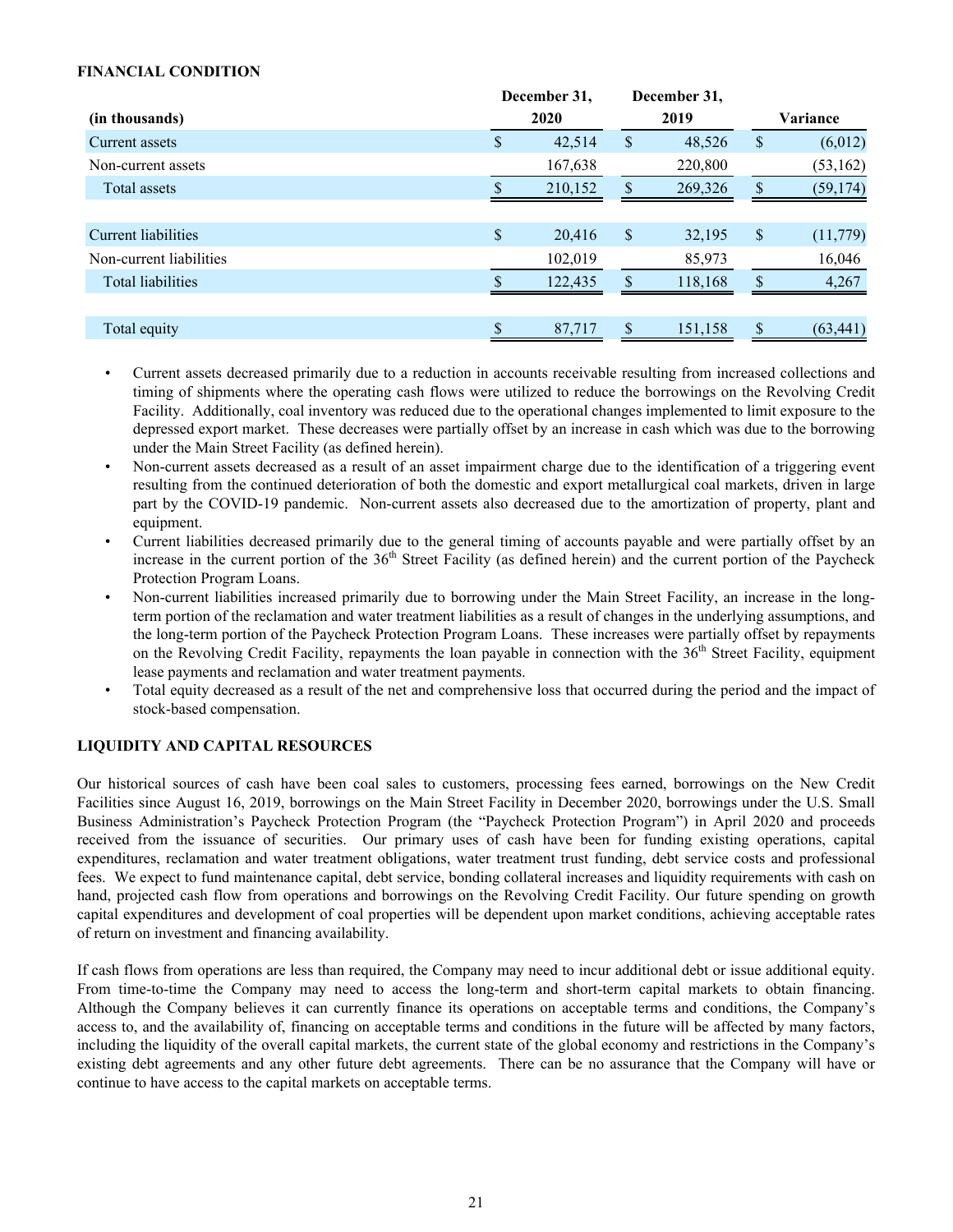|                                               | December 31, |    | December 31, |    |           |
|-----------------------------------------------|--------------|----|--------------|----|-----------|
| (in thousands)                                | 2020         |    | 2019         |    | Variance  |
| Cash                                          | 24,480       |    | \$<br>4,296  |    | 20,184    |
|                                               |              |    |              |    |           |
| Working capital                               | 22,098       | \$ | 16,331       | \$ | 5,767     |
|                                               |              |    |              |    |           |
| Revolving Credit Facility unused availability | 3,390        | \$ | 6,736        | \$ | (3, 346)  |
|                                               |              |    |              |    |           |
| <b>Total Debt</b>                             |              |    |              |    |           |
| Notes payable                                 | \$           | \$ | 7            | \$ | (7)       |
| Lease liabilities                             | 4,181        |    | 3,521        |    | 660       |
| <b>Revolving Credit Facility</b>              |              |    | 14,490       |    | (14, 490) |
| Loan payable - $36th$ Street Facility         | 8,282        |    | 10,858       |    | (2,576)   |
| Loan payable - Main Street Facility           | 24,306       |    |              |    | 24,306    |
| Paycheck Protection Program loans payable     | 1,126        |    |              |    | 1,126     |
|                                               | \$<br>37,895 | \$ | 28,876       | \$ | 9,019     |

# Working Capital

Working capital increased primarily due to the borrowing under the Main Street Facility and general timing of trade payables. These increases were partially offset by customer collections and timing of shipments as well as reduced coal production due to market conditions.

As a result of the various covenants related to the Main Street Facility and New Credit Facilities, the Company intends to manage maintenance and growth capital expenditures in order to service the Main Street Facility and New Credit Facilities and comply with their financial covenants.

The Main Street Facility contains restrictions on the ability of certain of the Company's subsidiaries, as borrowers under the facility, to transfer funds to the Company, although Corsa does not anticipate the need to receive funds from its U.S. subsidiaries for the purposes of liquidity management.

# Surety Bond Cash Collateral

In January 2020, in connection with a request for a bond increase, the Company's previous surety bond provider, which had issued approximately \$59,000 of reclamation and other bonds, required a substantial increase in the restricted cash posted as collateral against these bonds as well as the new bond. Due to the request for additional collateral, the Company has entered into an agreement with a new surety bond provider to replace all of its existing reclamation and other bonds, as well as to issue the new bond at a future date when required. The new agreement required the transfer of the existing collateral of \$5,000, an initial deposit of \$1,000 and requires quarterly installment payments of \$250 to increase the level of cash collateral over time to reach the target set by the new surety of 25% of the issued bond amount.

# Total Debt

Debt increased as a result of borrowings under the Main Street Facility, which was partially offset as a result of utilizing operating cash flows and borrowings from the Paycheck Protection Program to fund payroll expenses which permitted operating cash flows to be utilized to reduce the borrowings on the Revolving Credit Facility and allowed the Company to make normal debt service payments related to the loan payable in connection with the 36<sup>th</sup> Street Facility, note payable and lease liabilities.

# Paycheck Protection Program Loans

In connection with the COVID-19 pandemic, the U.S. Small Business Administration ("SBA"), an agency of the U.S. federal government, is administering the Paycheck Protection Program (15 U.S.C. § 636(a)(36)), a loan program designed to incentivize qualifying businesses to keep their workers on payroll. Under the Paycheck Protection Program: (i) loans will be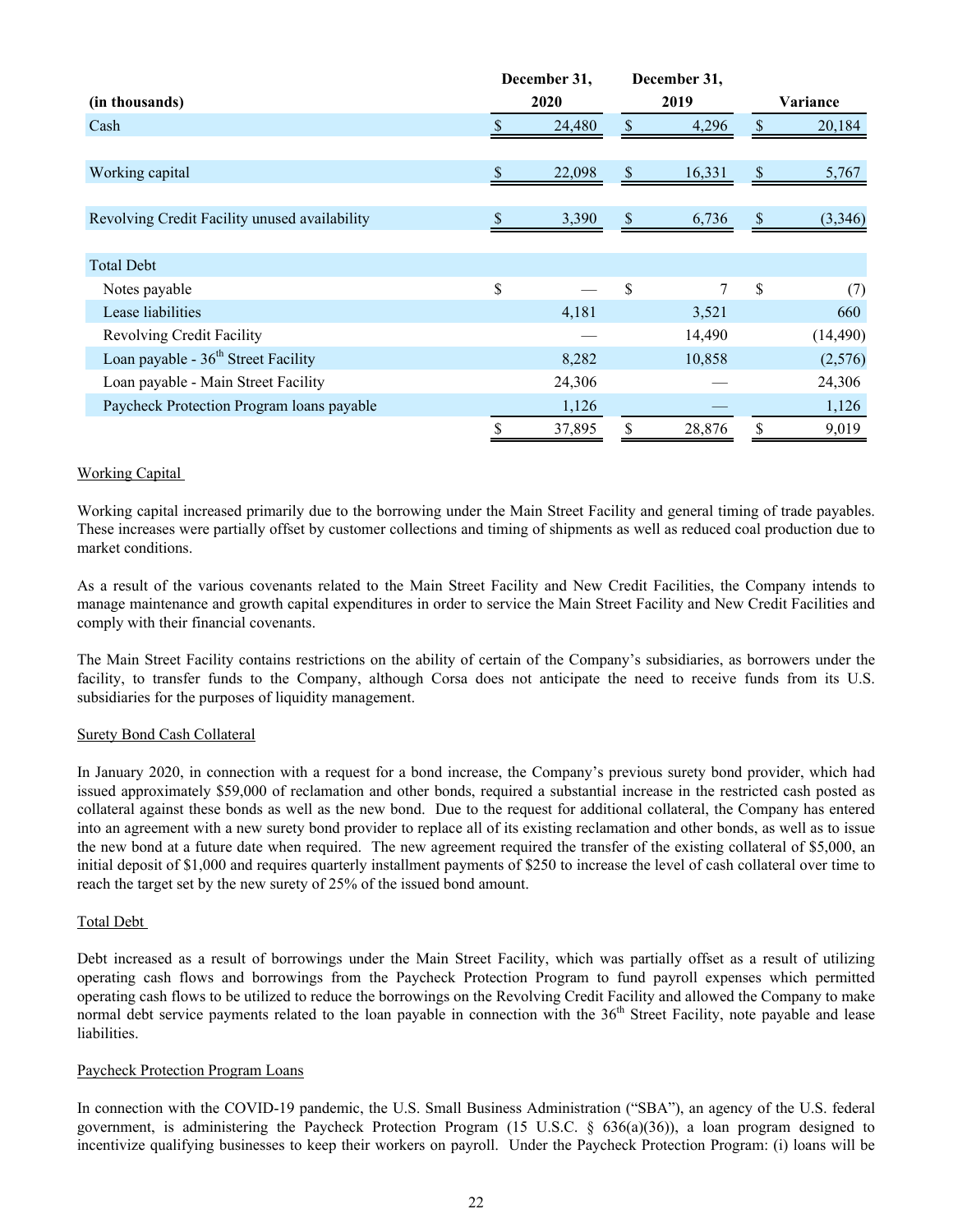fully forgiven if the funds are used for payroll costs, interest on mortgages, rent and utilities (at least 60% of the forgiven amount must be used for payroll), and partially forgiven if full-time equivalent headcount declines, or if salaries and wages decrease; (ii) interest on the loans is charged at 1% and principal and interest payments are to begin seven months from the date of the loan, with a maturity date of two years from the date of the loan; (iii) no collateral is required; (iv) neither the U.S. federal government nor lenders will charge any fees; and (v) the loans are guaranteed by the SBA.

In April 2020, two of Corsa's U.S. subsidiaries, Wilson Creek Holdings, Inc. and Wilson Creek Energy, LLC, entered into loan agreements under the Paycheck Protection Program providing for loans in an aggregate amount of \$8,353 (the "Paycheck Protection Program Loans"). The loan agreements are with KeyBank National Association ("KeyBank"), as lender, and include standard terms and conditions under the Paycheck Protection Program. The Company used the funds as contemplated under the Paycheck Protection Program and, accordingly, expects \$7,227 to be forgiven and has recognized the expected grant income in the 2020 period.

# **Main Street Facility**

On December 14, 2020, certain wholly-owned subsidiaries of the Company, as borrowers, entered into a five-year secured term loan with KeyBank for \$25 million (the "Main Street Facility") through the Main Street Lending Program established by the board of governors of the U.S. Federal Reserve System. Under this program, lending is facilitated through a special purpose vehicle established by the Federal Reserve Bank of Boston which, on December 21, 2020, committed to purchase a participation interest equal to 95% of the Main Street Facility. The Main Street Facility bears interest, payable monthly, at LIBOR plus 3.00% and contains customary financial covenants as well as affirmative and negative covenants, including covenants that would restrict the ability to pay dividends, make distributions and transfer funds from the subsidiaries to Corsa. Until the first anniversary of the closing date of the Main Street Facility, interest will be paid-in-kind (capitalized) and added to the principal balance thereof. The Main Street Facility is repayable on each of the third and fourth anniversaries of the closing date of the Main Street Facility, in an amount equal to 15% of the principal amount, with the remaining balance due in full on the fifth anniversary of the closing date and is pre-payable at any time without any premium or penalty. In connection with the arrangement of the Main Street Facility, the borrowers paid a transaction fee, an origination fee and administration fees in the aggregate amount of \$720. The Main Street Facility is secured against certain real and personal property of the borrowers under the Main Street Facility.

|                                            |      |          | For the three months ended |              | For the years ended |        |              |          |      |           |    |         |  |  |
|--------------------------------------------|------|----------|----------------------------|--------------|---------------------|--------|--------------|----------|------|-----------|----|---------|--|--|
|                                            |      |          | December 31,               |              |                     |        | December 31, |          |      |           |    |         |  |  |
|                                            | 2020 |          | 2019                       |              | Change              |        | 2020         |          | 2019 |           |    | Change  |  |  |
| Cash Flows:                                |      |          |                            |              |                     |        |              |          |      |           |    |         |  |  |
| (Used in) Provided by operating activities | \$   | (188)    |                            | $(1,958)$ \$ |                     | 1,770  | S.           | 10,694   | S.   | 14,686    | S  | (3,992) |  |  |
| Used in investing activities               |      | (1,396)  |                            | (1,877)      |                     | 481    |              | (4,914)  |      | (10, 241) |    | 5,327   |  |  |
| Provided by (Used in) financing activities |      | 23,276   |                            | 4,392        |                     | 18,884 |              | 14,404   |      | (10,273)  |    | 24,677  |  |  |
| (Decrease) increase in cash                |      | 21,692   |                            | 557          |                     | 21,135 |              | 20,184   |      | (5,828)   |    | 26,012  |  |  |
| Cash at beginning of period                |      | 2,788    |                            | 3,739        |                     | (951)  |              | 4,296    |      | 10,124    |    | (5,828) |  |  |
| Cash at end of period                      |      | \$24,480 |                            | 4,296        |                     | 20,184 |              | \$24,480 |      | 4,296     | S. | 20,184  |  |  |

# **Cash Flows from Continuing Operations**

• Cash flow from operating activities increased during the three months ended December 31, 2020 compared to the 2019 period primarily due to the timing of working capital items and reduced spending on reclamation activities. These increases were partially offset by the continued weakness of the metallurgical coal market.

• Cash flow from operating activities decreased during the year ended December 31, 2020 compared to the 2019 period as a result of the deterioration of the metallurgical coal market which was partially offset by working capital items and reduced spending on reclamation and water treatment activities.

- Cash used in investing activities for the three months and year ended December 31, 2020 were lower than the respective periods in 2019 primarily due to reduced capital expenditures as a result of the metallurgical coal market conditions.
- Cash provided by financing activities increased during the three months ended December 31, 2020 compared to the 2019 period primarily due to the borrowing under the Main Street Facility which was partially offset by lower net borrowings on the Revolving Credit Facility.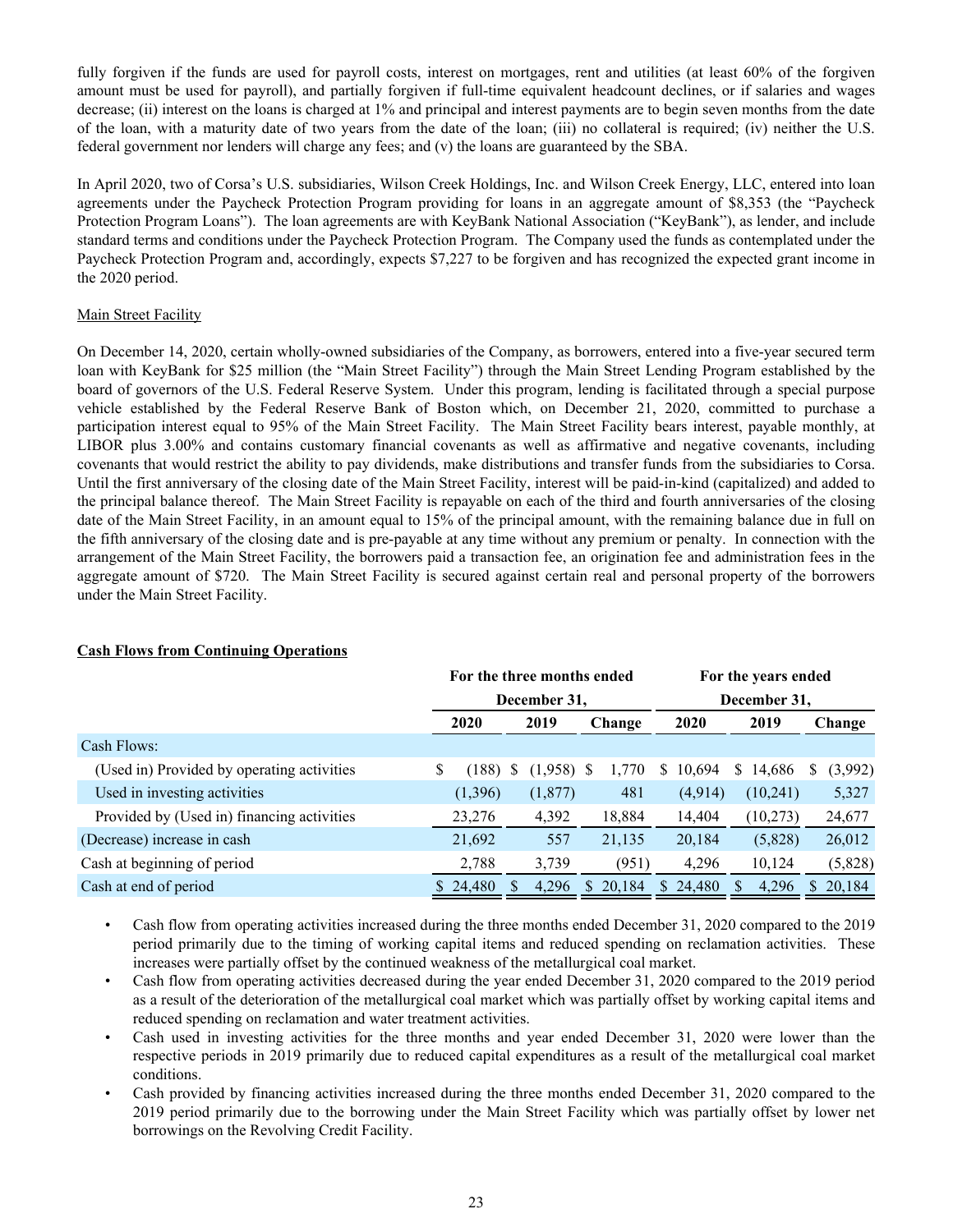• Cash provided by financing activities increased for the year ended December 31, 2020 compared to the 2019 period primarily due to the borrowing under the Main Street Facility partially offset by the debt refinancing that occurred during the 2019 period which resulted in additional principal payments which were made to reduce total debt in the 2019 period.

#### *Contingent Liability - Sales Agent Matter*

In September 2020, the Company learned that an overseas third-party sales agent had been charged in an overseas jurisdiction in connection with allegedly unlawful benefits given to a representative of an overseas customer in relation to the sale of coal from operations of U.S. subsidiaries of the Company. A special committee of the Board of Directors of the Company (the "Special Committee") was promptly constituted and the Special Committee engaged outside legal counsel to conduct an independent investigation as to whether any employees of the Company or any of its subsidiaries were aware of, or involved in, the alleged conduct and whether any such knowledge or involvement may have given rise to a violation of anti-corruption laws by the Company or any of its subsidiaries. On the basis of preliminary findings resulting from such investigation, which is ongoing, the Company has taken corrective action to minimize risk. At this time, no charges have been brought against the Company or any of its subsidiaries in any jurisdiction. The risks associated with any such charges are uncertain. However, such risks may include resulting fines and penalties, as well as the disgorgement of some of the profits on revenues received from the customer. Due to the preliminary nature of the investigation and limitations on the ability of the Company to collect evidence, the Company's exposure is difficult to estimate and a reliable range of potential exposure is not presently determinable.

The Company and its subsidiaries are committed to the highest standards of integrity and diligence in their business dealings and to the ethical and legally compliant business conduct by their employees and representatives. Potentially unlawful business conduct is in direct conflict with corporate and compliance policies. The Company will continue the independent investigation of this matter and cooperate with authorities as needed with a view to a prompt and appropriate resolution.

# **Capital Expenditures**

|                                  | <b>Increase to</b> | <b>Cash Flow</b> |
|----------------------------------|--------------------|------------------|
|                                  | <b>PP&amp;E</b>    | Impact           |
| Maintenance capital expenditures |                    |                  |
| Deep mines                       | \$<br>1,408        | \$<br>1,058      |
| Surface mines                    | 2,040              | 258              |
| Plant                            | 255                | 255              |
| Administrative                   |                    |                  |
|                                  | 3,703              | 1,571            |
| Growth capital expenditures      |                    |                  |
| Deep mines                       | 279                | 279              |
| Surface mines                    |                    |                  |
| Plant                            |                    |                  |
|                                  | 279                | 279              |
|                                  |                    |                  |
| Total capital expenditures       | \$<br>3,982        | \$<br>1,850      |

The equipment and development added to property, plant and equipment and the cash flow impact (adjusting the increase to property plant and equipment for non-cash transactions) for the year ended December 31, 2020 were as follows:

Corsa's capital expenditures for the year ended December 31, 2020 were primarily focused on maintenance capital to replace mining equipment. Corsa's future spending on property, plant and equipment at its operations and development of coal properties will be dependent upon market conditions, achieving acceptable rates of return on investment, compliance with financial covenants and financing availability. For disclosure regarding Corsa's purchase order firm commitments, relating to the procurement of replacement mining equipment to maintain Corsa's capacity, see "Contractual Obligations".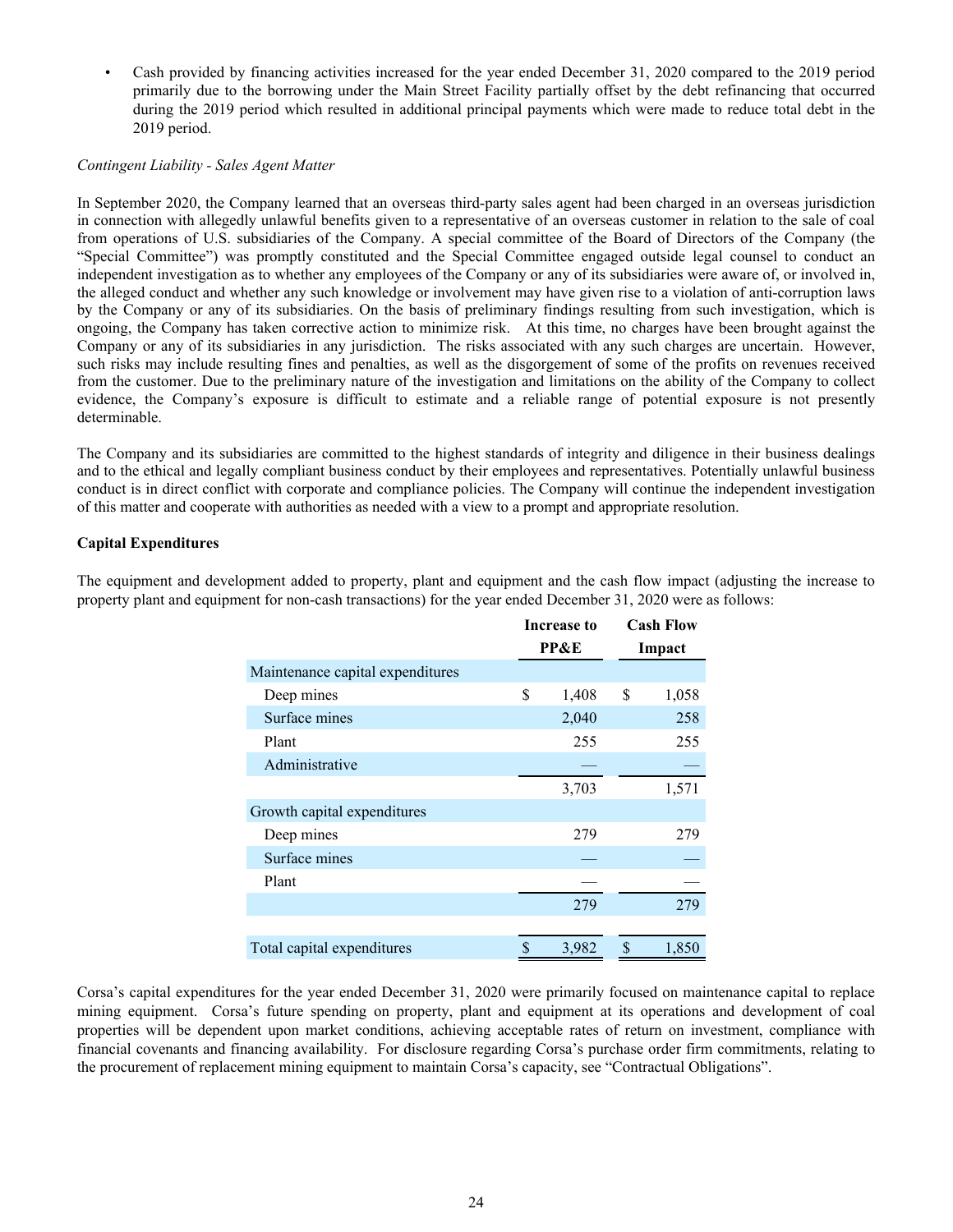### <span id="page-24-0"></span>**DEBT COVENANTS**

Corsa has certain covenants it is required to meet under its Main Street Facility and New Credit Facilities. Certain measures included in the covenant calculations are not readily identifiable from Corsa's consolidated statements of operations and comprehensive income (loss) or consolidated balance sheets. These measures are considered to be non-GAAP financial measures and, as such, a further description of the covenant calculations is included below. Corsa was in compliance with all covenants at December 31, 2020.

#### **Main Street Facility**

The covenants required to be met under the five-year credit agreement dated December 14, 2020 between KeyBank, as lender, and certain wholly-owned subsidiaries of the Company, as borrowers, are described below. Such measurements are made with reference to the consolidated results of Corsa.

- Liquidity, as defined as the sum of unrestricted cash and cash equivalents, above \$6,250.
- Capital Expenditures of not more than \$11,000 on an annual basis.
- If liquidity, at any time, is less than \$6,250, then a trailing twelve month Minimum Fixed Charge Coverage Ratio<sup>(1)</sup> of not less than 1.10 to 1.00 (measured monthly).
- (1) Minimum Fixed Charge Coverage Ratio is measured as  $EBITDA<sup>(2)</sup>$  *less* the sum of: (i) capital expenditures, (ii) taxes paid,(iii) dividends and distributions, (iv) water treatment and reclamation payments and (v) water treatment trust funding, divided by the sum of (a) interest expense paid in cash *plus* (b) scheduled principal payments on indebtedness.
- (2) EBITDA is defined as the sum of consolidated net and comprehensive income (or loss)  $plus$  (i) interest expense, (ii) provision for taxes based on income or profits (net of any income tax refunds), (iii) depletion, depreciation and impairment charges, (iv) amortization expense, (v) non-cash stock-based compensation expense, (vi) losses (or minus gains) for such period from the early extinguishment of indebtedness, (vii) transaction expenses, (viii) non-recurring transaction expenses, (ix) non-cash costs (or minus non-cash income) related to a change in estimate of water treatment or reclamation provision, (x) expense (or minus income) related to the change in market value of restricted cash, (xi) accretion expense related to asset retirement obligations and (xii) any other non-cash charges (or minus income) which have been subtracted in calculating net and comprehensive income from continuing operations.

#### **Revolving Credit Facility**

The covenants required to be met under the three-year credit and security agreement dated August 16, 2019, as amended on December 18, 2020 between KeyBank, as lender, and certain wholly-owned subsidiaries of the Company, as borrowers (the "Revolving Credit Facility"), are described below. Such measurements are made with reference to the consolidated results of Corsa.

- Liquidity, as defined as the sum of unrestricted cash and cash equivalents, above \$6,250.
- Capital Expenditures of not more than \$11,000 on an annual basis.
- If liquidity, at any time, is less than \$6,250, then a trailing twelve month Minimum Fixed Charge Coverage Ratio<sup>(1)</sup> of not less than 1.10 to 1.00 (measured monthly).
- (1) Minimum Fixed Charge Coverage Ratio is measured as defined under the Main Street Facility above.

# **Loan Payable - 36th Street Facility**

The covenants required to be met under the lease financing agreement dated August 16, 2019, as amended on December 21, 2020 between Key Equipment Finance, as lessor and assignor, Wilson Creek Holdings, Inc. ("WCH"), as lessee, and the Company along with all of the subsidiaries of WCH, as guarantors (the "36<sup>th</sup> Street Facility") include the same covenants as described above related to the Main Street Facility and the Revolving Credit Facility. The additional covenants, described below, have been waived so long as the Main Street Facility shall remain in effect.

- Total debt<sup>(1)</sup> to EBITDA ratio of not more than 1.50 to 1.00 (waived so long as the Main Street Facility is still in effect).
- Total adjusted debt<sup>(2)</sup> to EBITDA ratio of not more than 1.20 to 1.00 (waived so long as the Main Street Facility is still in effect).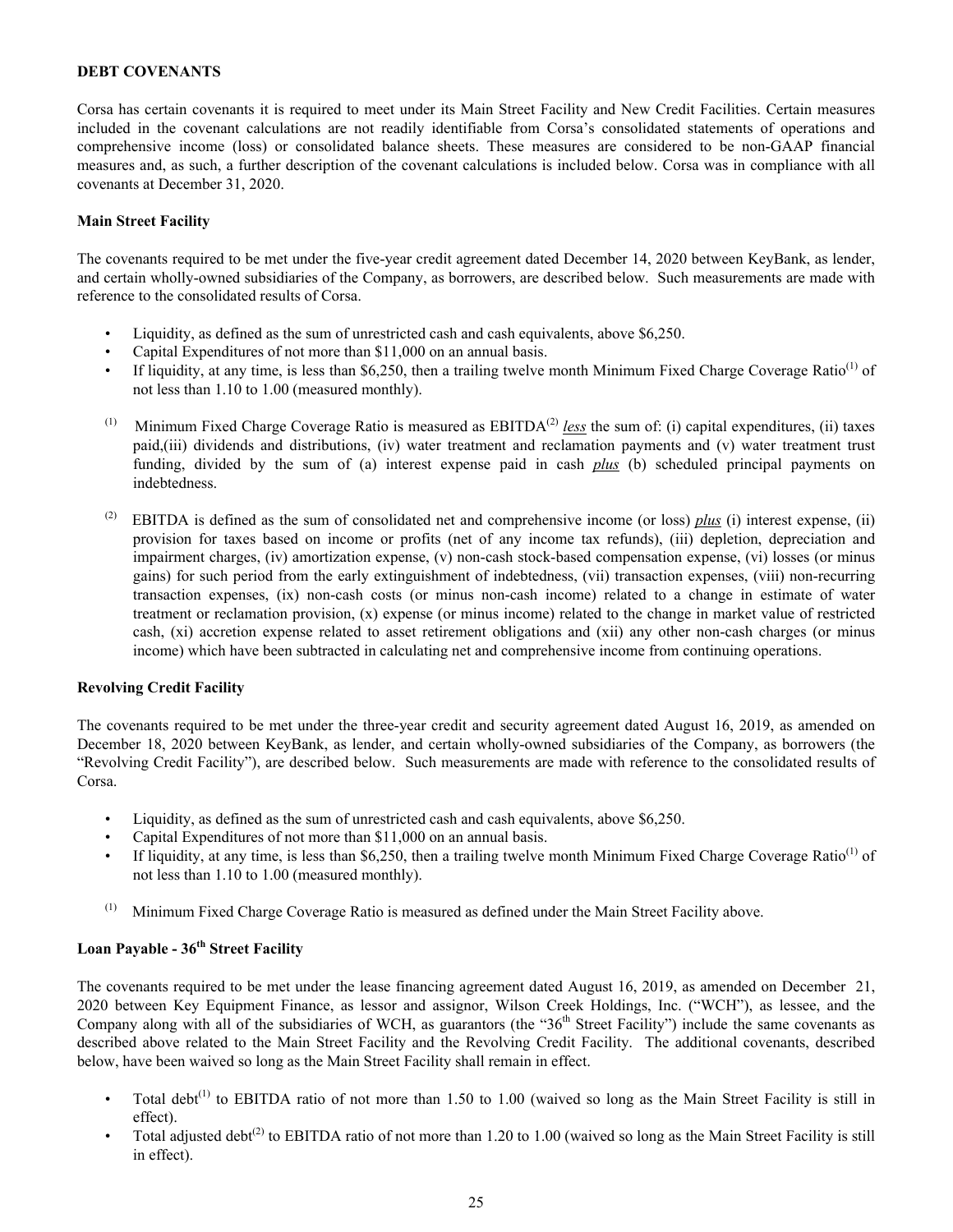- <span id="page-25-0"></span>(1) Total debt is defined as (a) the outstanding principal amount of all obligations, (b) all purchase money indebtedness, (c) all lease obligations, (d) any indebtedness incurred to finance the acquisition or construction of any fixed assets, (e) the present value of future rental payments under all operating leases and (f) all direct obligations arising under letters of credit, bankers' acceptances, bank guarantees, surety bonds and similar instruments.
- (2) Total adjusted debt is defined as total debt less any outstanding on the Revolving Credit Facility.

# **CONTRACTUAL OBLIGATIONS**

The purchase order firm commitments primarily relate to the procurement of replacement mining equipment to maintain Corsa's capacity. These expenditures are expected to be funded from cash on hand, cash flows from operations or borrowings on the Revolving Credit Facility.

|                                                   |                    | Carrying |              |     |                  |               |                        |               |               |         |
|---------------------------------------------------|--------------------|----------|--------------|-----|------------------|---------------|------------------------|---------------|---------------|---------|
|                                                   |                    | Value at |              |     |                  |               | Payments due by period |               |               |         |
|                                                   |                    | Dec. 31, |              |     | <b>Less Than</b> |               | 1 to                   | 4 to          |               | After 5 |
|                                                   |                    | 2020     | <b>Total</b> |     | 1 Year           |               | 3 Years                | 5 Years       |               | Years   |
| Accounts payable and accrued liabilities          | $\mathbf{\hat{S}}$ | 9,940    | \$.<br>9,940 | \$. | 9,940            | <sup>\$</sup> |                        | \$.           | <sup>\$</sup> |         |
| Lease liabilities                                 |                    | 4,181    | 4,181        |     | 1,409            |               | 2,235                  | 537           |               |         |
| <b>Revolving Credit Facility</b>                  |                    |          |              |     |                  |               |                        |               |               |         |
| Loan payable - 36th Street Facility               |                    | 8,282    | 8,372        |     | 4,176            |               | 4,196                  |               |               |         |
| Loan payable - Main Street Facility               |                    | 24,306   | 25,020       |     |                  |               | 3,753                  | 21,267        |               |         |
| Paycheck Protection Program loan payable          |                    | 1,126    | 1,126        |     | 654              |               | 472                    |               |               |         |
| Other liabilities                                 |                    | 7,091    | 7,097        |     | 1,631            |               | 1,960                  | 1,960         |               | 1,546   |
| Asset retirement obligations - reclamation        |                    | 36,909   | 36,909       |     | 1,229            |               | 3,553                  | 3,718         |               | 28,409  |
| Asset retirement obligations - water<br>treatment |                    | 30,600   | 30,600       |     | 1,417            |               | 2,911                  | 2,997         |               | 23,275  |
| Purchase order firm commitments                   |                    |          | 271          |     | 271              |               |                        |               |               |         |
| Water treatment trust funding                     |                    |          | 1,011        |     | 1,011            |               |                        |               |               |         |
| Reclamation bond restricted cash deposits         |                    |          | 8,313        |     | 1,000            |               | 2,000                  | 2,000         |               | 3,313   |
| Operating leases and other obligations            |                    |          | 8            |     | 8                |               |                        |               |               |         |
| Total                                             | S                  | 122,435  | \$132,848    | \$  | 22,746           | S             | 21,080                 | 32,479<br>\$. | S             | 56,543  |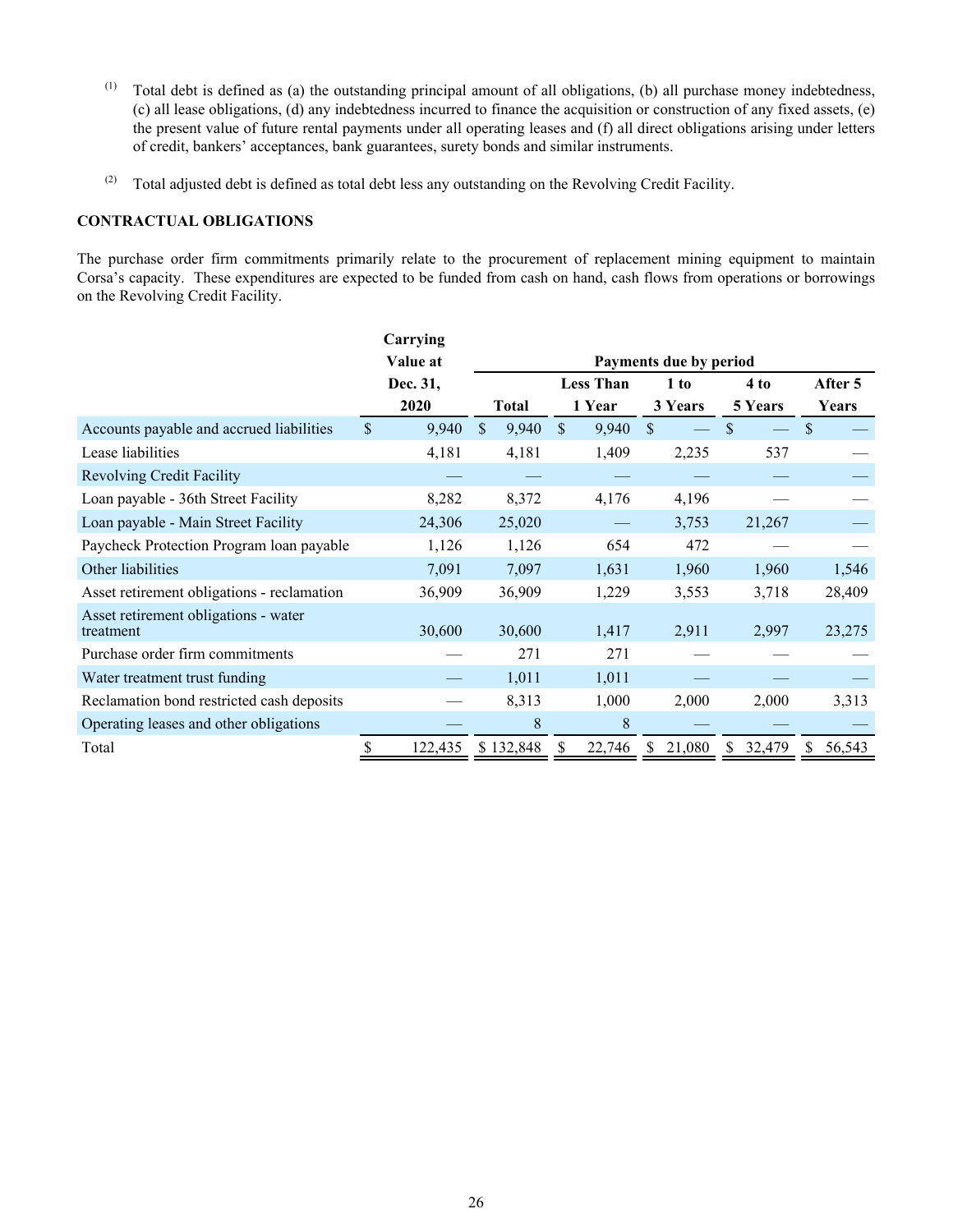# <span id="page-26-0"></span>**NON-GAAP FINANCIAL MEASURES**

The Company has included certain non-GAAP financial measures throughout this MD&A. These performance measures are employed by the Company to measure its performance internally and to assist in business decision-making as well as providing key performance information to senior management. The Company believes that, in addition to the conventional measures prepared in accordance with IFRS, certain investors and other stakeholders also use these non-GAAP financial measures to evaluate the Company's performance; however, these non-GAAP financial measures do not have any standardized meaning and therefore may not be comparable to similar measures presented by other issuers. Accordingly, these non-GAAP financial measures are intended to provide additional information and should not be considered in isolation or as a substitute for measures of performance prepared in accordance with IFRS.

Commencing in the Company's first quarter for its 2017 fiscal year, the Company established a Sales and Trading platform which was not previously part of the Company's business model. In the Sales and Trading platform, the Company purchases and then sells coal on a clean or finished goods basis from suppliers outside of the Company's main operating area. The Company blends this coal, which primarily has a different quality basis than the coal the Company produces, to provide a blended product to customers who do not have the ability to purchase and blend different qualities of coal at their facilities. As a result of the addition of this platform to the Company's business model, new non-GAAP financial measures (i.e., cash production cost per ton sold and cash cost per sales and trading purchased coal per ton sold) were introduced to present the cost of the coal the Company produces and sells separately from the total costs of the coal sold, which total costs includes the coal we purchase under the Sales and Trading platform, i.e., Sales and Trading purchased coal. These are presented separately due to the purchases being derived from market prices that are considered to be higher than the Company's internal production costs. As the total cost per ton sold increases as a result of these coal purchases under the Sales and Trading platform, the Company believes that providing a breakdown of the cost of coal that the Company produces provides a meaningful metric to investors as this non-GAAP financial measure is utilized in evaluating the operational effectiveness of the Company's mines.

Management uses the following non-GAAP financial measures:

- **EBITDA** earnings before deductions for interest, taxes, depreciation and amortization;
- **• Adjusted EBITDA** EBITDA adjusted for change in estimate of reclamation provision for non-operating properties, impairment and write-off of mineral properties and advance royalties, gain (loss) on sale of assets and other costs, stock-based compensation, non-cash finance expenses and other non-cash adjustments. Adjusted EBITDA is used as a supplemental financial measure by management and by external users of our financial statements to assess our performance as compared to the performance of other companies in the coal industry, without regard to financing methods, historical cost basis or capital structure; the ability of our assets to generate sufficient cash flow; and our ability to incur and service debt and fund capital expenditures;
- **Realized price per ton sold** revenue from coal sales less transportation costs from the mine site to the loading terminal divided by tons of coal sold. Management evaluates our operations based on the volume of coal we can safely produce or purchase and sell in compliance with regulatory standards, and the prices we receive for our coal. Our sales volume and sales prices are largely dependent upon the terms of our contracts, for which prices generally are set based on an index. We evaluate the price we receive for our coal on an average realized price on an FOB mine site per short ton basis;
- **• Cash production cost per ton sold** cash production costs of sales excluding Sales and Trading purchased coal costs, all included within cost of sales, divided by tons of produced coal sold. Cash production cost is based on cost of sales and includes items such as manpower, royalties, fuel, and other similar production related items, pursuant to IFRS, but relate directly to the costs incurred to produce coal and sell it on an FOB mine site basis. Cash production cost per ton sold is used as a supplemental financial measure by management and by external users to assess our operating performance as compared to the operating performance of other companies in the coal industry. Sales and Trading purchased coal is excluded as the purchased coal costs are based on market prices of coal purchased and not the cost to produce the coal;
- **• Cash cost per sales and trading purchased coal per ton sold** Sales and Trading purchased coal costs divided by tons of Sales and Trading purchased coal sold. Management uses this measure to assess coal purchases against the market price at which this coal will be sold and the performance of the Sales and Trading platform;
- **• Cash cost per ton sold** cash production costs of sales, included within cost of sales, divided by total tons sold. Management uses cash cost per ton sold to assess our overall financial performance on a per ton basis to include the Company's production and purchased coal cost in total; and
- **• Cash margin per ton sold** calculated difference between realized price per ton sold and cash cost per ton sold. Cash margin per ton sold is used by management and external users to assess the operating performance as compared to the operating performance of other coal companies in the coal industry.

Since non-GAAP financial measures do not have a standardized meaning and may not be comparable to similar measures presented by other companies, the non-GAAP financial measures are clearly defined, quantified and reconciled with their nearest IFRS measure as follows: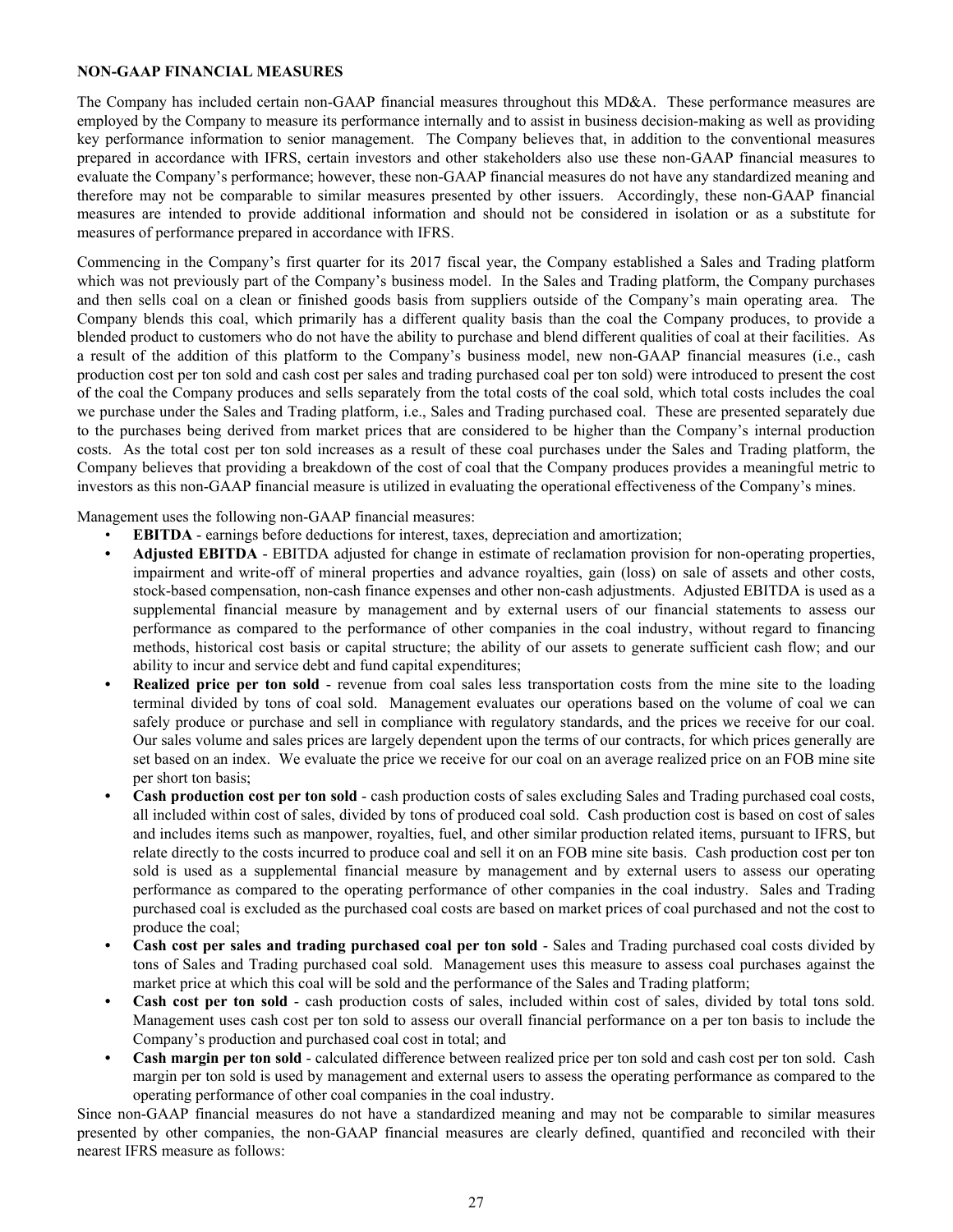# **EBITDA and Adjusted EBITDA for the three months ended December 31, 2020 and 2019**

|                                                                 |                     | For the three months ended |                   |       | For the three months ended   |                   |              |  |  |  |  |  |  |
|-----------------------------------------------------------------|---------------------|----------------------------|-------------------|-------|------------------------------|-------------------|--------------|--|--|--|--|--|--|
|                                                                 | December 31, 2020   |                            | December 31, 2019 |       |                              |                   |              |  |  |  |  |  |  |
| (in thousands)                                                  | <b>NAPP</b>         | Corp.                      | <b>Total</b>      |       | <b>NAPP</b>                  | Corp.             | <b>Total</b> |  |  |  |  |  |  |
| Net and comprehensive income (loss) from continuing operations  | $(11,631)$ \$<br>S. | $(1,411)$ \$               | (13,042)          |       | $(7,065)$ \$<br><sup>S</sup> | $(1,086)$ \$      | (8,151)      |  |  |  |  |  |  |
| Add (Deduct):                                                   |                     |                            |                   |       |                              |                   |              |  |  |  |  |  |  |
| Amortization expense                                            | 3,335               |                            | 3,335             |       | 9,975                        | 31                | 10,006       |  |  |  |  |  |  |
| Interest expense                                                | 180                 | 278                        |                   | 458   | 172                          | 490               | 662          |  |  |  |  |  |  |
| Income tax expense                                              |                     |                            |                   |       |                              |                   |              |  |  |  |  |  |  |
| <b>EBITDA</b>                                                   | (8,116)             | (1, 133)                   | (9,249)           |       | 3,082                        | (565)             | 2,517        |  |  |  |  |  |  |
|                                                                 |                     |                            |                   |       |                              |                   |              |  |  |  |  |  |  |
| Add (Deduct):                                                   |                     |                            |                   |       |                              |                   |              |  |  |  |  |  |  |
| Write-off of advance royalties and other assets                 |                     |                            |                   |       | 123                          |                   | 123          |  |  |  |  |  |  |
| Change in estimate of reclamation and water treatment provision | 7,513               |                            | 7,513             |       | 1,190                        |                   | 1,190        |  |  |  |  |  |  |
| Stock-based compensation                                        |                     | (14)                       |                   | (14)  |                              | (280)             | (280)        |  |  |  |  |  |  |
| Net finance (income) expense, excluding interest expense        | (171)               | 21                         |                   | (150) | (435)                        | 26                | (409)        |  |  |  |  |  |  |
| Gain on disposal of assets                                      | (37)                |                            |                   | (37)  | 12                           | 13                | 25           |  |  |  |  |  |  |
| Restructuring charges                                           |                     |                            |                   |       |                              | 152               | 152          |  |  |  |  |  |  |
| A-Seam Condemnation Judgement                                   |                     |                            |                   |       | (32)                         | $\hspace{0.05cm}$ | (32)         |  |  |  |  |  |  |
| Other (income) costs                                            | 36                  | 470                        |                   | 506   | 142                          | 100               | 242          |  |  |  |  |  |  |
| <b>Adjusted EBITDA</b>                                          | (775)               | (656)<br>-S                | (1, 431)<br>- 5   |       | 4,082                        | (554)             | 3,528        |  |  |  |  |  |  |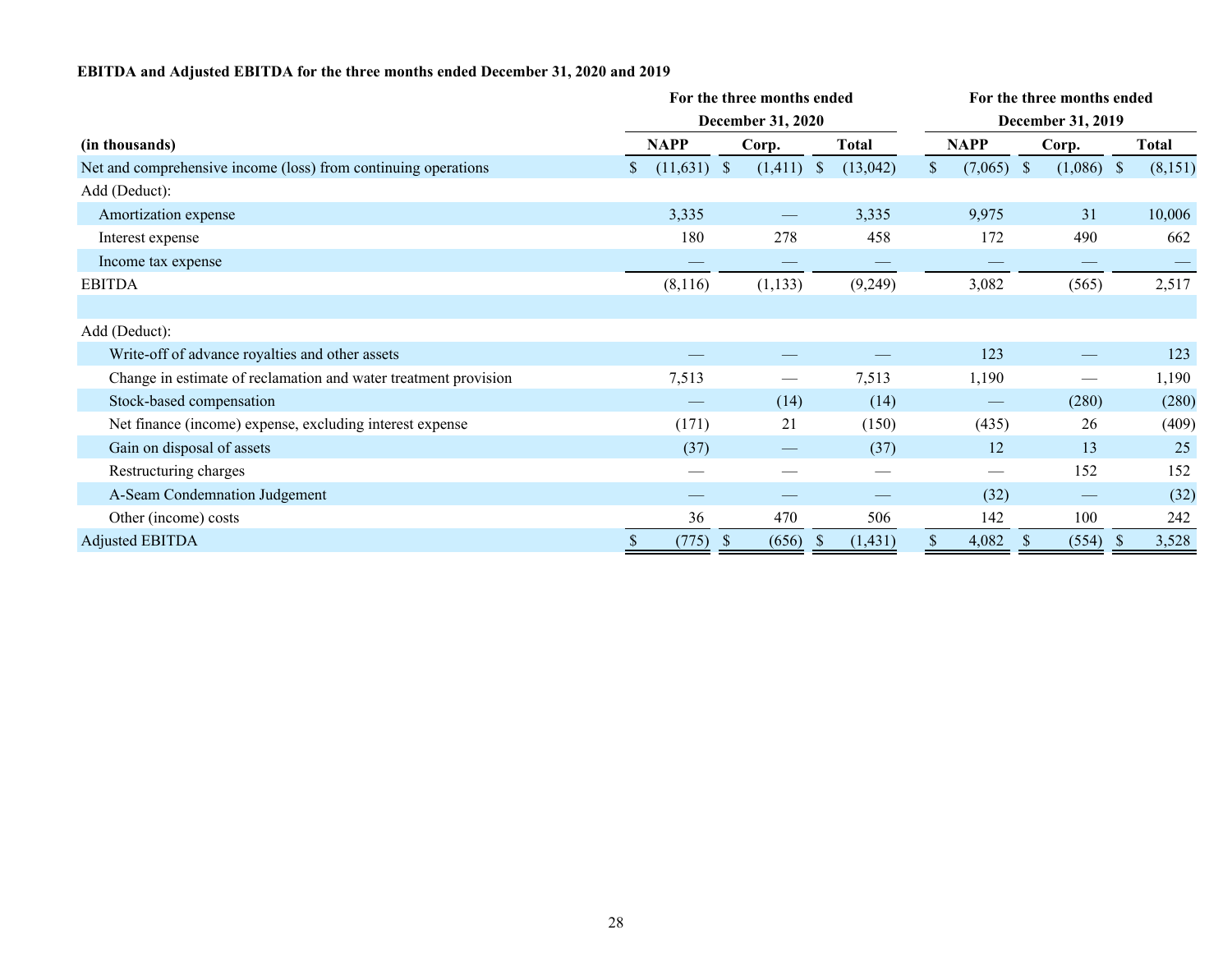# **EBITDA and Adjusted EBITDA for the years ended December 31, 2020 and 2019**

|                                                                 |                     | For the year ended       |               | For the year ended |                   |                   |                           |                                 |              |          |  |  |
|-----------------------------------------------------------------|---------------------|--------------------------|---------------|--------------------|-------------------|-------------------|---------------------------|---------------------------------|--------------|----------|--|--|
|                                                                 |                     | <b>December 31, 2020</b> |               |                    | December 31, 2019 |                   |                           |                                 |              |          |  |  |
| (in thousands)                                                  | <b>NAPP</b>         | Corp.                    |               | <b>Total</b>       |                   | <b>NAPP</b>       | Corp.                     |                                 | <b>Total</b> |          |  |  |
| Net and comprehensive income (loss) from continuing operations  | \$<br>$(58,804)$ \$ | (4,919)                  | $\mathcal{S}$ | (63, 723)          | $\mathbb{S}$      | 9,409             | $\boldsymbol{\mathsf{S}}$ | $(9,922)$ \$                    |              | (513)    |  |  |
| Add (Deduct):                                                   |                     |                          |               |                    |                   |                   |                           |                                 |              |          |  |  |
| Amortization expense                                            | 19,825              |                          |               | 19,825             |                   | 25,834            |                           | 127                             |              | 25,961   |  |  |
| Interest expense                                                | 723                 | 1,274                    |               | 1,997              |                   | 780               |                           | 3,220                           |              | 4,000    |  |  |
| Income tax expense                                              |                     | 89                       |               | 89                 |                   |                   |                           |                                 |              |          |  |  |
| <b>EBITDA</b>                                                   | (38, 256)           | (3,556)                  |               | (41, 812)          |                   | 36,023            |                           | (6, 575)                        |              | 29,448   |  |  |
|                                                                 |                     |                          |               |                    |                   |                   |                           |                                 |              |          |  |  |
| Add (Deduct):                                                   |                     |                          |               |                    |                   |                   |                           |                                 |              |          |  |  |
| Asset Impairment                                                | 41,684              |                          |               | 41,684             |                   |                   |                           |                                 |              |          |  |  |
| Paycheck Protection Program grant income                        | (6,978)             | (249)                    |               | (7,227)            |                   |                   |                           |                                 |              |          |  |  |
| Write-off of advance royalties and other assets                 | 484                 |                          |               | 484                |                   | 171               |                           |                                 |              | 171      |  |  |
| Change in estimate of reclamation and water treatment provision | 7,791               |                          |               | 7,791              |                   | 1,190             |                           |                                 |              | 1,190    |  |  |
| Stock-based compensation                                        |                     | 282                      |               | 282                |                   | $\hspace{0.05cm}$ |                           | 675                             |              | 675      |  |  |
| Net finance (income) expense, excluding interest expense        | 2,169               | 192                      |               | 2,361              |                   | (1,151)           |                           | 574                             |              | (577)    |  |  |
| Gain on disposal of assets                                      | (60)                | --                       |               | (60)               |                   | (345)             |                           | 13                              |              | (332)    |  |  |
| Loss on debt extinguishment                                     |                     |                          |               |                    |                   | $\qquad \qquad$   |                           | 1,238                           |              | 1,238    |  |  |
| Restructuring charges                                           |                     |                          |               |                    |                   |                   |                           | 278                             |              | 278      |  |  |
| A-Seam Condemnation Judgement                                   |                     |                          |               |                    |                   | (3, 426)          |                           | $\hspace{0.1mm}-\hspace{0.1mm}$ |              | (3, 426) |  |  |
| Other (income) costs                                            | 120                 | 767                      |               | 887                |                   | 30                |                           | 183                             |              | 213      |  |  |
| <b>Adjusted EBITDA</b>                                          | \$<br>6,954         | \$<br>(2, 564)           | -S            | 4,390              | \$                | 32,492            | \$                        | (3,614)                         | -S           | 28,878   |  |  |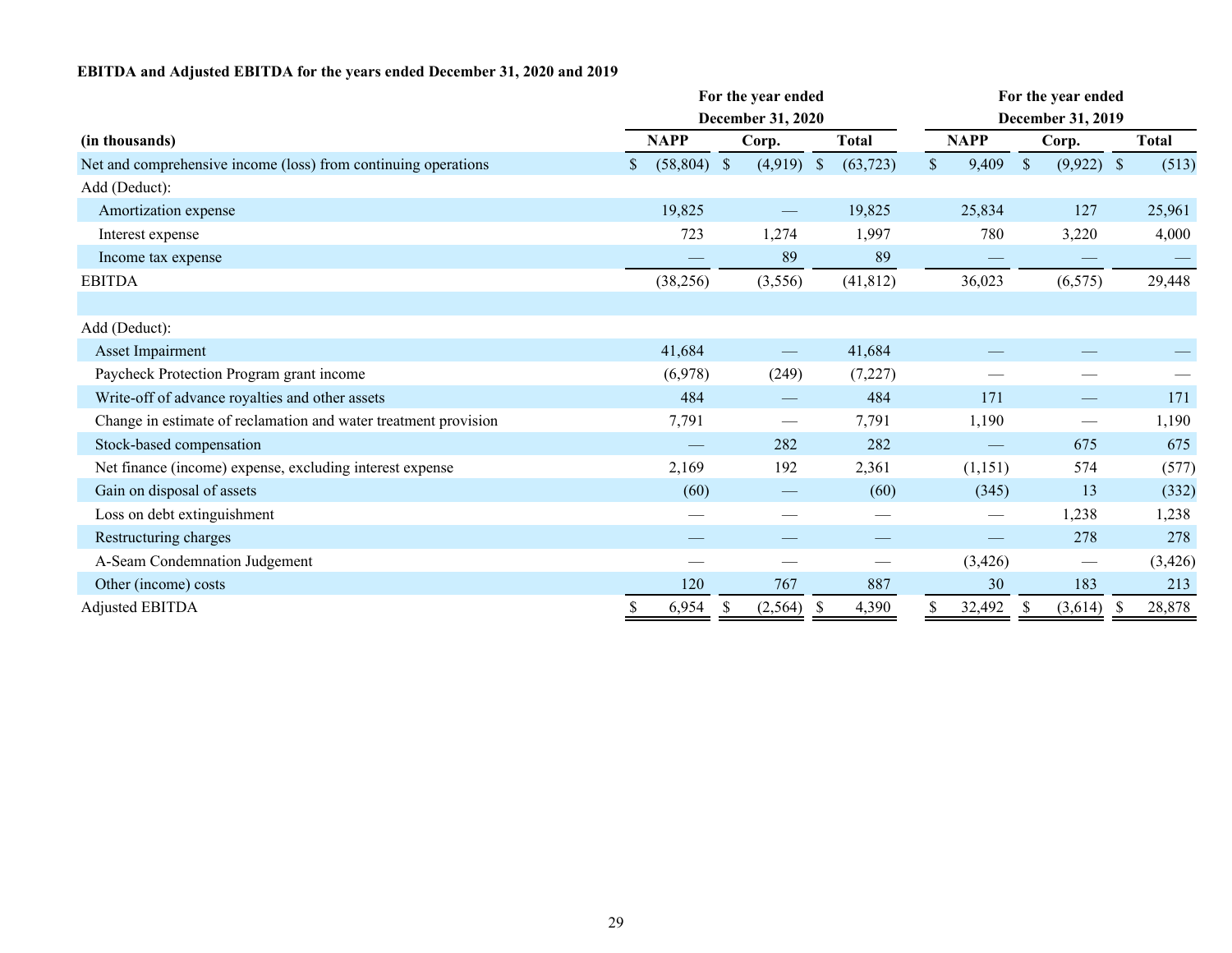# **Realized price per ton sold for the three months ended December 31, 2020 and 2019**

| <b>December 31, 2019</b>                      |                                        |  |  |  |  |  |  |  |
|-----------------------------------------------|----------------------------------------|--|--|--|--|--|--|--|
|                                               |                                        |  |  |  |  |  |  |  |
|                                               | <b>Total</b>                           |  |  |  |  |  |  |  |
| 256                                           | 52,641<br><sup>\$</sup>                |  |  |  |  |  |  |  |
|                                               |                                        |  |  |  |  |  |  |  |
| $\qquad \qquad \overbrace{\qquad \qquad }^{}$ | (494)                                  |  |  |  |  |  |  |  |
| $\hspace{0.05cm}$                             | (7, 597)                               |  |  |  |  |  |  |  |
|                                               | (165)                                  |  |  |  |  |  |  |  |
| 256                                           | 44,385<br><sup>S</sup>                 |  |  |  |  |  |  |  |
|                                               |                                        |  |  |  |  |  |  |  |
| 6                                             | 515                                    |  |  |  |  |  |  |  |
|                                               |                                        |  |  |  |  |  |  |  |
|                                               | 86.18                                  |  |  |  |  |  |  |  |
|                                               | <b>NAPP</b><br><b>Thermal</b><br>42.67 |  |  |  |  |  |  |  |

# **Realized price per ton sold for the years ended December 31, 2020 and 2019**

|                                                         | For the year ended |             |              |                                 |              |              |                          | For the year ended |              |                                 |    |              |  |  |  |
|---------------------------------------------------------|--------------------|-------------|--------------|---------------------------------|--------------|--------------|--------------------------|--------------------|--------------|---------------------------------|----|--------------|--|--|--|
|                                                         |                    |             |              | <b>December 31, 2020</b>        |              |              | <b>December 31, 2019</b> |                    |              |                                 |    |              |  |  |  |
|                                                         |                    | <b>NAPP</b> |              | <b>NAPP</b>                     |              |              |                          | <b>NAPP</b>        |              | <b>NAPP</b>                     |    |              |  |  |  |
| (in thousands except per ton amounts)                   |                    | Met         |              | <b>Thermal</b>                  |              | <b>Total</b> |                          | Met                |              | <b>Thermal</b>                  |    | <b>Total</b> |  |  |  |
| Revenue                                                 | $\mathbb{S}^-$     | 127,535     | <sup>S</sup> | 951                             | \$           | 128,486      | $\mathbf{s}$             | 231,186            | <sup>S</sup> | 883                             |    | 232,069      |  |  |  |
| Add (Deduct):                                           |                    |             |              |                                 |              |              |                          |                    |              |                                 |    |              |  |  |  |
| Tolling revenue                                         |                    | (1, 345)    |              | $\hspace{0.1mm}-\hspace{0.1mm}$ |              | (1,345)      |                          | (6,344)            |              | $\hspace{0.1mm}-\hspace{0.1mm}$ |    | (6,344)      |  |  |  |
| Transportation costs from preparation plant to customer |                    | (13, 101)   |              | (135)                           |              | (13,236)     |                          | (33, 449)          |              | (26)                            |    | (33, 475)    |  |  |  |
| Limestone sales                                         |                    | (898)       |              |                                 |              | (898)        |                          | (1,200)            |              |                                 |    | (1,200)      |  |  |  |
| Net coal sales (at preparation plant)                   | S.                 | 112,191     | <sup>S</sup> | 816                             | <sup>S</sup> | 113,007      | S.                       | 190,193            | <sup>S</sup> | 857                             | S. | 191,050      |  |  |  |
|                                                         |                    |             |              |                                 |              |              |                          |                    |              |                                 |    |              |  |  |  |
| Coal sold - tons                                        |                    | 1,372       |              | 25                              |              | 1,397        |                          | 1,833              |              | 19                              |    | 1,852        |  |  |  |
|                                                         |                    |             |              |                                 |              |              |                          |                    |              |                                 |    |              |  |  |  |
| Realized price per ton sold (at preparation plant)      |                    | 81.77       | S            | 32.64                           | <sup>S</sup> | 80.89        |                          | 103.76             | <sup>S</sup> | 45.11                           |    | 103.16       |  |  |  |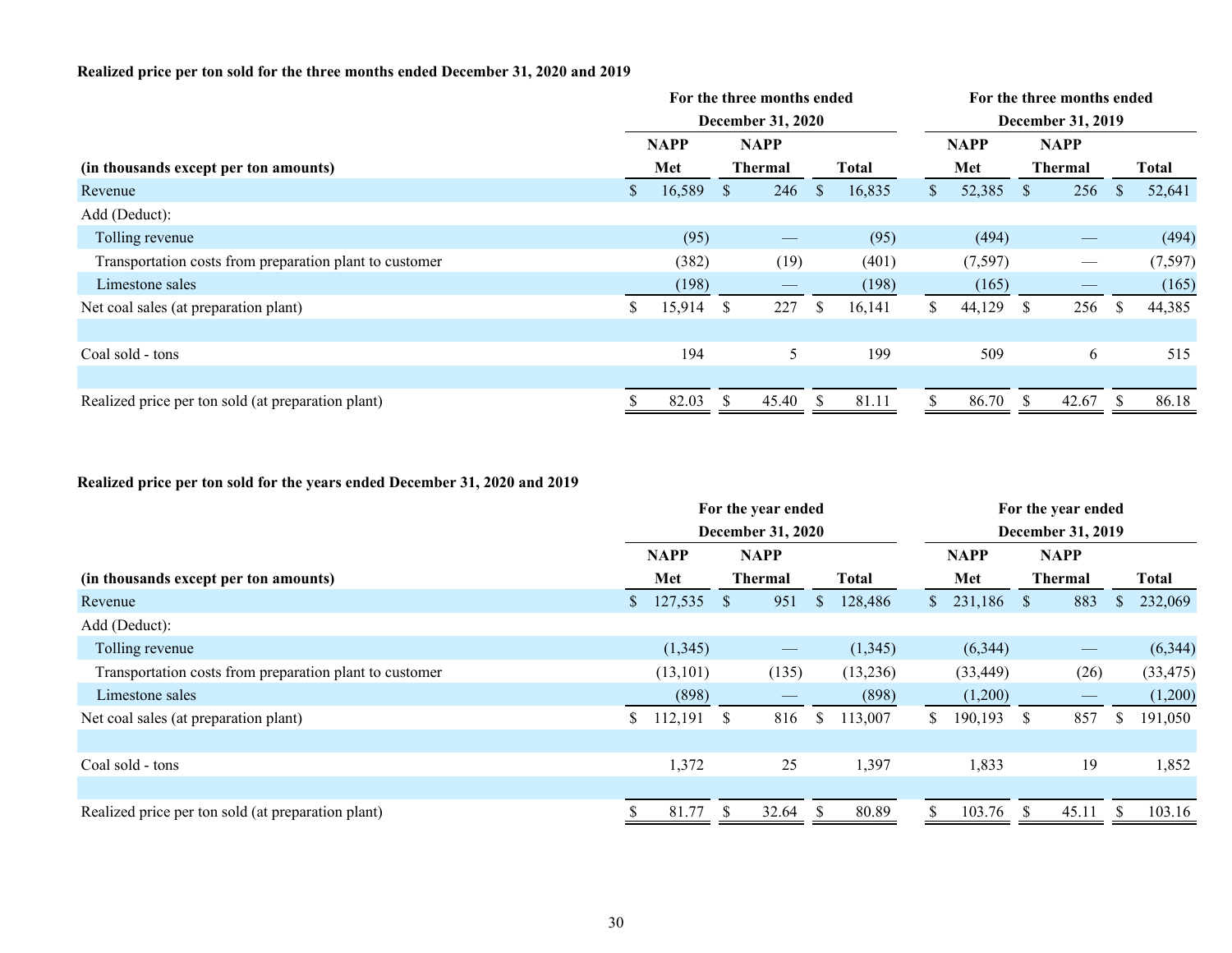**Cash cost per ton sold, cash production cost per ton sold, and cash cost per sales and trading purchased coal per ton sold for the three months ended December 31, 2020 and 2019**

|                                                                                    | For the three months ended |             |                           |                               |               |              |                | For the three months ended |                          |                                 |               |         |  |  |  |  |
|------------------------------------------------------------------------------------|----------------------------|-------------|---------------------------|-------------------------------|---------------|--------------|----------------|----------------------------|--------------------------|---------------------------------|---------------|---------|--|--|--|--|
|                                                                                    |                            |             |                           | <b>December 31, 2020</b>      |               |              |                |                            | <b>December 31, 2019</b> |                                 |               |         |  |  |  |  |
|                                                                                    |                            | <b>NAPP</b> | <b>NAPP</b>               |                               |               |              |                | <b>NAPP</b>                | <b>NAPP</b>              |                                 |               |         |  |  |  |  |
| (in thousands except per ton amounts)                                              |                            | Met         |                           | <b>Thermal</b>                |               | <b>Total</b> |                | Met                        |                          | Thermal                         |               | Total   |  |  |  |  |
| Cost of Sales:                                                                     |                            |             |                           |                               |               |              |                |                            |                          |                                 |               |         |  |  |  |  |
| Mining and processing costs                                                        | \$                         | 13,706      | <sup>S</sup>              | 227                           | \$            | 13,933       | S.             | 29,168                     | <sup>S</sup>             | 233                             | $\mathbb{S}$  | 29,401  |  |  |  |  |
| Purchased coal costs                                                               |                            | 243         |                           |                               |               | 243          |                | 7,016                      |                          | 22                              |               | 7,038   |  |  |  |  |
| Royalty expense                                                                    |                            | 945         |                           |                               |               | 945          |                | 1,782                      |                          | 8                               |               | 1,790   |  |  |  |  |
| Total cash costs of tons sold                                                      | $\mathcal{S}$              | 14,894      | $\mathcal{S}$             | 227                           | <sup>S</sup>  | 15,121       | $\mathbb{S}$   | 37,966                     | $\mathcal{S}$            | 263                             | $\mathcal{S}$ | 38,229  |  |  |  |  |
| Total tons sold                                                                    |                            | 194         |                           | 5                             |               | 199          |                | 509                        |                          | 6                               |               | 515     |  |  |  |  |
| Cash cost per ton sold (at preparation plant)                                      |                            | 76.77       | <sup>S</sup>              | 45.40                         | <sup>S</sup>  | 75.98        |                | 74.59                      | -S                       | 43.83                           |               | 74.23   |  |  |  |  |
|                                                                                    |                            |             |                           |                               |               |              |                |                            |                          |                                 |               |         |  |  |  |  |
| Total cash costs of tons sold                                                      | <sup>\$</sup>              | 14,894      | <sup>S</sup>              | 227                           | <sup>\$</sup> | 15,121       | S.             | 37,966                     | -S                       | 263                             | <sup>S</sup>  | 38,229  |  |  |  |  |
| Less: Sales and Trading purchased coal                                             |                            | (243)       |                           |                               |               | (243)        |                | (7,016)                    |                          | $\overbrace{\qquad \qquad }^{}$ |               | (7,016) |  |  |  |  |
| Cash cost of produced coal sold                                                    |                            | 14,651      | <sup>S</sup>              | 227                           | $\mathbb{S}$  | 14,878       | $\mathbb{S}^-$ | 30,950                     | <sup>S</sup>             | 263                             | <sup>S</sup>  | 31,213  |  |  |  |  |
| Tons sold - produced                                                               |                            | 190         |                           | 5                             |               | 195          |                | 419                        |                          | 6                               |               | 425     |  |  |  |  |
| Cash production cost per ton sold (at preparation plant)                           |                            | 77.11       | $\mathcal{S}$             | 45.40                         | <sup>\$</sup> | 76.30        |                | 73.87                      | <sup>S</sup>             | 43.83                           |               | 73.44   |  |  |  |  |
|                                                                                    |                            |             |                           |                               |               |              |                |                            |                          |                                 |               |         |  |  |  |  |
| Sales and Trading purchased coal                                                   | $\mathbb{S}$               | 243         | <sup>\$</sup>             |                               | \$            | 243          | $\mathbb{S}^-$ | $7,016$ \$                 |                          |                                 |               | 7,016   |  |  |  |  |
| Tons sold - Sales and Trading                                                      |                            | 4           |                           |                               |               |              |                | 90                         |                          |                                 |               | 90      |  |  |  |  |
| Cash cost per Sales and Trading purchased coal per ton sold (at preparation plant) | \$                         | 60.75       | $\boldsymbol{\mathsf{S}}$ | $\overbrace{\phantom{aaaaa}}$ | S             | 60.75        | \$             | 77.96                      | <sup>S</sup>             | $\overline{\phantom{0}}$        |               | 77.96   |  |  |  |  |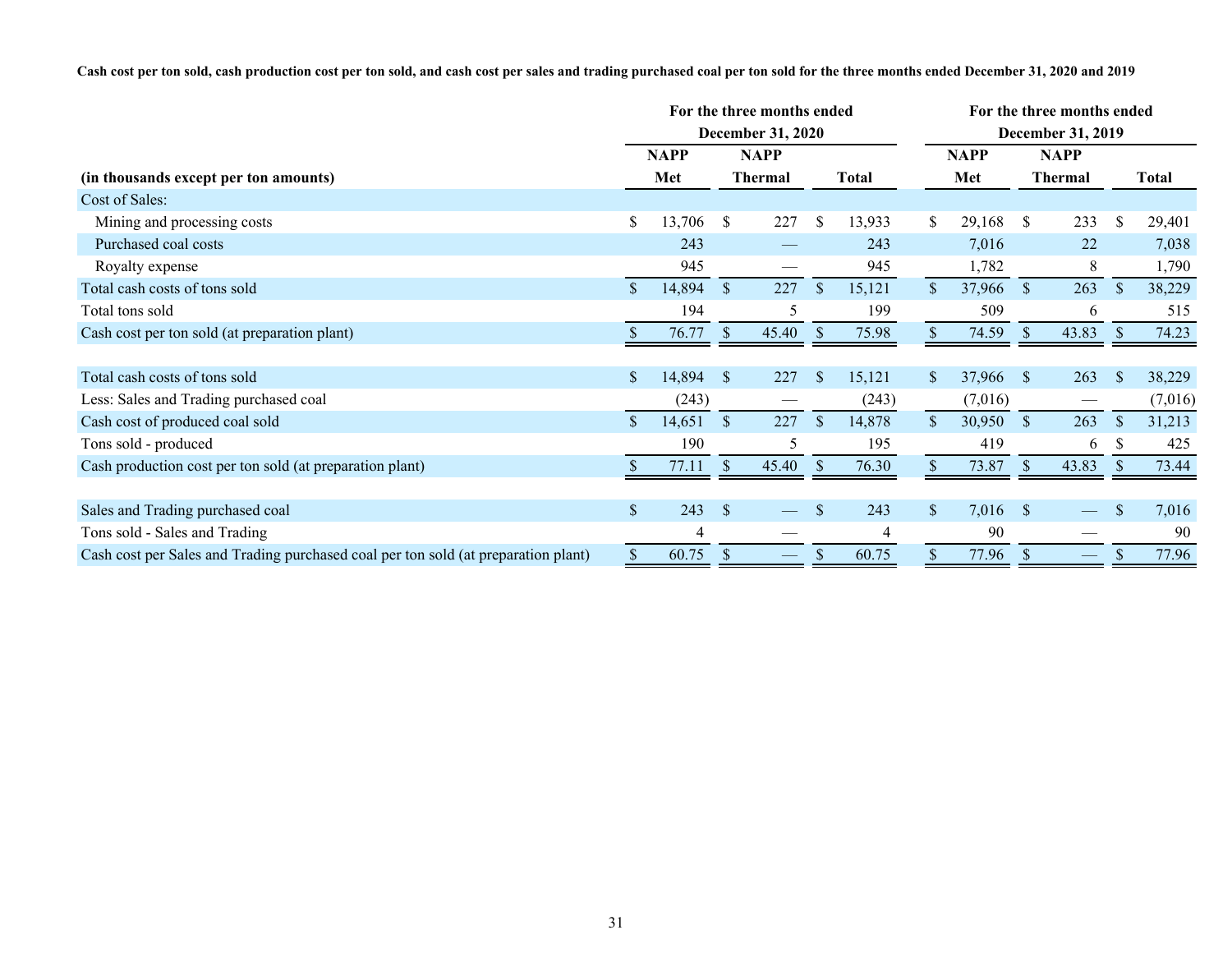**Cash cost per ton sold, cash production cost per ton sold, and cash cost per sales and trading purchased coal per ton sold for the years ended December 31, 2020 and 2019**

|                                                                                    | For the year ended |             |               |                                                                                                                                                                                                                                                                                                                                                                                                                                                                            |               |              |                   | For the year ended |               |                          |               |          |  |  |  |
|------------------------------------------------------------------------------------|--------------------|-------------|---------------|----------------------------------------------------------------------------------------------------------------------------------------------------------------------------------------------------------------------------------------------------------------------------------------------------------------------------------------------------------------------------------------------------------------------------------------------------------------------------|---------------|--------------|-------------------|--------------------|---------------|--------------------------|---------------|----------|--|--|--|
|                                                                                    |                    |             |               | <b>December 31, 2020</b>                                                                                                                                                                                                                                                                                                                                                                                                                                                   |               |              | December 31, 2019 |                    |               |                          |               |          |  |  |  |
|                                                                                    |                    | <b>NAPP</b> | <b>NAPP</b>   |                                                                                                                                                                                                                                                                                                                                                                                                                                                                            |               |              |                   | <b>NAPP</b>        | <b>NAPP</b>   |                          |               |          |  |  |  |
| (in thousands except per ton amounts)                                              |                    | Met         |               | <b>Thermal</b>                                                                                                                                                                                                                                                                                                                                                                                                                                                             |               | <b>Total</b> |                   | Met                |               | <b>Thermal</b>           |               | Total    |  |  |  |
| Cost of Sales:                                                                     |                    |             |               |                                                                                                                                                                                                                                                                                                                                                                                                                                                                            |               |              |                   |                    |               |                          |               |          |  |  |  |
| Mining and processing costs                                                        | S.                 | 79,267      | <sup>S</sup>  | 813                                                                                                                                                                                                                                                                                                                                                                                                                                                                        | $\mathbb{S}$  | 80,080       | S.                | 96,326             | <sup>S</sup>  | 674                      | <sup>\$</sup> | 97,000   |  |  |  |
| Purchased coal costs                                                               |                    | 13,853      |               | $\overline{3}$                                                                                                                                                                                                                                                                                                                                                                                                                                                             |               | 13,856       |                   | 47,166             |               | 192                      |               | 47,358   |  |  |  |
| Royalty expense                                                                    |                    | 6,149       |               | $\hspace{0.05cm}$                                                                                                                                                                                                                                                                                                                                                                                                                                                          |               | 6,149        |                   | 6,948              |               | 20                       |               | 6,968    |  |  |  |
| Total cash costs of tons sold                                                      | $\mathbb{S}$       | 99,269      | $\mathcal{S}$ | 816                                                                                                                                                                                                                                                                                                                                                                                                                                                                        | $\mathcal{S}$ | 100,085      | $\mathbb{S}$      | 150,440            | $\mathcal{S}$ | 886                      | \$            | 151,326  |  |  |  |
| Total tons sold                                                                    |                    | 1,372       |               | 25                                                                                                                                                                                                                                                                                                                                                                                                                                                                         |               | 1,397        |                   | 1,833              |               | 19                       |               | 1,852    |  |  |  |
| Cash cost per ton sold (at preparation plant)                                      |                    | 72.35       | <sup>S</sup>  | 32.64                                                                                                                                                                                                                                                                                                                                                                                                                                                                      | <sup>S</sup>  | 71.64        |                   | 82.07              | <sup>S</sup>  | 46.63                    |               | 81.71    |  |  |  |
|                                                                                    |                    |             |               |                                                                                                                                                                                                                                                                                                                                                                                                                                                                            |               |              |                   |                    |               |                          |               |          |  |  |  |
| Total cash costs of tons sold                                                      |                    | 99,269      | <sup>S</sup>  | 816                                                                                                                                                                                                                                                                                                                                                                                                                                                                        | $\mathbf{\$}$ | 100,085      | $\mathbb{S}^-$    | 150,440            | <sup>S</sup>  | 886                      | S             | 151,326  |  |  |  |
| Less: Sales and Trading purchased coal                                             |                    | (13, 853)   |               | $\frac{1}{2} \left( \frac{1}{2} \right) \left( \frac{1}{2} \right) \left( \frac{1}{2} \right) \left( \frac{1}{2} \right) \left( \frac{1}{2} \right) \left( \frac{1}{2} \right) \left( \frac{1}{2} \right) \left( \frac{1}{2} \right) \left( \frac{1}{2} \right) \left( \frac{1}{2} \right) \left( \frac{1}{2} \right) \left( \frac{1}{2} \right) \left( \frac{1}{2} \right) \left( \frac{1}{2} \right) \left( \frac{1}{2} \right) \left( \frac{1}{2} \right) \left( \frac$ |               | (13, 853)    |                   | (47,166)           |               |                          |               | (47,166) |  |  |  |
| Cash cost of produced coal sold                                                    |                    | 85,416      | $\mathcal{S}$ | 816                                                                                                                                                                                                                                                                                                                                                                                                                                                                        | $\mathbb{S}$  | 86,232       | $\mathbb{S}$      | 103,274            | <sup>S</sup>  | 886                      | S             | 104,160  |  |  |  |
| Tons sold - produced                                                               |                    | 1,199       |               | 25                                                                                                                                                                                                                                                                                                                                                                                                                                                                         |               | 1,224        |                   | 1,301              |               | 19                       |               | 1,320    |  |  |  |
| Cash production cost per ton sold (at preparation plant)                           |                    | 71.24       | $\mathcal{S}$ | 32.64                                                                                                                                                                                                                                                                                                                                                                                                                                                                      | -S            | 70.45        |                   | 79.38              | <sup>S</sup>  | 46.63                    | <sup>S</sup>  | 78.91    |  |  |  |
|                                                                                    |                    |             |               |                                                                                                                                                                                                                                                                                                                                                                                                                                                                            |               |              |                   |                    |               |                          |               |          |  |  |  |
| Sales and Trading purchased coal                                                   | \$                 | 13,853      | <sup>S</sup>  |                                                                                                                                                                                                                                                                                                                                                                                                                                                                            | \$            | 13,853       | $\mathbb{S}^-$    | 47,166             | <sup>S</sup>  |                          | \$            | 47,166   |  |  |  |
| Tons sold - Sales and Trading                                                      |                    | 173         |               |                                                                                                                                                                                                                                                                                                                                                                                                                                                                            |               | 173          |                   | 532                |               |                          |               | 532      |  |  |  |
| Cash cost per Sales and Trading purchased coal per ton sold (at preparation plant) | \$                 | 80.08       | $\mathcal{S}$ | $\overline{\phantom{0}}$                                                                                                                                                                                                                                                                                                                                                                                                                                                   | S             | 80.08        | \$                | 88.66              | <sup>S</sup>  | $\overline{\phantom{0}}$ |               | 88.66    |  |  |  |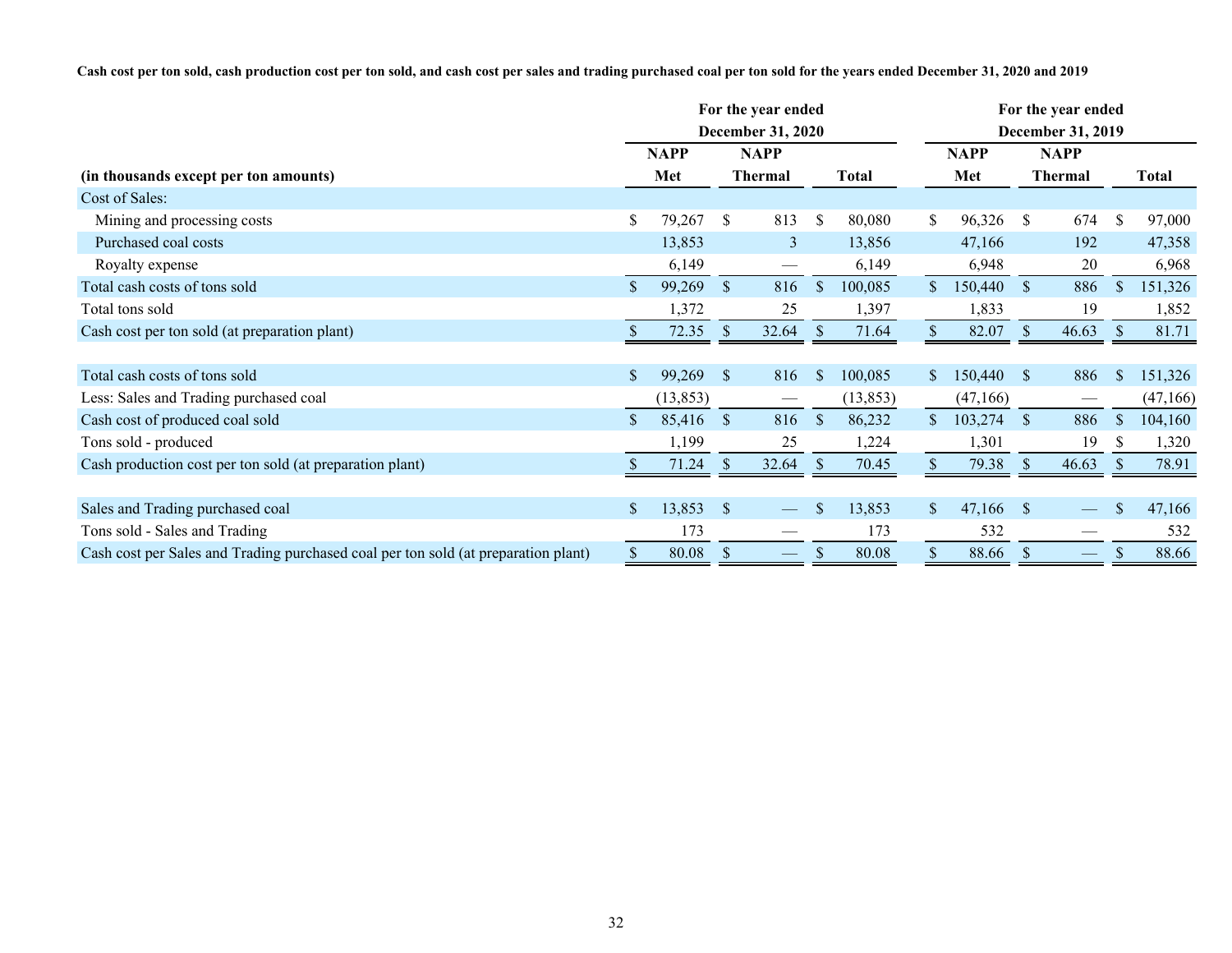# **Cash margin per ton sold for the three months ended December 31, 2020 and 2019**

|                                                    | For the three months ended |                          |  |                                |  |              |                          | For the three months ended |             |                |  |              |  |  |
|----------------------------------------------------|----------------------------|--------------------------|--|--------------------------------|--|--------------|--------------------------|----------------------------|-------------|----------------|--|--------------|--|--|
|                                                    |                            | <b>December 31, 2020</b> |  |                                |  |              | <b>December 31, 2019</b> |                            |             |                |  |              |  |  |
|                                                    |                            | <b>NAPP</b>              |  | <b>NAPP</b>                    |  |              |                          | <b>NAPP</b>                | <b>NAPP</b> |                |  | <b>Total</b> |  |  |
|                                                    |                            | Met                      |  | <b>Thermal</b>                 |  | <b>Total</b> |                          | Met                        |             | <b>Thermal</b> |  | <b>NAPP</b>  |  |  |
| Realized price per ton sold (at preparation plant) |                            | 82.03                    |  | 45.40                          |  | 81.11        |                          | 86.70                      |             | 42.67          |  | 86.18        |  |  |
| Cash cost per ton sold (at preparation plant)      |                            | 76.77                    |  | 45.40                          |  | 75.98        |                          | 74.59                      |             | 43.83          |  | 74.23        |  |  |
| Cash margin per ton sold                           |                            | 5.26                     |  | $\overbrace{\hspace{25mm}}^{}$ |  | 5.13         |                          | 12.11                      |             | (1.16)         |  | 11.95        |  |  |

# **Cash margin per ton sold for the years ended December 31, 2020 and 2019**

|                                                    | For the year ended       |             |  |                                 |  |       | For the year ended       |             |  |                |  |              |  |  |
|----------------------------------------------------|--------------------------|-------------|--|---------------------------------|--|-------|--------------------------|-------------|--|----------------|--|--------------|--|--|
|                                                    | <b>December 31, 2020</b> |             |  |                                 |  |       | <b>December 31, 2019</b> |             |  |                |  |              |  |  |
|                                                    |                          | <b>NAPP</b> |  | <b>NAPP</b>                     |  |       |                          | <b>NAPP</b> |  | <b>NAPP</b>    |  | <b>Total</b> |  |  |
|                                                    |                          | Met         |  | <b>Thermal</b>                  |  | Total |                          | Met         |  | <b>Thermal</b> |  | <b>NAPP</b>  |  |  |
| Realized price per ton sold (at preparation plant) |                          | 81.77       |  | 32.64                           |  | 80.89 |                          | 103.76      |  | 45.11          |  | 103.16       |  |  |
| Cash cost per ton sold (at preparation plant)      |                          | 72.35       |  | 32.64                           |  | 71.64 |                          | 82.07       |  | 46.63          |  | 81.71        |  |  |
| Cash margin per ton sold                           |                          | 9.42        |  | $\hspace{0.1mm}-\hspace{0.1mm}$ |  | 9.25  |                          | 21.69       |  | (1.52)         |  | 21.45        |  |  |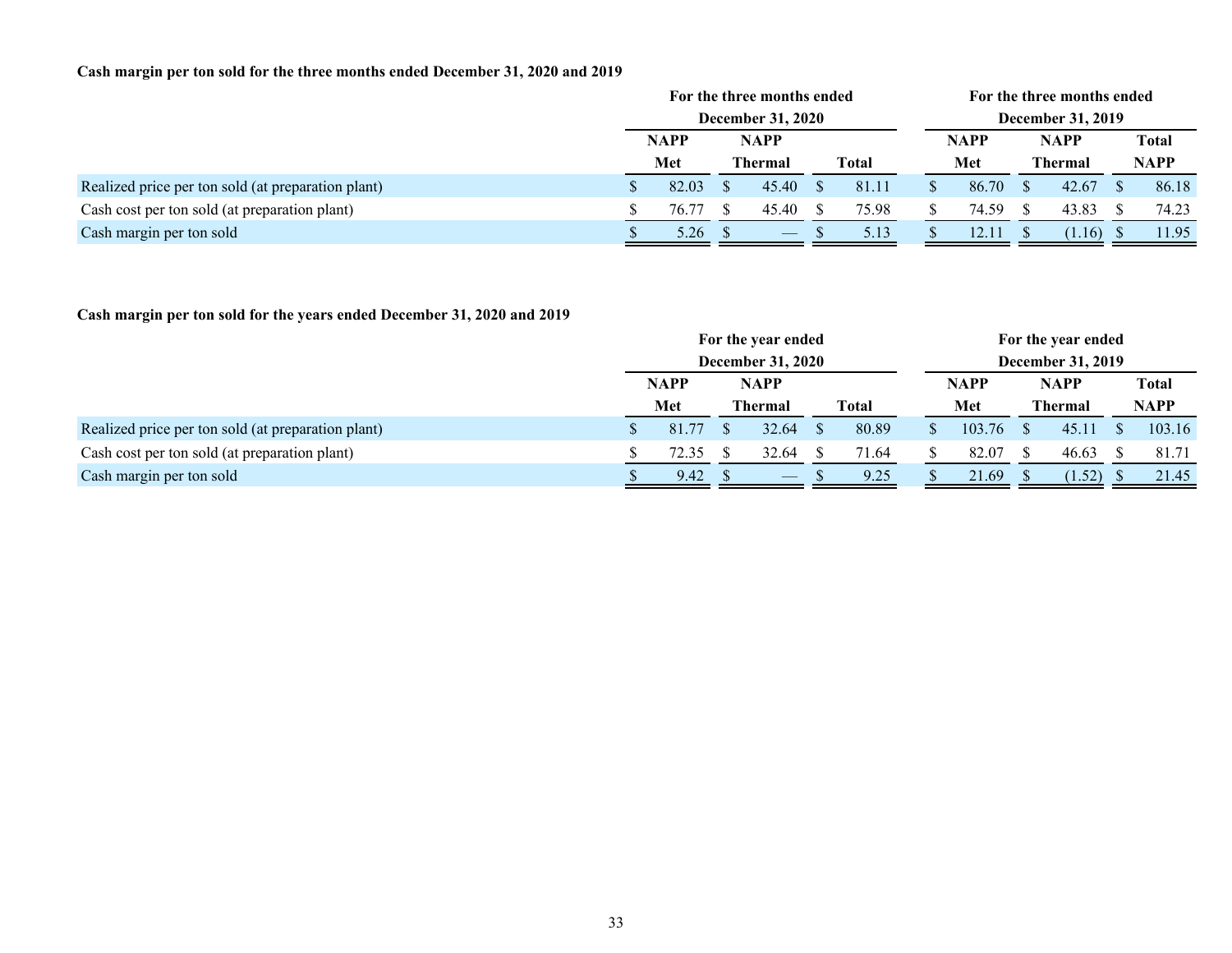# <span id="page-33-0"></span>**OUTSTANDING SHARE DATA**

The following table sets forth the particulars of Corsa's fully diluted share capital as of the date of this MD&A.

|                                                            | Number of            |
|------------------------------------------------------------|----------------------|
|                                                            | <b>Common Shares</b> |
| Common Shares issued and outstanding                       | 94,759,245           |
| Common Shares issuable upon exercise of stock options      | 5,268,384            |
| Common Shares issuable upon redemption of Redeemable Units | 8,515,831            |
| Total                                                      | 108,543,460          |

As of the date of this MD&A, QKGI Legacy Holdings LP, holds 170,316,639 common membership units ("Redeemable Units") of Wilson Creek Energy, LLC, a subsidiary of Corsa. Redeemable Units are redeemable at the option of the holder for cash equal to the product of: (i) the number of Redeemable Units to be redeemed divided by 20, and (ii) the 10-day volume weighted average trading price, prior to the date of notice of redemption, of the Common Shares. The Company has the option to satisfy the redemption price for the Redeemable Units with Common Shares on a 20 to one basis (i.e., 20 Redeemable Units for one Common Share). The Company is restricted from paying cash to the holder for the redemption of Redeemable Units if a balance remains outstanding under the Main Street Facility and New Credit Facilities.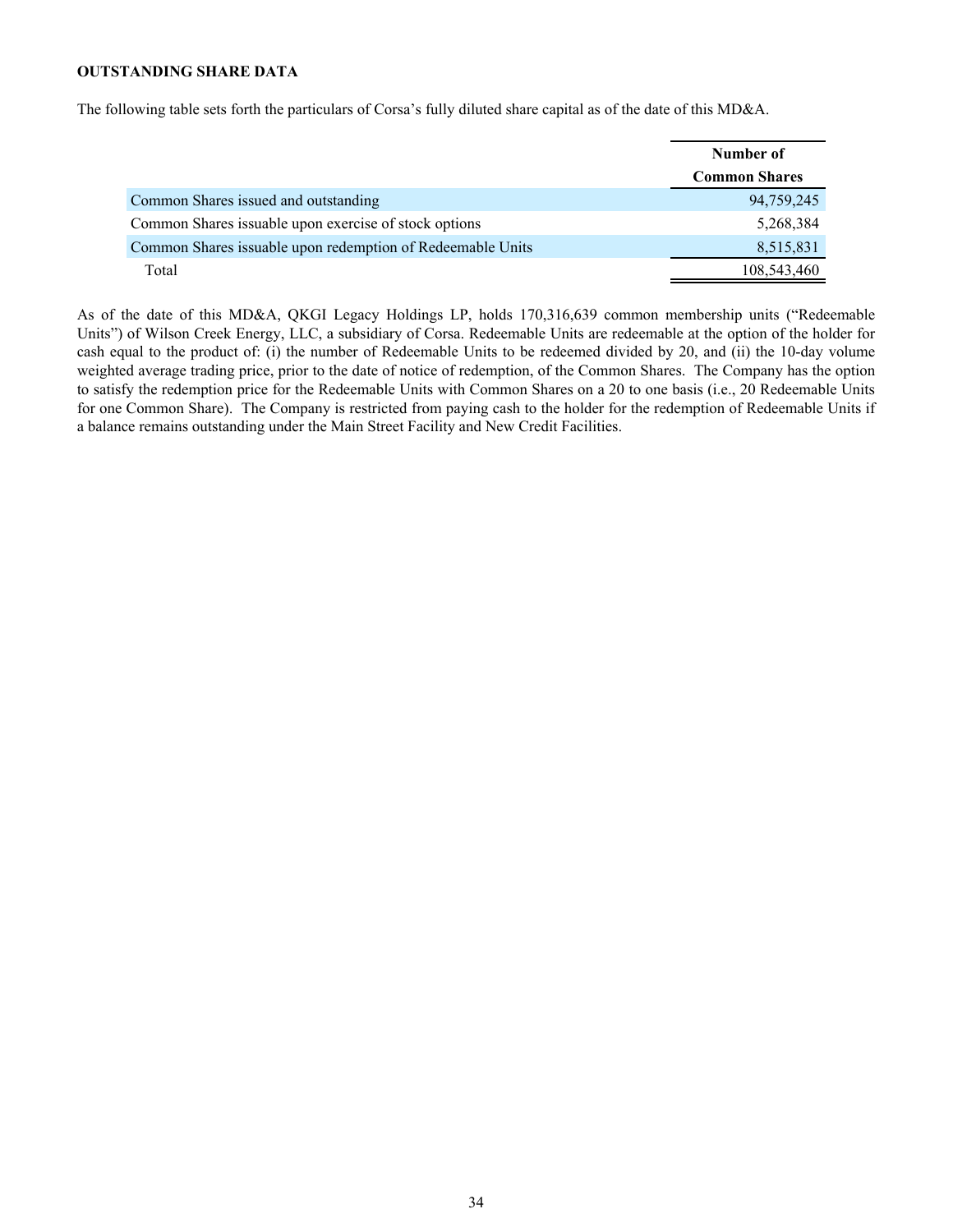# <span id="page-34-0"></span>**SUMMARY OF QUARTERLY RESULTS**

The following table sets out certain information derived from Corsa's audited consolidated financial statements or unaudited condensed interim consolidated financial statements for each of the eight most recently completed quarters. Numbers presented in the table were prepared in accordance with IFRS and interpretations approved by the IASB.

|                                         |              |              |                           | <b>Quarter Ended</b> |                           |                 |               |           |
|-----------------------------------------|--------------|--------------|---------------------------|----------------------|---------------------------|-----------------|---------------|-----------|
|                                         |              | December 31, |                           | September 30,        |                           | <b>June 30,</b> |               | March 31, |
| (in thousands except per share amounts) |              | 2020         |                           | 2020                 |                           | 2020            |               | 2020      |
| Revenue from continuing operations      | \$           | 16,835       | \$                        | 23,586               | $\mathsf{\$}$             | 41,224          | \$            | 46,841    |
| Net and comprehensive (loss) income     | \$           | (13, 042)    | \$                        | (3,579)              | $\sqrt{\ }$               | (41, 313)       | $\mathcal{S}$ | (5,789)   |
| Earnings (loss) per share:              |              |              |                           |                      |                           |                 |               |           |
| <b>Basic</b>                            | \$           | (0.13)       | \$                        | (0.04)               | \$                        | (0.36)          | \$            | (0.06)    |
| Diluted                                 |              | (0.13)       | $\boldsymbol{\mathsf{S}}$ | (0.04)               | $\boldsymbol{\mathsf{S}}$ | (0.36)          |               | (0.06)    |
|                                         |              |              |                           | <b>Quarter Ended</b> |                           |                 |               |           |
|                                         |              | December 31, |                           | September 30,        |                           | June 30,        |               | March 31, |
| (in thousands except per share amounts) |              | 2019         |                           | 2019                 |                           | 2019            |               | 2019      |
| Revenue from continuing operations      | \$           | 52,641       | \$                        | 58,370               | $\mathsf{\$}$             | 63,501          | $\mathsf{\$}$ | 57,557    |
| Net and comprehensive income (loss)     | $\mathbb{S}$ | (8,151)      | \$                        | 1,033                | \$                        | 3,603           | \$            | 3,002     |
| Earnings (loss) per share:              |              |              |                           |                      |                           |                 |               |           |
| <b>Basic</b>                            | \$           | (0.09)       | \$                        | 0.01                 | \$                        | 0.03            | \$            | 0.02      |
| Diluted                                 | \$           | (0.09)       | \$                        | 0.01                 | \$                        | 0.03            | \$            | 0.02      |

The most recent quarters commencing with the third quarter of 2019 reflect the impact of a weakening of the metallurgical coal market and price environment that was further weakened by the COVID-19 pandemic in the second, third and fourth quarters of 2020. In the fourth quarter ended December 31, 2020, the Company recognized a change in estimate of the reclamation and water treatment provision of \$7,513. In the three months ended September 30, 2020, the Company made operational changes to limit coal production and sales in response to the market weakness which resulted in significantly lower revenues. In the three months ended June 30, 2020, the Company also recognized an asset impairment due to the identification of a triggering event as a result of the continued deterioration of both the domestic and export metallurgical coal markets, driven in large part by the COVID-19 pandemic. With the lower sales price expectations, the Company took steps to reduce general and administrative costs and implemented additional operational changes to reduce coal production due to the market conditions. Through the fourth quarter of 2020, these cost decreases and the mines' performance improvements were not able to completely offset the decline in revenue.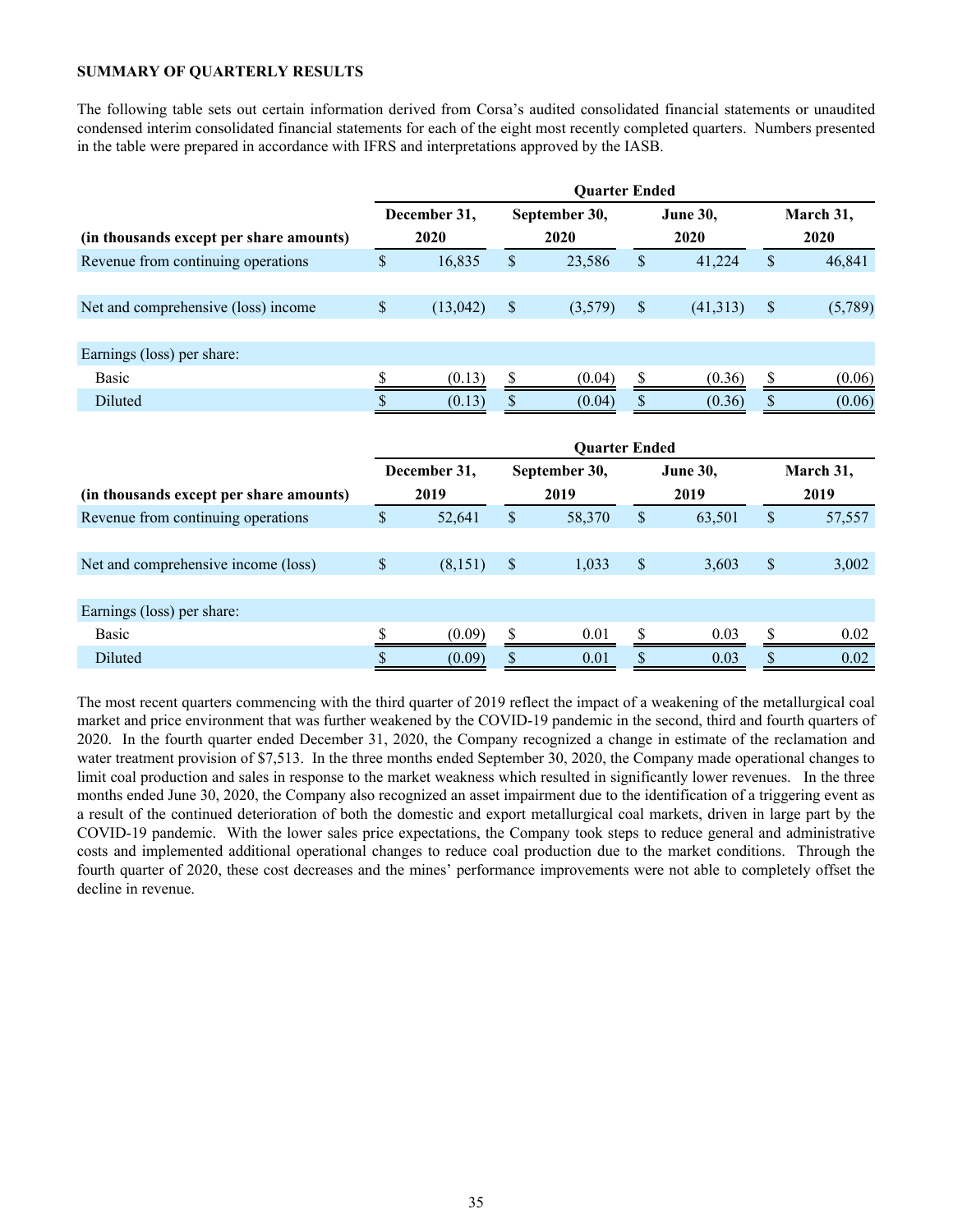# <span id="page-35-0"></span>**RELATED PARTY TRANSACTIONS**

Related party transactions include any transactions with employees, other than amounts earned as a result of their employment, transactions with companies that employees or directors either control or have significant influence over, transactions with companies who are under common control with the Company's controlling shareholder, Quintana Energy Partners L.P. ("QEP"), transactions with companies who are under common control of the Company's minority shareholder, Sev.en Met Coal Corp. ("Sev.en") and transactions with close family members of key management personnel.

Transactions with related parties are summarized below:

|                        |   | For the three months ended |  |      | For the years ended |            |  |       |  |  |
|------------------------|---|----------------------------|--|------|---------------------|------------|--|-------|--|--|
|                        |   | December 31,               |  |      | December 31,        |            |  |       |  |  |
|                        |   | 2020                       |  | 2019 |                     | 2020       |  | 2019  |  |  |
| Coal sales (a)         | S | 667                        |  |      | -S                  | $2,049$ \$ |  |       |  |  |
| Supplies purchased (b) |   | (56)                       |  |      |                     | (184)      |  | (189) |  |  |
| Purchased coal (c)     |   |                            |  |      |                     |            |  | (74)  |  |  |
|                        |   | 611                        |  |      |                     | . 865      |  | (263) |  |  |

- (a) During the three months and year ended December 31, 2020, the Company sold coal to Blackhawk Coal Sales, LLC, which is considered a related party as this entity was acquired by the Company's minority shareholder, Sev.en, on June 1, 2020. Sev.en became a minority shareholder on May 12, 2020. These amounts were included in revenue in the consolidated statements of operations and comprehensive income (loss).
- (b) During the three months and year ended December 31, 2020 and the year ended December 31, 2019, the Company purchased supplies used in the coal separation process from Quality Magnetite, which is significantly influenced by key management personnel of QEP. These amounts were included in cost of sales in the consolidated statements of operations and comprehensive income (loss).
- (c) During the year ended December 31, 2019, the Company purchased coal from Kopper Glo Mining, LLC, which is considered a related party as it is significantly influenced by key management personnel of QEP. This amount was recognized in cost of sales in the condensed interim consolidated statements of operations and comprehensive income (loss).

Included in accounts payable and accrued liabilities at December 31, 2020 was \$18 due to related parties. No accounts payable and accrued liabilities due to related parties existed at December 31, 2019. Included in accounts receivable at December 31, 2020 is \$166 related to coal sales. There were no related party coal sales receivable at December 31, 2019. At December 31, 2020 and 2019 \$10 was included in accounts receivable related to tax withholdings paid by the Company on behalf of QEP, which are to be reimbursed. These amounts are unsecured and non-interest bearing.

# **CRITICAL ACCOUNTING ESTIMATES**

The preparation of the consolidated financial statements in conformity with IFRS requires management to make estimates and assumptions that affect the reported amounts of assets and liabilities and disclosure of contingent assets and liabilities at the dates of the consolidated financial statements and the reported amounts of revenues and expenses during the reported periods. Actual outcomes may differ from those estimates should different assumptions or conditions arise. Significant areas of estimation uncertainty that could cause a material adjustment to the carrying amounts of assets and liabilities within one year are presented below.

# Property, plant and equipment

The useful life of property, plant and equipment is based on management's best estimate of the useful life at the time of acquisition. The useful lives are reviewed at least annually or when other changes or circumstances warrant this review. The useful lives impact the amortization expense recorded in the consolidated statements of operations and comprehensive income (loss) and the carrying value of the items of property, plant and equipment. Accordingly, a significant departure from management's expectation, including the impact of any changes in economic, technological or regulatory circumstances beyond management's control, may impact the carrying value of items of property, plant and equipment.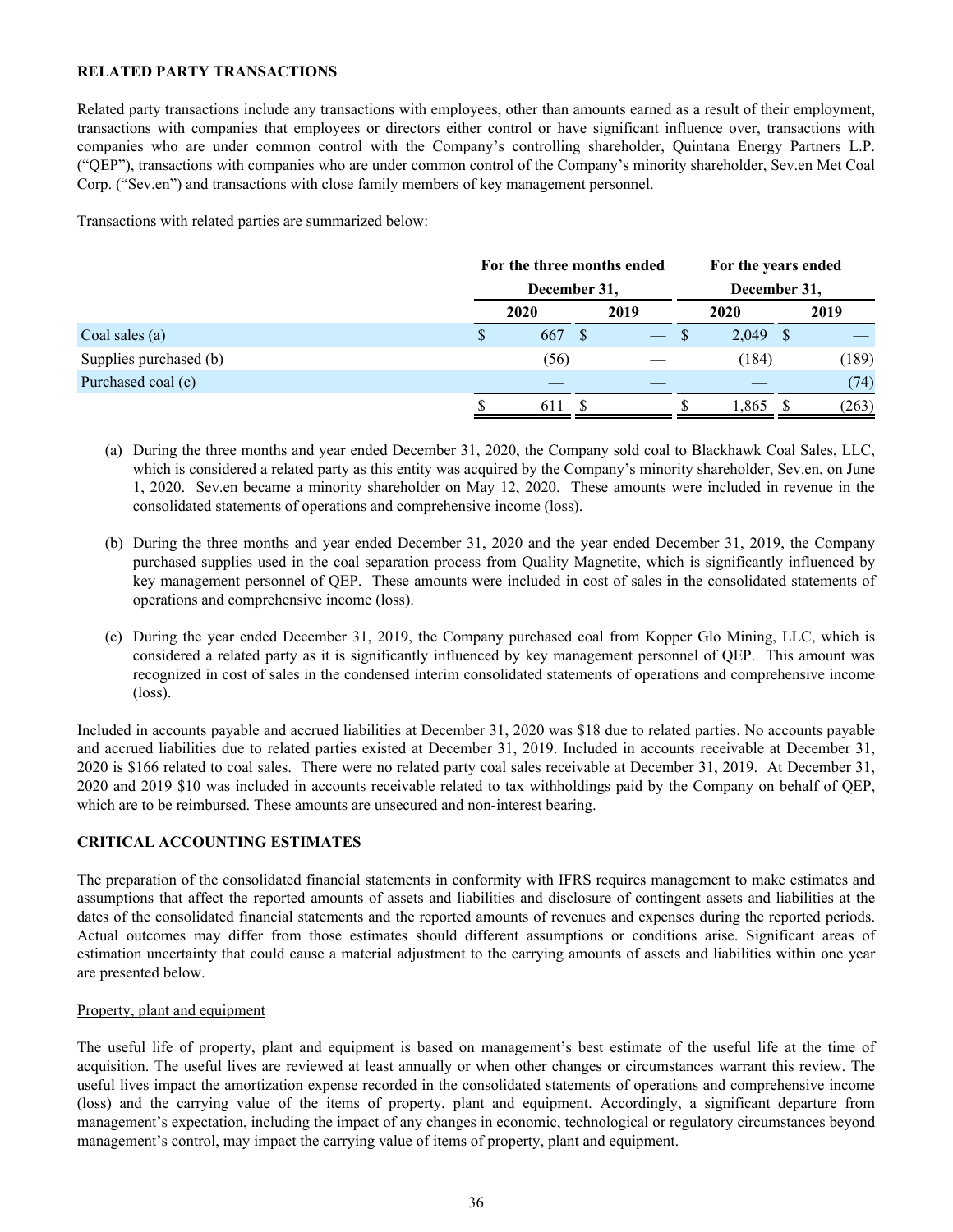#### Reserve and resource estimates

Coal reserve and resource estimates indicate the amount of coal that can be feasibly extracted from the Company's mineral properties. These estimates involve the inclusion of various complex inputs requiring interpretation by qualified geological personnel such as the size, shape and depth of the mineral deposit and other geological assumptions. Other estimates include commodity prices, production costs and capital expenditure requirements. Significant departures from the estimates utilized in management's calculations may impact the carrying value of the mineral properties, reclamation provisions and amortization expense.

# Reclamation provision estimates

Reclamation provisions are recognized by Corsa for the estimated costs to reclaim the site at the end of mine life. The carrying amount of the reclamation provision in the consolidated financial statements is subject to various estimates including mine life, undiscounted cash flows to reclaim mineral properties, inflation and discount rates. The provision at the balance sheet date represents management's best estimate but significant departures from management's expectation, including the impact of any changes in economic, technological or regulatory circumstances, may impact the carrying value of the reclamation provision and associated reclamation cost asset included in property, plant and equipment.

#### Water treatment provision estimates

The Company has signed certain agreements with U.S. environmental and regulatory agencies which require the perpetual monitoring and treatment of water in areas where the Company is operating or has operated in the past. The Company has the obligation to fund such water treatment activities and has recorded a provision for the total expected costs of such water treatment. The water treatment provision is estimated based on a determination of the estimated costs of treatment using assumptions effective as of the end of the reporting period discounted using a pre-tax risk-free discount rate consistent with the expected timing of the cash flows. The provision at the balance sheet date represents management's best estimate as of such date but may result in significant departures from management's expectation, including the impact of any changes in economic, technological or regulatory circumstances may impact the carrying value of the water treatment provision.

#### Impairment of long-term assets

The Company reviews and tests the carrying amounts of long-lived assets when an indicator of impairment is considered to exist. The Company considers both external and internal sources of information in assessing whether there are any indications that long-lived assets are impaired. External sources of information that the Company considers include changes in the market, economic and legal environment in which the Company operates that are not within its control and affect the recoverable amounts of long-lived assets. Internal sources of information that the Company considers include the manner in which longlived assets are being used or are expected to be used and indications of economic performance of the assets.

For the purposes of determining whether an impairment of a long-lived asset has occurred, and the amount of any impairment or its reversal, management uses key assumptions in estimating the recoverable value of a cash generating unit ("CGU") which is calculated as the higher of the CGU's value in-use and fair value less costs of disposal.

Changes in these estimates which decrease the estimated recoverable amount of the CGU could affect the carrying amounts of the long-lived assets and result in an impairment charge.

# Evaluation of exploration and evaluation costs

Management makes estimates as to when a known mineral deposit would provide future benefit sufficient enough to begin capitalization of exploration and evaluation costs. Actual results as to when a project provides future benefit may vary from management's estimate.

#### Deferred income tax assets

The carrying amount of deferred income tax assets is reviewed at each balance sheet date and reduced to the extent that it is no longer probable that sufficient taxable profit will be available to allow all or part of the deferred income tax asset to be utilized. Unrecognized deferred income tax assets are reassessed at each balance sheet date and are recognized to the extent that it has become probable that future taxable profit will be available to allow the deferred tax asset to be recovered. There is no certainty that income tax rates will be consistent with current estimates. Changes in tax rates increase the volatility of the Company's earnings.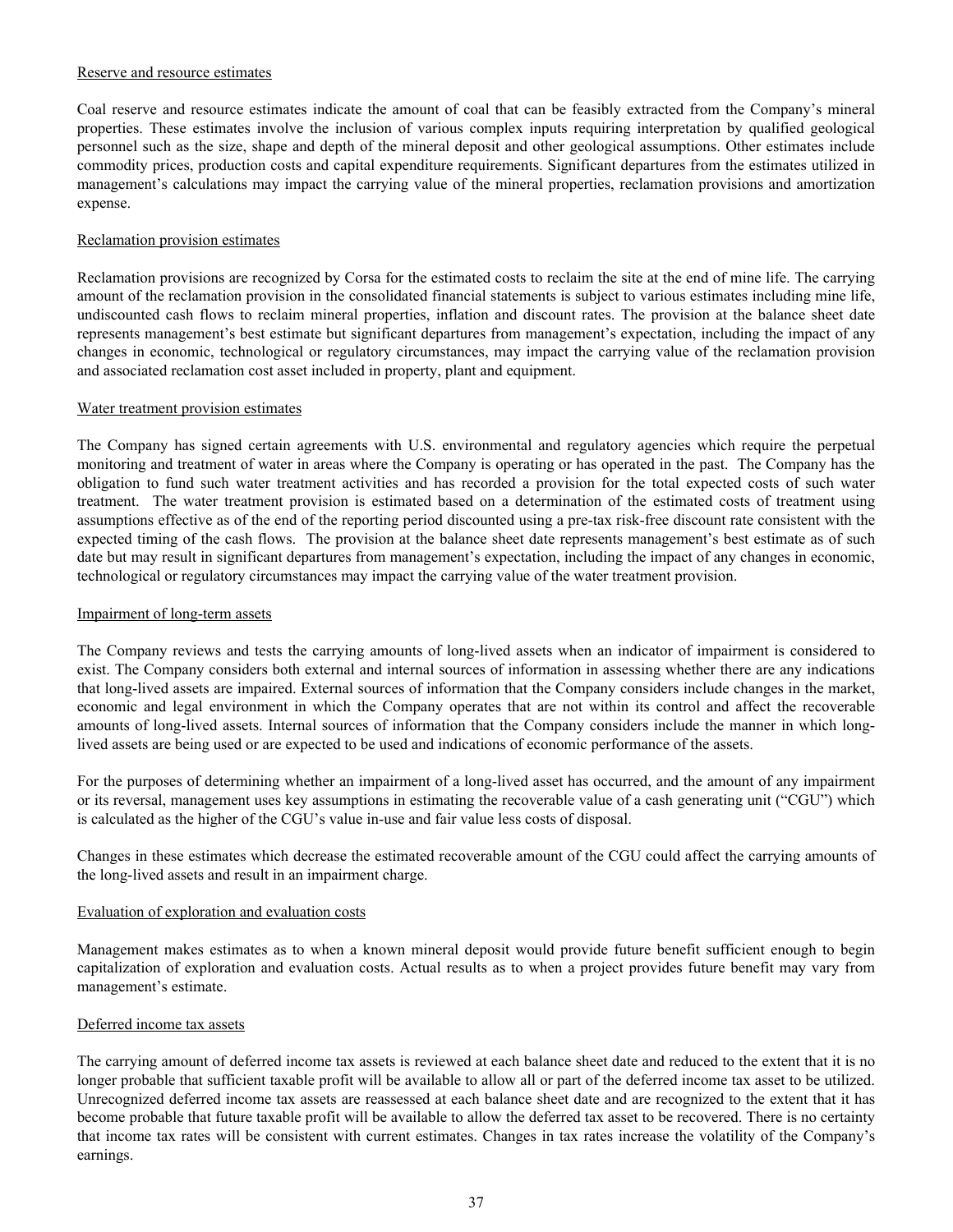# <span id="page-37-0"></span>**CHANGES IN ACCOUNTING POLICIES**

#### *Future accounting pronouncements*

No new standards, interpretations, amendments and improvements to existing standards issued by the IASB or the International Financial Reporting Interpretations Committee ("IFRIC") that will impact the Company's financial statements and are mandatory for future accounting periods have been issued. Updates that are not applicable or are not consequential to the Company have been excluded.

# **FINANCIAL INSTRUMENTS AND OTHER INSTRUMENTS**

The Company's financial instruments consist of cash, restricted cash and investments, accounts receivable, accounts payable and accrued liabilities, lease liabilities, Revolving Credit Facility, loans payable in connection with the Main Street Facility, the 36<sup>th</sup> Street Facility and the Paycheck Protection Program, and other liabilities.

# *Financial risk management*

The Company is exposed, in varying degrees, to a variety of financial instrument related risks as described below.

# *Credit Risk*

Credit risk is the risk that one party to a financial instrument will fail to discharge an obligation and cause the other party to incur a financial loss. The Company is exposed to credit risk from its operating activities (primarily trade receivables) and from its financing activities, including deposits with banks and financial institutions. These deposit accounts are held with high credit quality institutions in Canada and the United States. Restricted cash consists of cash, money market accounts and certificates of deposit. Restricted investments consist of interest-bearing securities invested with highly rated financial institutions.

Customer credit risk is managed by the Company's established policy, procedures and control relating to customer credit risk management. The Company trades only with recognized creditworthy third parties who are subject to credit verification procedures, and often times are backed by letters of credit or trade credit insurance. In addition, outstanding receivable balances are regularly monitored on an ongoing basis. The Company has not recorded any allowance for credit losses for the years ended December 31, 2020 and 2019.

At December 31, 2020 and 2019, the Company had two and seven customers, respectively, that owed the Company more than \$1,000 each and accounted for approximately 56% and 94%, respectively, of total accounts receivable. There were no customers with a balance greater than \$10,000 at December 31, 2020 and 2019. At December 31, 2020 and 2019, 0% and 89%, respectively, of the Company's total accounts receivables were covered by letters of credit and other forms of credit insurance.

# *Market Risk*

Market risk is the risk that the fair value or future cash flows of a financial instrument will fluctuate because of changes in market prices. Market risk comprises three types of risk: interest rate risk, currency risk, and other price risk, such as equity price risk and commodity risk. Financial instruments affected by market risk include the Main Street loan payable, the Revolving Credit Facility and restricted cash and investments.

# *Commodity Risk*

The value of the Company's mineral properties is related to the price of metallurgical coal and the outlook for this commodity, which is beyond the control of the Company.

# *Liquidity Risk*

Liquidity risk is the risk that the Company will not be able to meet its financial obligations as they become due. At December 31, 2020, the Company had a consolidated cash balance of \$24,480, consolidated working capital of \$22,098 and availability under the Revolving Credit Facility of \$3,390. The future operations of the Company are dependent on the continued generation of positive cash flows from operations which in turn is dependent on the future demand and price for metallurgical coal. The Company plans to utilize expected operating cash flows to service the Company's debt obligations.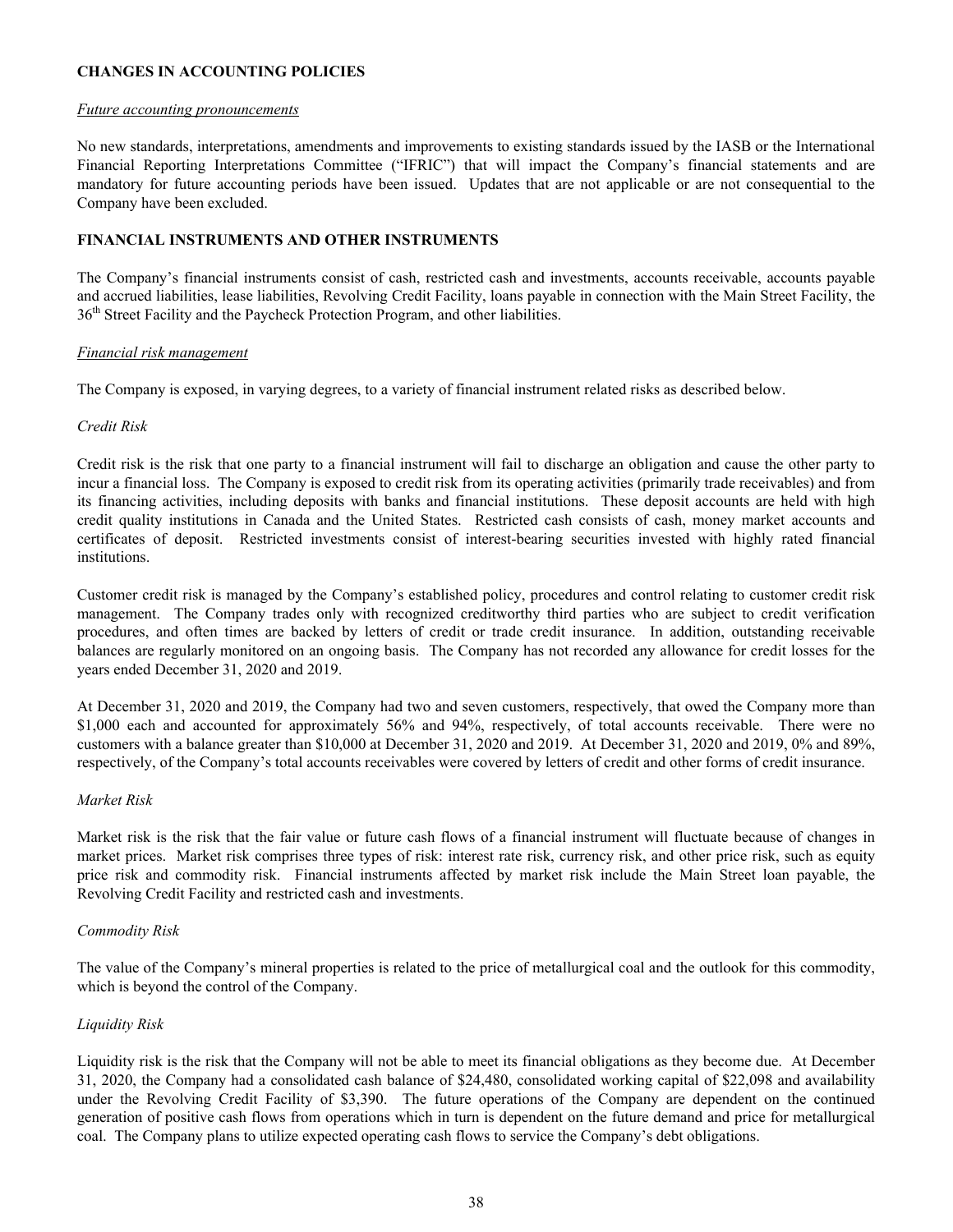If cash flows from operations are less than required, the Company may need to incur additional debt or issue additional equity. From time-to-time the Company may need to access the long-term and short-term capital markets to obtain financing. Although the Company believes it can currently finance its operations on acceptable terms and conditions, the Company's access to, and the availability of, financing on acceptable terms and conditions in the future will be affected by many factors, including the liquidity of the overall capital markets, the current state of the global economy and restrictions in the Company's existing debt agreements and any other future debt agreements. There can be no assurance that the Company will have or continue to have access to the capital markets on acceptable terms.

# Fair Value

The estimated fair values of all financial instruments approximate their respective carrying values except for the loans payable in connection with the Main Street Facility, the 36<sup>th</sup> Street Facility and the Paycheck Protection Program. The loan payables are carried at amortized cost and the carrying amount and fair value is presented below:

|                                          |          | <b>December 31, 2020</b> |  |                   |  | <b>December 31, 2019</b> |    |                   |
|------------------------------------------|----------|--------------------------|--|-------------------|--|--------------------------|----|-------------------|
|                                          | Carrying |                          |  |                   |  | Carrying                 |    |                   |
|                                          |          | Amount                   |  | <b>Fair Value</b> |  | Amount                   |    | <b>Fair Value</b> |
| Loan payable - Main Street Facility      | S        | 24,306                   |  | 14,126            |  |                          | -S |                   |
| Loan payable - $36th$ Street Facility    |          | 8,282                    |  | 8,183             |  | 10,858                   |    | 11,074            |
| Paycheck Protection Program Ioan payable |          | 1.126                    |  | 1,003             |  |                          |    |                   |
|                                          |          | 33,714                   |  | 23,312            |  | 10,858                   | S  | 11,074            |

The fair value of the loan payables were determined by discounting the future contractual cash flows at a discount rate that represents an approximation of the borrowing rates presently available to the Company which was 13.5% and 10.0% at December 31, 2020 and 2019, respectively. Management's estimate of the fair value of the loan payables are classified as level 2 in the fair value hierarchy, as explained below.

# *Fair value hierarchy*

Fair value is the price that would be received to sell an asset or paid to transfer a liability in an ordinary transaction between market participants at the measurement date.

The fair value hierarchy categorizes into three levels the inputs in valuation techniques used to measure fair value. The fair value hierarchy gives the highest priority to quoted prices (unadjusted) in active markets for identical assets or liabilities (Level 1 inputs) and the lowest priority to unobservable inputs (Level 3 inputs).

Level 1 inputs are quoted market prices (unadjusted) in active markets for identical assets or liabilities that the entity can access at the measurement date.

Level 2 inputs are those other than quoted market prices in active markets, which are observable for the asset or liability, either directly or indirectly, such as inputs derived from market prices.

Level 3 inputs are unobservable inputs for the asset or liability.